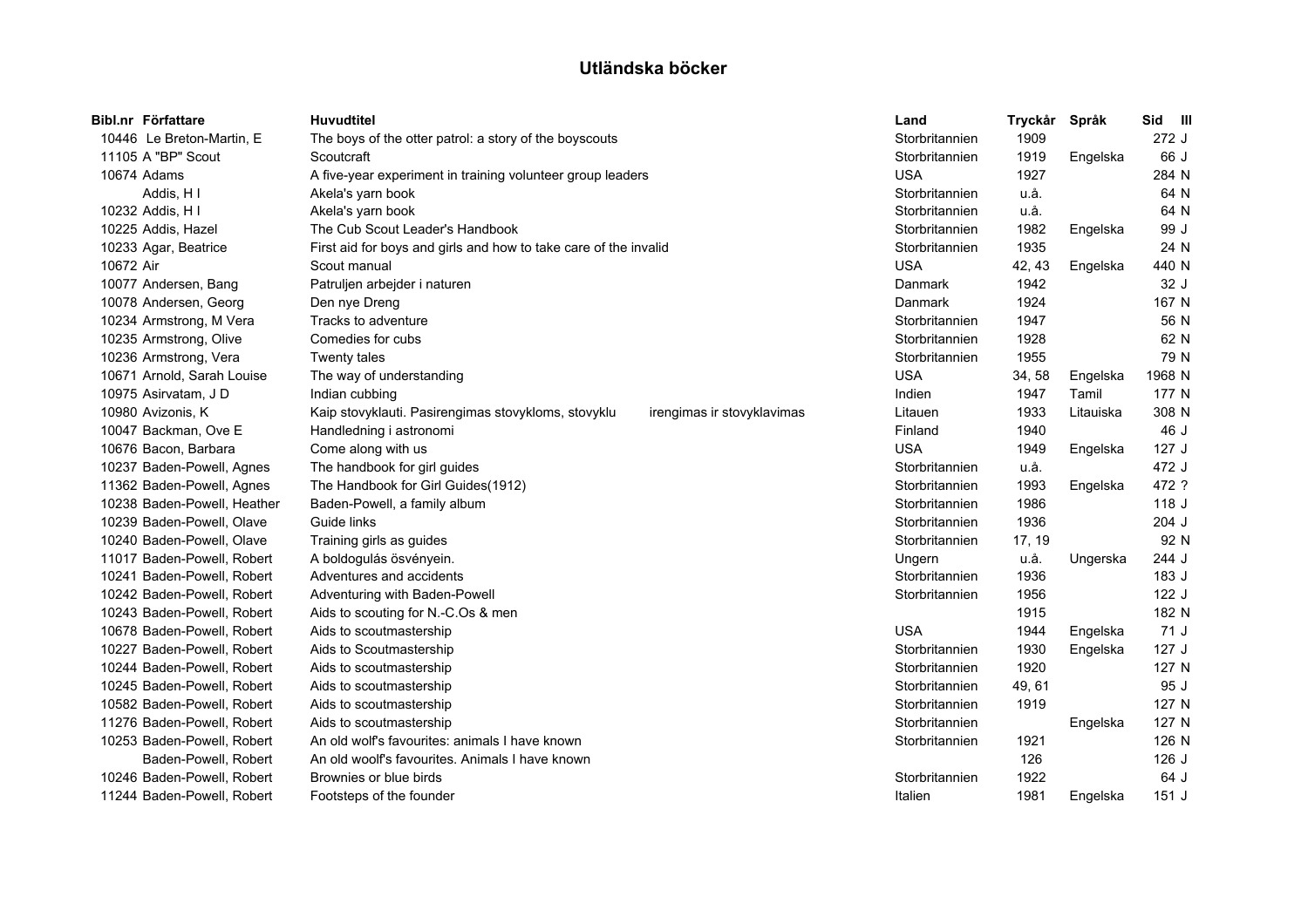| Bibl.nr Författare         | <b>Huvudtitel</b>                                                           |                                               | Land           | Tryckår Språk |             | Sid III    |
|----------------------------|-----------------------------------------------------------------------------|-----------------------------------------------|----------------|---------------|-------------|------------|
| 11399 Baden-Powell, Robert | <b>Girl Guiding</b>                                                         |                                               | Storbritannien | 1920          | Engelska    | 204 J      |
| Baden-Powell, Robert       | Girl guiding                                                                |                                               | Storbritannien | 19, 20        |             | 204 J      |
| 10249 Baden-Powell, Robert | Girl guiding                                                                |                                               | Storbritannien | 1924          |             | 204 J      |
| 10250 Baden-Powell, Robert | Girl guiding                                                                |                                               | Storbritannien | 1951          |             | 189 J      |
| 10251 Baden-Powell, Robert | Girl guiding                                                                |                                               | Storbritannien | 53, 54        |             | 189 J      |
| 10002 Baden-Powell, Robert | Gode råd til troppslederen, (Aids to Scoutmastership)                       |                                               | <b>NORGE</b>   | 1954          |             | 86 J       |
| 10923 Baden-Powell, Robert | Guía del scout (Scouting for Boys)                                          |                                               | Chile          | 1912          | Spanska     | 563 N      |
| 10989 Baden-Powell, Robert | Harce modziezy polskiej                                                     |                                               | Polen          | 1917          | Polska      | 279 N      |
| 10996 Baden-Powell, Robert | Izvidnik. Rutjna kniga za vaspitanie omladine zadobre                       | gracane                                       | Jugoslavien    | 1925          | Serbokroati | 302 J      |
| 10929 Baden-Powell, Robert | Le guide du chef éclaireur                                                  |                                               | Frankrike      | 1921          | Franska     | 115 N      |
| 10252 Baden-Powell, Robert | Lessons from the varsity of life                                            |                                               | Storbritannien | 33, 34        |             | 320 J      |
| 10254 Baden-Powell, Robert | Life's snags and how to meet them: talks to young men                       |                                               | Storbritannien | 1927, 1930    |             | 127J       |
| 11293 Baden-Powell, Robert | More sketches of Kenya                                                      |                                               | Storbritannien | 1940          | Engelska    | 151J       |
| 10079 Baden-Powell, Robert | Paa redderfaerd: en bog for unge maend                                      |                                               | Danmark        | 1948          |             | 1948 J     |
| 10080 Baden-Powell, Robert | Paa Ridderfaerd, en bog for unge maend                                      |                                               | Danmark        | 1938          |             | 208 J      |
| 10048 Baden-Powell, Robert | Partiopojkan kirja                                                          |                                               | Finland?       | 1933          |             | 428 N      |
| 10003 Baden-Powell, Robert | Rover boken: en bok om livssport for unge menn                              |                                               | Norge          | 1929          | Norska      | 222 J      |
| Baden-Powell, Robert       | Rover-Boken                                                                 |                                               | Norge          |               | Norska      | 223 J      |
| 11395 Baden-Powell, Robert | Rovering to success                                                         |                                               | Storbritannien | u.å.          | Engelska    | 190 J      |
| 10255 Baden-Powell, Robert | Rovering to success: a book of life sport for young men                     |                                               | Storbritannien | 1922          |             | 253 J      |
| 10256 Baden-Powell, Robert | Rovering to success: a book of life sport for young men                     |                                               | Storbritannien | 1930          |             | 247 J      |
| 10257 Baden-Powell, Robert | Rovering to success: a guide for young manhood                              |                                               | Storbritannien | 1964          |             | 190 J      |
| 11389 Baden-Powell, Robert | Scouting for Boys                                                           |                                               | Storbritannien | 1908          | Engelska    | 69 J       |
| 11390 Baden-Powell, Robert | Scouting for Boys                                                           |                                               | Storbritannien | 1908          | Engelska    | 74-14.J    |
| 11391 Baden-Powell, Robert | Scouting for Boys                                                           |                                               | Storbritannien | 1908          | Engelska    | $145 - 21$ |
| 11392 Baden-Powell, Robert | Scouting for Boys                                                           |                                               | Storbritannien | 1908          | Engelska    | 209-2 J    |
| 11393 Baden-Powell, Robert | Scouting for Boys                                                           |                                               | Storbritannien | 1908          | Engelska    | $273-3. J$ |
| 11394 Baden-Powell, Robert | Scouting for Boys                                                           |                                               | Storbritannien | 1908          | Engelska    | 336-3!J    |
| 10260 Baden-Powell, Robert | Scouting for Boys                                                           |                                               | Storbritannien | 1929          | Engelska    | 350 J      |
| 10261 Baden-Powell, Robert | Scouting for Boys                                                           |                                               | Storbritannien | 1960          |             | 328 J      |
| 10262 Baden-Powell, Robert | Scouting for Boys                                                           |                                               | Storbritannien | 1963          |             | 182 J      |
| 11110 Baden-Powell, Robert | Scouting for Boys                                                           |                                               | Storbritannien | 1983          | Engelska    | 182 J      |
| 11111 Baden-Powell, Robert | Scouting for Boys                                                           |                                               | Storbritannien | 1926          | Engelska    | 338 J      |
| 11312 Baden-Powell, Robert | Scouting for Boys                                                           |                                               | Storbritannien | 1924          | Engelska    | 338 J      |
| 10677 Baden-Powell, Robert | Scouting for Boys. A handbook for instruction in good                       | citizenship through woodcraft. World brot USA |                | 1946          | Engelska    | 314 N      |
| Baden-Powell, Robert       | Scouting for Boys. Memorial (24) ed. With an introduction by Lord Rowallan. |                                               | Storbritannien | 1946          |             | 328 N      |
| 10248 Baden-Powell, Robert | Scouting for Boys: a handbook for instruction in good                       | citizenship through woodcraft                 | Storbritannien | 1911          |             | 344 J      |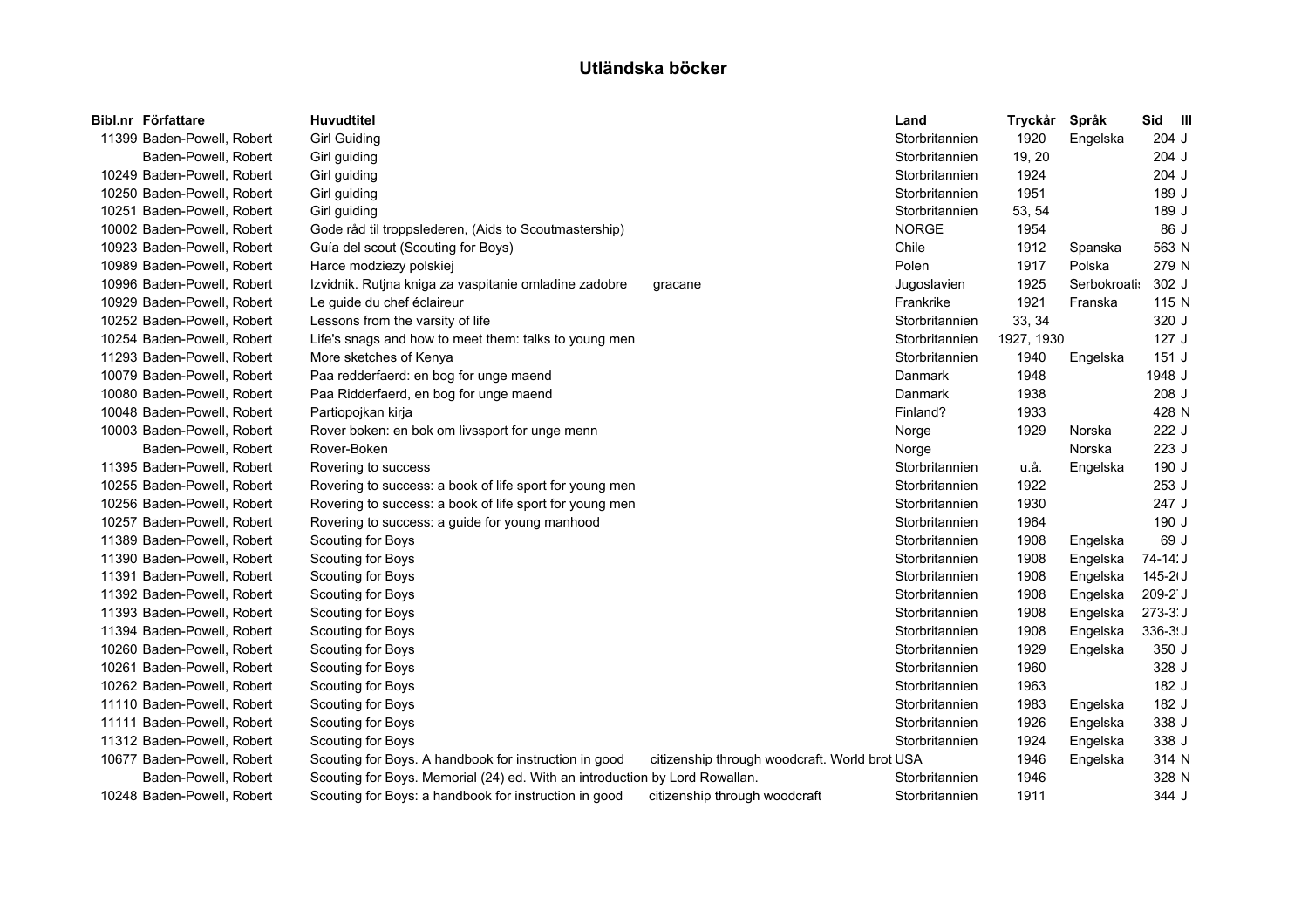| Bibl.nr Författare          | <b>Huvudtitel</b>                                                                         | Land           | Tryckår | Språk     | Sid III |
|-----------------------------|-------------------------------------------------------------------------------------------|----------------|---------|-----------|---------|
| 10258 Baden-Powell, Robert  | Scouting for Boys: a handbook for instruction in good<br>citizenship through woodcraft    | Storbritannien | 1910    |           | 310 N   |
| 10259 Baden-Powell, Robert  | Scouting for Boys: a handbook for instruction in good<br>citizenship through woodcraft    | Storbritannien | 18, 19  |           | 334 J   |
| Baden-Powell, Robert        | Scouting for Boys: a handbook for instruction in good citizenship through woodcraft       | Storbritannien | 1929    |           | 338 J   |
| 11104 Baden-Powell, Robert  | Scouting for Boys: a handbook for instructions in good<br>citizenship through woodcraft   | Storbritannien | 1928    | Engelska  | 338 J   |
| 11107 Baden-Powell, Robert  | Scouting for Boys: With an introduction by Lord Somers                                    | Storbritannien |         | Engelska  | 226 J   |
| 11396 Baden-Powell, Robert  | <b>Scouting Games</b>                                                                     | Storbritannien | 1910    | Engelska  | 141J    |
| 10265 Baden-Powell, Robert  | Scouting games                                                                            | Storbritannien | 1913    |           | 144 N   |
| Baden-Powell, Robert        | Scouting games                                                                            | Storbritannien | 1910    |           | 144 J   |
| 10263 Baden-Powell, Robert  | Scouting games                                                                            | Storbritannien | 1919    |           | 144 J   |
| 10264 Baden-Powell, Robert  | Scouting games                                                                            | Storbritannien | 26, 30  |           | 144 J   |
| 11115 Baden-Powell, Robert  | <b>Scouting Games</b>                                                                     | Storbritannien | 1930    | Engelska  | 144 J   |
| 10271 Baden-Powell, Robert  | Sea scouting and seamanship for boys                                                      | Storbritannien | 1912    |           | 190 N   |
| 10981 Baden-Powell, Robert  | Skautybe berniukams. Is 16-to leidimo isverte ir<br>sulietuvino V Kamantauskas            | Litauen        | 1934    | Litauiska | 328 N   |
| 10004 Baden-Powell, Robert  | Speiding (Scouting for Boys): håndbog for oppving i god<br>samfundsånd gjenom friluftsliv | Norge          | 1952    |           | 338 J   |
| 11152 Baden-Powell, Robert  | Spejderbog                                                                                | Danmark        | 1950    | Danska    | 296 J   |
| 10267 Baden-Powell, Robert  | Steps to girl guiding: an abridged edition of the official handbook                       | Storbritannien | 1928    |           | 64 N    |
| 971019 Baden-Powell, Robert | The Cub book                                                                              | Storbritannien | 27, 28  | Engelska  | 63 J    |
| 10247 Baden-Powell, Robert  | The handbook for brownies or blue birds                                                   | Storbritannien | 1929    |           | 60 N    |
| 10006 Baden-Powell, Robert  | The wolf cub's handbook                                                                   | Norge          | u.å.    |           | 239 J   |
| 10269 Baden-Powell, Robert  | The wolf cub's handbook                                                                   | Storbritannien | 1926    |           | 234 N   |
| 10353 Baden-Powell, Robert  | The wolf cub's handbook                                                                   | Storbritannien | 1925    |           | 252 J   |
| 11099 Baden-Powell, Robert  | The Wolf Cubs' handbook                                                                   | Storbritannien | 1916    | Engelska  | 230 J   |
| Baden-Powell, Robert        | Tropsfreren                                                                               |                | u.å.    |           | 48 N    |
| Baden-Powell, Robert        | Ulvebogen                                                                                 | Danmark        | 1930    | Danska    | 192 J   |
| 10081 Baden-Powell, Robert  | Ulvebogen                                                                                 | Danmark        | 1919    |           | 268 J   |
| 10082 Baden-Powell, Robert  | Ulvebogen                                                                                 | Danmark        | 1930    |           | 192 J   |
| 10083 Baden-Powell, Robert  | Ved lejrbaalet: fortaellinger til at fortaelle ved<br>lejrbaalet                          | Danmark        | 1919    |           | 117J    |
| 10005 Baden-Powell, Robert  | Veien fram Rover-boka                                                                     | Norge          | 1949    |           | 230 J   |
| 10268 Baden-Powell, Robert  | What scouts can do. More yarns                                                            | Storbritannien | 1926    |           | 173 J   |
| 10270 Baden-Powell, Robert  | Wolf cub's handbook                                                                       | Storbritannien | 1949    |           | 249 J   |
| 10990 Baden-Powell, Robert  | Wskazówki dla skautmistrzów. Podrecznik dla druzynowych<br>zawierajacy teorje, skautingu. | Polen          | 1930    | Polska    | 148 N   |
| 10266 Baden-Powell, Robert  | Young knights of the empire: their code and further scout yarns                           | Storbritannien | 1920    |           | 210J    |
| Baden-Powell, Robert        |                                                                                           | Storbritannien | 1963    | Engelska  | 182 J   |
| 10930 Bador, Jacques        | Theo et les renards                                                                       | Frankrike      | 1963    | Franska   | 135 J   |
| 10847 Barclay, Lorne W.     | The Scout Circus                                                                          | <b>USA</b>     | 1934    | Engelska  | 192 J   |
| 10275 Barclay, V C          | Character training in the wolf cub pack                                                   | Storbritannien | 1923    |           | 98 N    |
| 10276 Barclay, V C          | Cubbing. How to run a pack. A guide-book for cub masters                                  | Storbritannien | 1925    |           | 60 N    |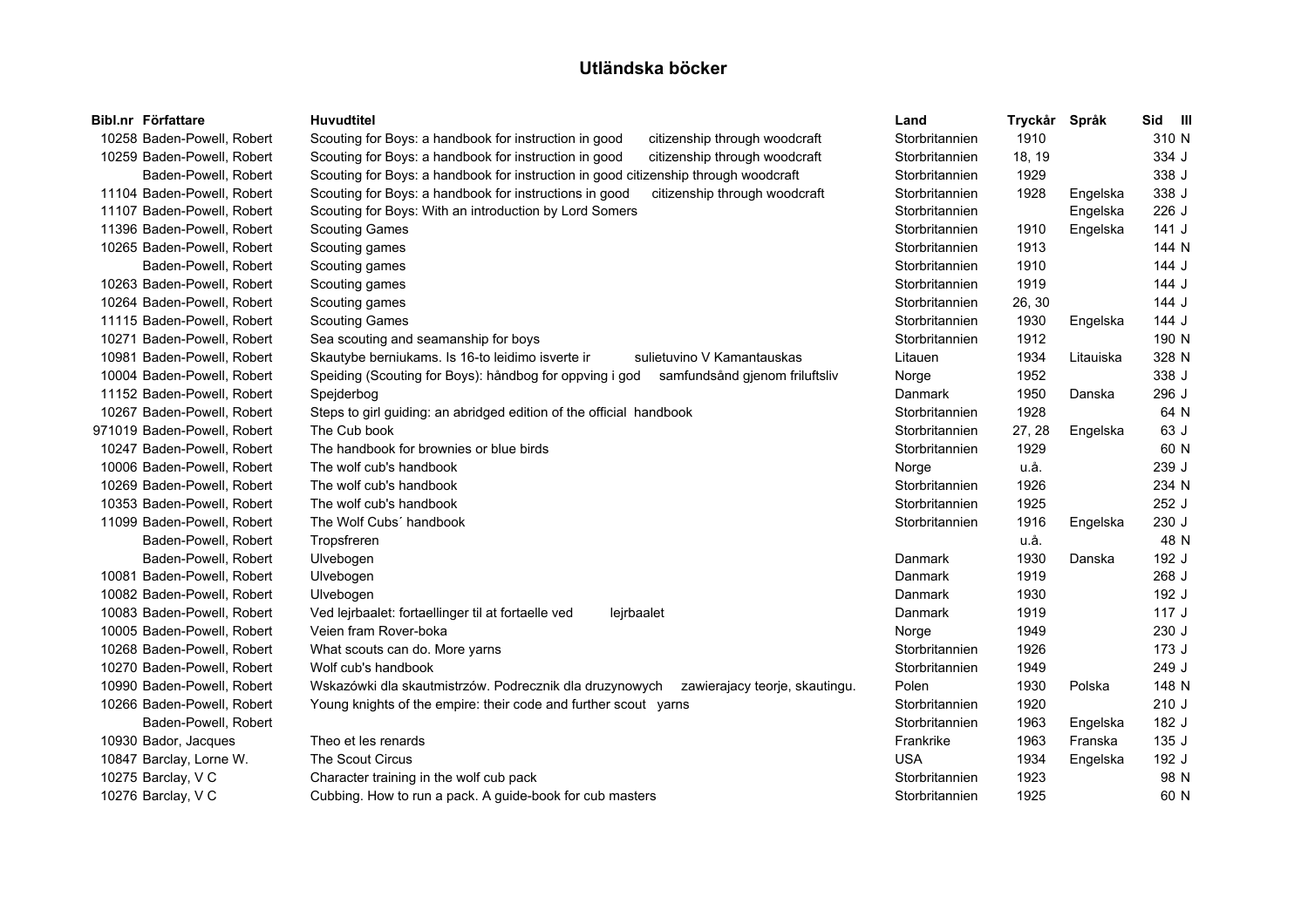| Bibl.nr Författare     |                          | <b>Huvudtitel</b>                                                                    | Land           | Tryckår | Språk    | Sid III   |  |
|------------------------|--------------------------|--------------------------------------------------------------------------------------|----------------|---------|----------|-----------|--|
| 10281 Barclay, V C     |                          | Jungle wisdom. A book for cubmasters                                                 | Storbritannien | 1925    |          | 84 N      |  |
| 10283 Barclay, V C     |                          | Potted stories to tell scouts and cubs                                               | Storbritannien | u.å.    |          | 176 N     |  |
| 10282 Barclay, V C     |                          | The mysterious tramp                                                                 | Storbritannien | 1920    |          | 128 J     |  |
| 11101 Barclay, V,C,    |                          | Character training in the wolf cub pack                                              | Storbritannien | 1926    | Engelska | 98 N      |  |
| 10277 Barclay, Vera    |                          | Danny the detective: a story for wolf cubs                                           | Storbritannien | 23, 27  |          | 88 N      |  |
| 10278 Barclay, Vera    |                          | Danny's pack                                                                         | Storbritannien | 1928    |          | 127 N     |  |
| 10279 Barclay, Vera    |                          | Games for camp and clubroom: sixty new games for cubs,<br>Scouts and guides          | Storbritannien | 1932    |          | 36J       |  |
| 10280 Barclay, Vera    |                          | Good scouting: notes on scouting in the catholic parish                              | Storbritannien | 1927    |          | 149 N     |  |
| 10284 Barclay, Vera    |                          | More potted stories                                                                  | Storbritannien | 1936    |          | 161 N     |  |
| 10273 Barclay, Vera    |                          | The book of cub games                                                                | Storbritannien | 1925    |          | 128 J     |  |
| 10274 Barclay, Vera    |                          | The book of cub games                                                                | Storbritannien | 1930    |          | 128 J     |  |
| 10272 Barclay, Vera    |                          | The book of cub games. With a foreword by the Chief scout                            | Storbritannien | 1928    |          | 128 N     |  |
| 10285 Barclay, Vera    |                          | The scout way                                                                        | Storbritannien | 1929    |          | 144 N     |  |
| 10286 Barlee, Joan     |                          | <b>Enabled Though Disabled</b>                                                       | Storbritannien | 1982    | Engelska | 22 J      |  |
| 10288 Barne, Kitty     |                          | Here come the girl guides                                                            | Storbritannien | 1946    |          | 100J      |  |
| 10289 Barr, J N        |                          | Constitutions, Committees and Chairmen                                               | Storbritannien | 1983    | Engelska | 24 J      |  |
| 10287 Batchelder, W J  |                          | The chief scout                                                                      | Storbritannien | 1929    |          | 237 N     |  |
| 10290 Batten, H M      |                          | Patrol calls and signs.                                                              | Storbritannien | 1926    | Engelska | 128 N     |  |
|                        | Batten, H Mortimer       | Patrol Calls and Signs                                                               | Storbritannien | 1926    | Engelska | 128 J     |  |
| 10291 Batten, Mortimer |                          | Tracks and tracking: a book for boy scouts, girl guides, andevery lover of woodcraft | Storbritannien | 1928    |          | 95 J      |  |
| 11103 Baume, Y.S.      |                          | Wolf cub ways                                                                        | Storbritannien |         | Engelska | 85 J      |  |
| 10049 Baumert, Runar   |                          | Scouthandboken                                                                       | Finland        | 1943    |          | 395 J     |  |
| 10050 Baumert, Runar   |                          | Scouthandboken                                                                       | Finland        | 1954    |          | 407 J     |  |
| Bear                   |                          | Cub scout book; Bear parents' supplement                                             | <b>USA</b>     | 1967    |          | $202 + J$ |  |
| 10682 Beard, Dan       |                          | The american boys' handybook of camplore and woodcraft                               | <b>USA</b>     | 1920    | Engelska | 270J      |  |
|                        | 10931 Beauchard, Jacques | La grande équipée: pédagogie de 12-14 ans: rangers scouts de France                  | Frankrike      | 1949?   | Franska  | 127J      |  |
| 10294 Beech, M         |                          | Peter the cub                                                                        | Storbritannien | 1928    |          | 224 N     |  |
| 10293 Beech, Margaret  |                          | Peter and Veronica: springtime lessons in an old garden                              | Storbritannien | 1928    |          | 214J      |  |
| 10295 Behrens, A       |                          | The girl guides' book of games                                                       | Storbritannien | 20, 28  |          | 110 N     |  |
| 10296 Bellamy, R L     |                          | Scout grey detective: tracking down on Barnett's farm                                | Storbritannien | u.å.    |          | $250 + N$ |  |
| 11327 Bennet, Rodney   |                          | Scouting in the United Kingdom                                                       | Storbritannien | u.å.    | Engelska | 20J       |  |
| 10688 Benson, O H      |                          | Agriculture                                                                          | <b>USA</b>     | 1942    | Engelska | 33 J      |  |
| 10297 Beresford, John  |                          | The Role of the Leader                                                               | Storbritannien | 1983    | Engelska | 24 J      |  |
| 10298 Bergel, Phyllis  |                          | Acting activities: drama through guiding                                             | Storbritannien | 1960    |          | 46 J      |  |
|                        | 10084 Bernadotte, Folke  | Drenge og spejderliv                                                                 | Danmark        | 1946    |          | 127 N     |  |
| 11153 Berner, Ole      |                          | Pioner 1.                                                                            | Danmark        | 1974    | Danska   | 96 J      |  |
| 11329 Berner, Ole      |                          | Pioner <sub>2</sub>                                                                  | Danmark        | 1968    | Danska   | 112J      |  |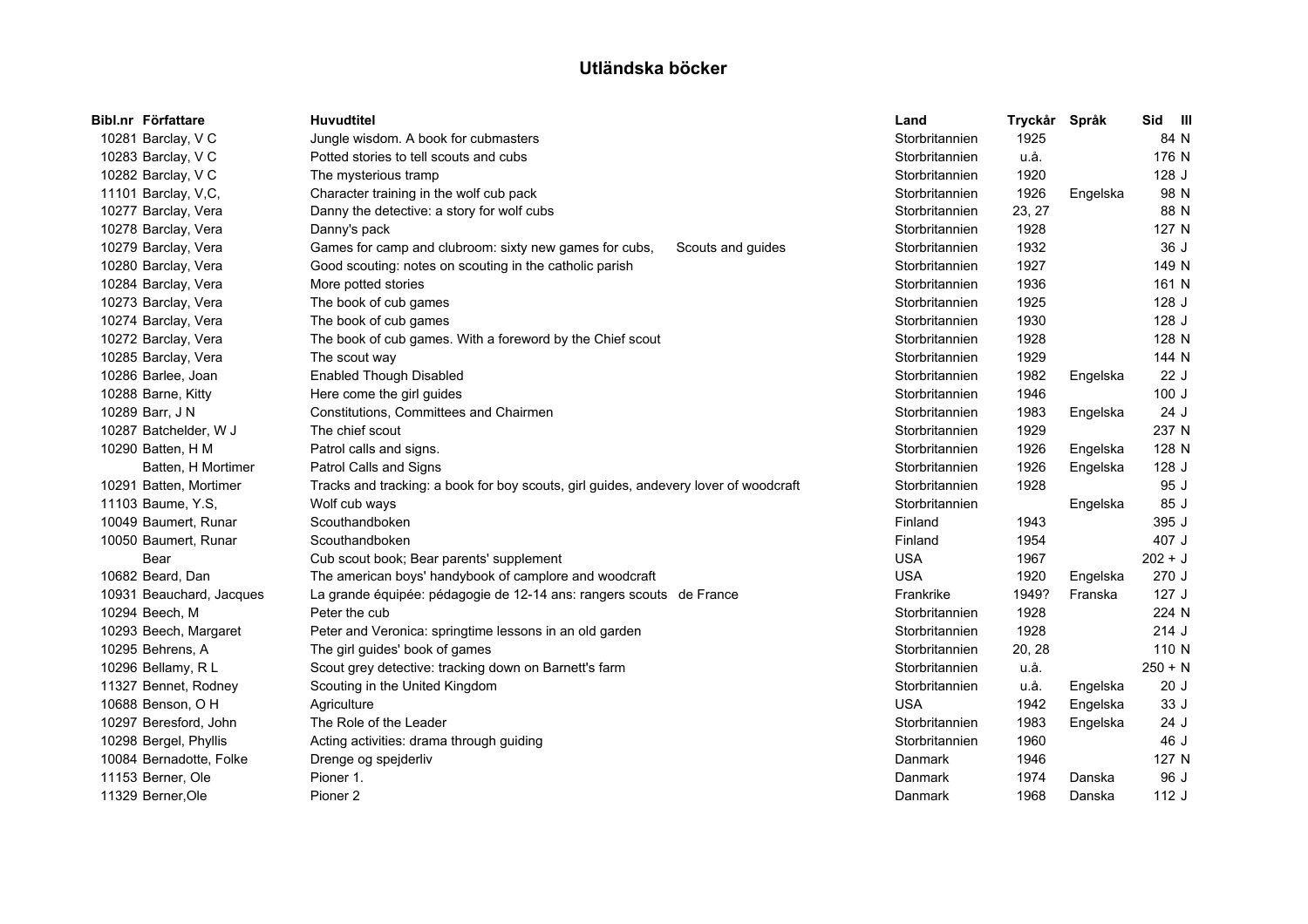| Bibl.nr Författare          | <b>Huvudtitel</b>                                                                      | Land           | Tryckår | Språk    | Sid III |
|-----------------------------|----------------------------------------------------------------------------------------|----------------|---------|----------|---------|
| Bezucha, RD                 | The Golden Anniversary                                                                 | <b>USA</b>     | 1959    | Engelska | 165J    |
| 10683 Bezucha, RD           | The golden anniversary book of scouting                                                | <b>USA</b>     | 1959    | Engelska | 165 N   |
| 10299 Bincham, Glad         | Camping abroad                                                                         | Storbritannien | 1952    |          | 95 J    |
| Bjerregaard, Vilhelm        | Spejdernes haandbog                                                                    | Danmark        | 1924    |          | 176 J   |
| 10085 Bjerregaard, Vilhelm  | Spejdernes haandbog                                                                    | Danmark        | 1924    |          | 176 J   |
| 10086 Bjerregaard, Vilhelm  | Spejdernes haandbog                                                                    | Danmark        | 1924    |          | 176 J   |
| 10087 Bjerregaard, Vilhelm  | Spejdernes haandbog                                                                    | Danmark        | 1928    |          | 240 J   |
| 10088 Björn, E Th           | Baden-Powell: eventyret om B-P                                                         | Danmark        | 1941    |          | 132 J   |
| 10089 Björn, E Th           | Baden-Powell: eventyret om B-P                                                         | Danmark        | 1948    |          | 143J    |
| 10090 Björn, E Th           | Sir Robert Baden-Powell: verdensspejderchefens liv fortalt om lejrbaalet               | <b>Danmark</b> | 1924    |          | 112J    |
| 10991 Blazejewski, W        | Historja harcerstwa polskiego zarya ogolny                                             | Polen          | 1935    | Polska   | 348 N   |
| 10300 Blyth, Agatha         | The patrol system for girl guides: adapted from The patrol system by Roland E Philipps | Storbritannien | 1921    |          | 60 N    |
| 10932 Boekholt, Albert      | Mains habiles: travaux manuels de plein air                                            | Frankrike      | 1950?   | Franska  | 191 J   |
| 10301 Bond, Geoffrey        | The adventures of Baden-Powell                                                         | Storbritannien | 1957    |          | 157 J   |
| 10302 Braham, S F           | Problems of a patrol leader                                                            | Storbritannien | 1929    |          | 61 N    |
| 10303 Brambleby, Ailsa      | A handbook for guiders: brownie guide section                                          | Storbritannien | 1968    |          | 135 J   |
| 10304 Brambley, Ailsa       | The Brownie Book                                                                       | Storbritannien | 1966    | Engelska | 80 J    |
| 10305 Brambley, Ailsa       | The brownie guide handbook                                                             | Storbritannien | 1968    |          | 173 J   |
| 10306 Brambley, Ailsa       | The Brownie Pack a Handbook for Brownie Guiders                                        | Storbritannien | 1964    | Engelska | 80 N    |
| 10933 Breittmayer, P        | Sois un chef! Notes à propos du systéme des patrouilles                                | Frankrike      | 1934    | Franska  | 152 N   |
| 10307 Bren, Robert          | Woodcraft scouting: in town and suburb                                                 | Storbritannien | 1919    |          | 108 J   |
| 10309 Brimelow, M Elizabeth | A handbook for guiders: guide section                                                  | Storbritannien | 1968    |          | $254$ J |
| 10310 Brimelow, M Elizabeth | Help yourself to be observant                                                          | Storbritannien | 1960    |          | 27J     |
| 10308 Brimelow, M Elizabeth | The guide handbook                                                                     | Storbritannien | 1968    |          | 349 J   |
| Brimelow, M.E.              | Help yourself to be observant                                                          | Storbritannien | 1960    |          | 27J     |
| 11303 Brimelow, M.Elisabeth | The Guide Handbook                                                                     | Storbritannien | 1973    | Engelska | 352 J   |
| 10311 Brooke, Elliott       | This plus idea                                                                         | Storbritannien | u.å.    |          | 127 N   |
| <b>Browne</b>               | Pathfinding                                                                            | <b>USA</b>     | 1930    |          | 38 J    |
| 10312 Browne, Peter         | The Fun of Scouting                                                                    | Storbritannien | 1985    | Engelska | $102$ J |
| Browne, T.E.W.              | Tumbling for scouts                                                                    | Storbritannien | 1931    |          | 95 J    |
| 10314 Browne, T.E.W.        | <b>Tumbling for Scouts</b>                                                             | Storbritannien | 1931    |          | 95 J    |
| <b>Brownie</b>              | Guide pocket book                                                                      | Storbritannien | u.å.    |          | 19J     |
| <b>Brownie</b>              | Guide pocket book                                                                      | Storbritannien | u.å.    |          | 21J     |
| <b>Brownie</b>              | Guide pocket book                                                                      | Storbritannien | u.å.    |          | 16J     |
| 10313 Brownie               | The Brownie annual                                                                     | Storbritannien | 1967    |          | 125J    |
| 10091 Bruhn, Rudolf         | I Sommerlejr                                                                           | Danmark        | 1924    |          | 166 J   |
| 10694 Brussel, Juliet       | Primer for girl scout councils: a guide to council<br>administration                   | <b>USA</b>     | 48, 52  | Engelska | 74 J    |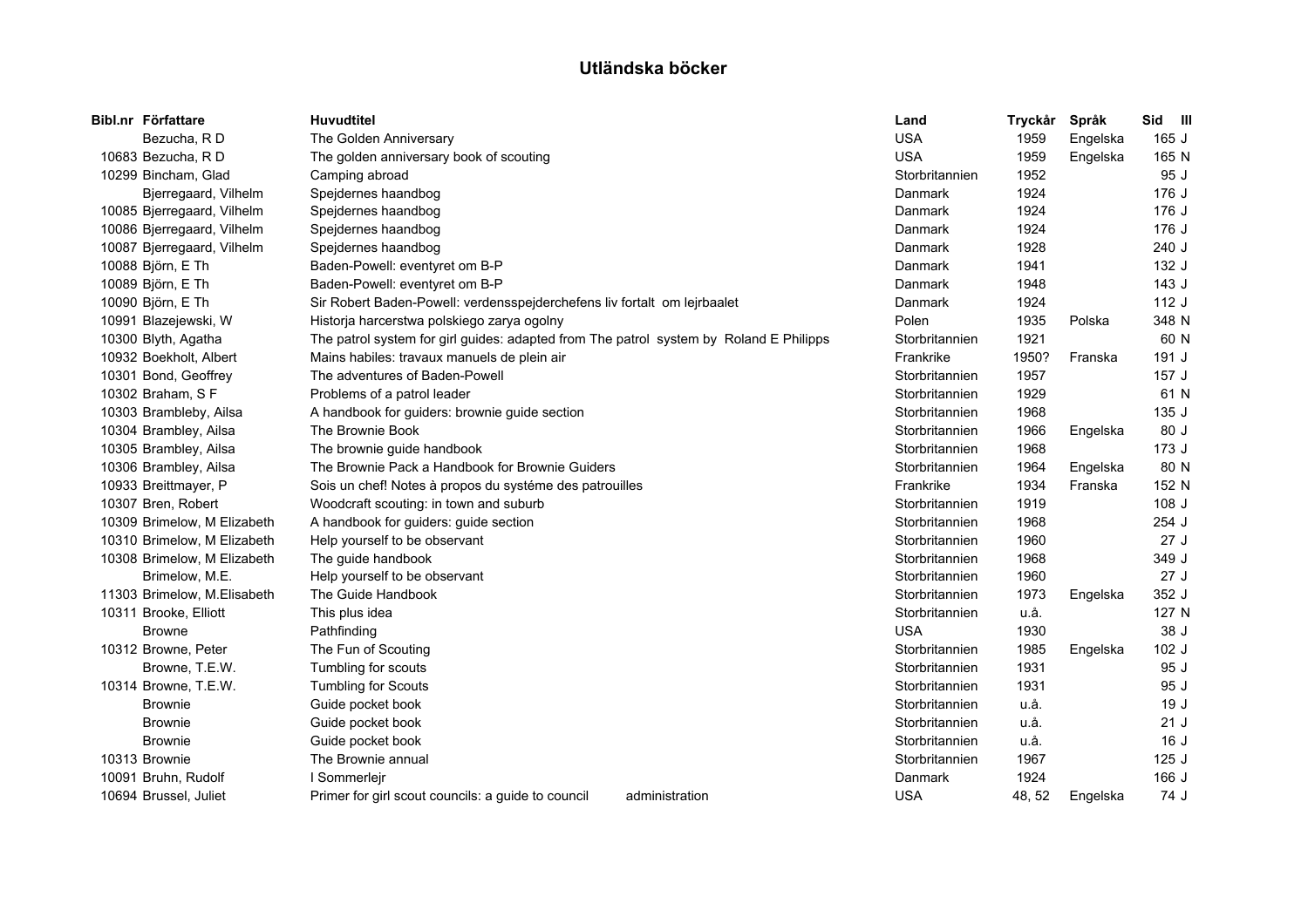|            | Bibl.nr Författare        | <b>Huvudtitel</b>                                                                        | Land           | Tryckår Språk |          | Sid III    |
|------------|---------------------------|------------------------------------------------------------------------------------------|----------------|---------------|----------|------------|
|            | Bryan, R W                | Wolf cubs                                                                                | Storbritannien | 1944          |          | 118J       |
|            | 10320 Bryan, R W          | Wolf cubs                                                                                | Storbritannien | 1944          |          | 118J       |
|            | 10321 Bryan, R W          | Wolf cubs                                                                                | Storbritannien | 1942          |          | 118 J      |
|            | 10322 Bryan, R W          | Wolf cubs                                                                                | Storbritannien | 1935          |          | 131 N      |
|            | 10323 Bryan, R W          | Wolf cubs                                                                                | Storbritannien | 1932          |          | 131J       |
|            | 10324 Bryan, R W          | Wolf cubs                                                                                | Storbritannien | 1928          |          | 131J       |
|            | 10092 Buchardt, Inger     | Forerhaandbog for KFUK-speiderne i Danmark                                               | Danmark        | 1943          |          | 312 J      |
|            | 10093 Buchardt, Inger     | Kit opdager verden: en bog for de 7-8-aarige                                             | Danmark        | 1946          |          | N          |
|            | 10094 Buchardt, Inger     | Penns breve                                                                              | <b>Danmark</b> | 1943          |          | 76 N       |
| 11005 Bund |                           | Deutscher Pfadfinderinnen 1949-1959                                                      | Västtyskland   | 1959          | Tyska    | 48 J       |
|            | 10318 Burgess, E.M.R.     | The girl guide book of recreation                                                        | Storbritannien | 1934          |          | 266 J      |
|            | 10319 Burgess, E.M.R.     | The girl guide omnibus book of ideas                                                     | Storbritannien | 1951          |          | 358 J      |
|            | Burgess, Joan             | Help yourself to knotting and lanyard making                                             | Storbritannien | 61, 63        |          | 32 J       |
|            | 10326 Burgess, Joan       | Help yourself to knotting and lanyard making                                             | Storbritannien | 61, 63        |          | 32 J       |
|            | 10695 Burgess, Thornton W | The boy scouts in a trapper's camp                                                       | <b>USA</b>     | 1920          | Engelska | 362 J      |
|            | 10696 Burgess, Thornton W | The boy scouts of Swift River                                                            | <b>USA</b>     | 1920          | Engelska | 336 J      |
|            | Burnham, R                | B-P's life in pictures. The story of Lord Baden-Powell of Gilwell                        | Storbritannien | u.å.          |          | ca 60 J    |
|            | 11398 Burnham, Roy        | B-P's life in pictures                                                                   | Storbritannien | u.å.          | Engelska | J          |
|            | Burnham, Roy              | B-p's life in pictures: the story of Lord Baden-Powell of Gilwell                        | Storbritannien | 52, 57        |          | ca 60 J    |
|            | 10325 Burnham, Roy        | B-P's life in pictures: The story of Lord Baden-Powell of Gilwell                        | Storbritannien | 52, 57        |          | ca 60 J    |
|            | 10327 Butler, C H         | Points for patrol leaders                                                                | Storbritannien | 1925          |          | $63 + 63N$ |
|            | 10007 Bönner              | Til bruk innen speidernes broskap                                                        | Norge          | 1935          |          | 71 N       |
|            | 10328 Cadet               | Guiders handbook                                                                         | Storbritannien | 1947          |          | 97 N       |
|            | 10330 Calamo              | Scout Spare Time Activities                                                              | Storbritannien | 1962          | Engelska | 32 J       |
|            | 10331 Camp                | Prayers for quides                                                                       | Storbritannien | 1953          |          | 23 N       |
|            | 10333 Campbell, M A       | Services and Prayers for Camp and other Occasions                                        | Storbritannien | 1932          | Engelska | 112 N      |
|            | 10337 Campbell, M.A.      | Guiding and ourselves                                                                    | Storbritannien | u.å.          |          | 52 N       |
|            | 10338 Campbell, M.A.      | Guiding and ourselves: being some thoughts for guiders                                   | Storbritannien | 29, 33        |          | 58 N       |
|            | 10332 Campbell, M.A.      | Readings and prayers for guides: for camp and other<br>occasions                         | Storbritannien | 60, 53        |          | 63 N       |
|            | Campbell, M.A.            | Services and prayers for camp and other occasions: a companion volume to "The Guide law" | Storbritannien | 32, 48        |          | J          |
|            | 10396 Campbell, M.A.      | The guide law: exemplified in short radings and prayers                                  | Storbritannien | 1931          |          | 96 N       |
|            | 10339 Cantlie, James      | First aid                                                                                |                | u.å.          |          | 12J        |
|            | 10334 Capper, Derek       | Challenge and Adventure                                                                  | Storbritannien | 1985          | Engelska | 128 J      |
|            | Carnegy, Elizabeth        | A handbook for guiders: guide section                                                    | Storbritannien | 1968          |          | $254$ J    |
|            | Carnegy, Elizabeth        | A handbook for guiders: ranger guide service section                                     | Storbritannien | 68, 69        |          | 142 J      |
|            | 10336 Carnegy, Elizabeth  | Training methods: hints on simple methods and techniques                                 | Storbritannien | 1968          |          | 63 J       |
|            | Carnegy, Elizabeth        |                                                                                          | Storbritannien | 1968          |          | 135J       |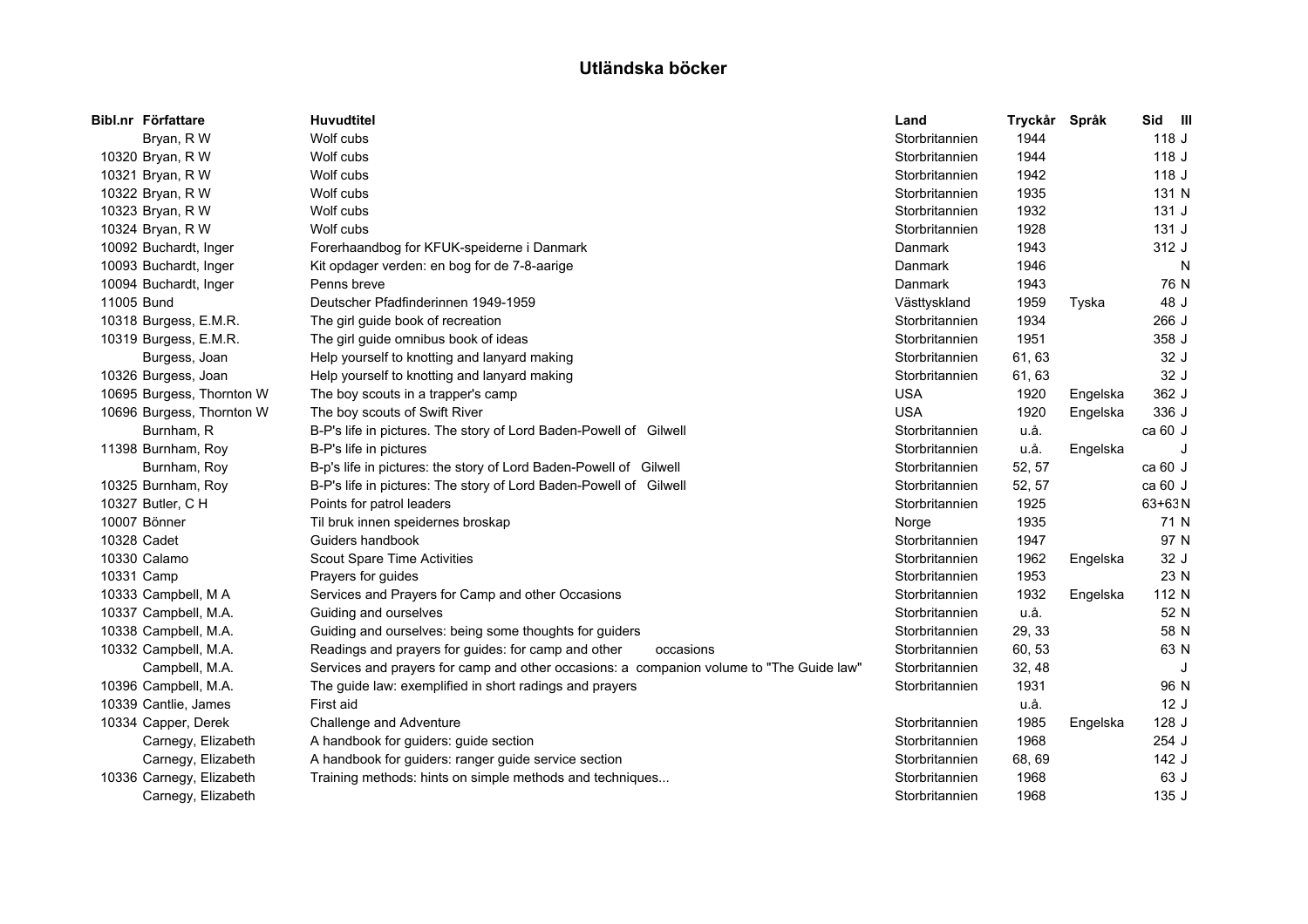| Bibl.nr Författare             | <b>Huvudtitel</b>                                                                                             | Land           | Tryckår | Språk      | Sid III |
|--------------------------------|---------------------------------------------------------------------------------------------------------------|----------------|---------|------------|---------|
| Carpentry                      | Merit badge series                                                                                            | <b>USA</b>     | 1930    |            | 31 J    |
| 10340 Carrington, P            | The boy scouts' camp book                                                                                     | Storbritannien | 1918    |            | 126 N   |
| 10343 Carrington, P            | The boy scouts' camp book                                                                                     | Storbritannien | 21, 28  |            | 129 N   |
| 10341 Carrington, Philip       | Boy scouts' camp book                                                                                         | Storbritannien | 1921    |            | 129 N   |
| Carrington, Philip             | The Boy Scouts' Camp Book                                                                                     | Storbritannien | 1928    | Engelska   | 130 J   |
| 10342 Carrington, Philip       | The Boy Scouts' Camp Book                                                                                     | Storbritannien | 1945    | Engelska   | 122 J   |
| 10095 Carstensen, Tage         | 25 terraenlege                                                                                                | Danmark        | 1930    |            | 92 J    |
| 10335 Carter, Anne             | A Handbook for guiders: ranger guide service section                                                          | Storbritannien | 68,69   |            | 142 J   |
| 10344 Carter, Anne             | The ranger guide handbook                                                                                     | Storbritannien | 1968    |            | 246 J   |
| 10638 Carter, Anne             | The Ranger Guide Handbook                                                                                     | Storbritannien | 1980    | Engelska   | 240 J   |
| 11343 Carter, Joan L.          | Working with the handicapped                                                                                  | <b>USA</b>     | 1954    | Engelska   | 127J    |
| 11379 Carveth, Lysle           | Jungle Boy                                                                                                    | <b>USA</b>     | 1945    | Engelska   | 103J    |
| 10346 Cheesman, R.P.E.         | Practical hints to scoutmasters on troop managment                                                            | Storbritannien | 1928    |            | 86 N    |
| 10206 Christensen, Villy m.fl. | Det gaelder drengen                                                                                           | <b>Danmark</b> | 1967    | Danska     | 157 J   |
| 10347 Christian, Catherine     | The big test: the story of the girl guides in the world war                                                   | Storbritannien | 1947    |            | 112J    |
| 10348 Christopher, F.J.        | Leatherwork                                                                                                   | Storbritannien | 50, 54  |            | 108 J   |
| Cileridge, Cicely              | Hints for ranger guiders and commissioners                                                                    | Storbritannien | 57, 58  |            | 48 N    |
| Clarke, S                      | Sea sense. A handbook on sea rangering                                                                        |                | 45, 46  |            | 280 N   |
| 10349 Clarkson, G.W.           | Parson and scouter. Enlarged from addresses at the church scouters conference at Whalley Abbe Storbritannien  |                | 1936    |            | 94 N    |
| 10350 Clay, Betty              | Help yourself to know Baden-Powell: the founder of the Boy Scout and Boy Scout and Girl Guide NStorbritannien |                | 1961    |            | 32 J    |
| Clay, Betty                    | Help yourself to know Baden-Powell: the founder of the boy scout and girl guide movement                      | Storbritannien | 1961    |            | 32 J    |
| 10351 Clifton-Shelton, A       | Lyrics and verse for the camp fire                                                                            | Storbritannien | u.å.    |            | 32 N    |
| 10966 Coeur de Loup            | Le Metier de chef                                                                                             | Frankrike      | 1930    | Franska    | 57 N    |
| 10687 Cole, Norman B           | First aid                                                                                                     | <b>USA</b>     | 1942    | Engelska   | 74 J    |
| 10352 Coleridge, Cicely        | Hints for ranger guiders and commissioners                                                                    | Storbritannien | 57, 58  |            | 48 N    |
| 10052 Collan, Anni             | Partiotyttöjen opas                                                                                           | Finland        | 1929    |            | 517 J   |
| 10051 Collan, Anni             | Partiotyttöjen opas.                                                                                          | Finland        | 1920    |            | 181 J   |
| 11000 Collet-Brechbühl         | Scoutisme et école: thése                                                                                     | Schweiz        | 1950    | Franska    | 220 N   |
| 10354 Collis, H                | B-P's scouts: an official history of the Boy Scouts<br>Association                                            | Storbritannien | 1961    |            | 319 N   |
| 10355 Collyns, J.B.            | Sixty indoor games for scouts                                                                                 | Storbritannien | 1926    |            | 44 J    |
| 10356 Collyns, J.B.            | Sixty indoor games for scouts                                                                                 | Storbritannien | 1928    | Engelska   | 44 J    |
| 10977 Colombo, Carlo           | Cronaca rievocativa a ricordo e inonore del prof. Carlo<br>Colombo                                            | Italien        | 1968    | Italienska | 166 J   |
| 10702 Connally, Patricia       | Roundup guide                                                                                                 | <b>USA</b>     | 1959    | Engelska   | 61 N    |
| 10915 Cook, Lyn                | The Brownie handbook                                                                                          | Canada         | 1965    | Engelska   | 136 J   |
| 10360 Cox, H M                 | Winter crafts for wolf cubs                                                                                   | Storbritannien | 1925    | Engelska   | 127 N   |
| 10359 Cox, Hilda M             | Winter crafts for wolf cubs                                                                                   | Storbritannien | 30, 28  |            | 127J    |
| Crampton, C                    | Personal Health                                                                                               | <b>USA</b>     | 1942    |            | 59 J    |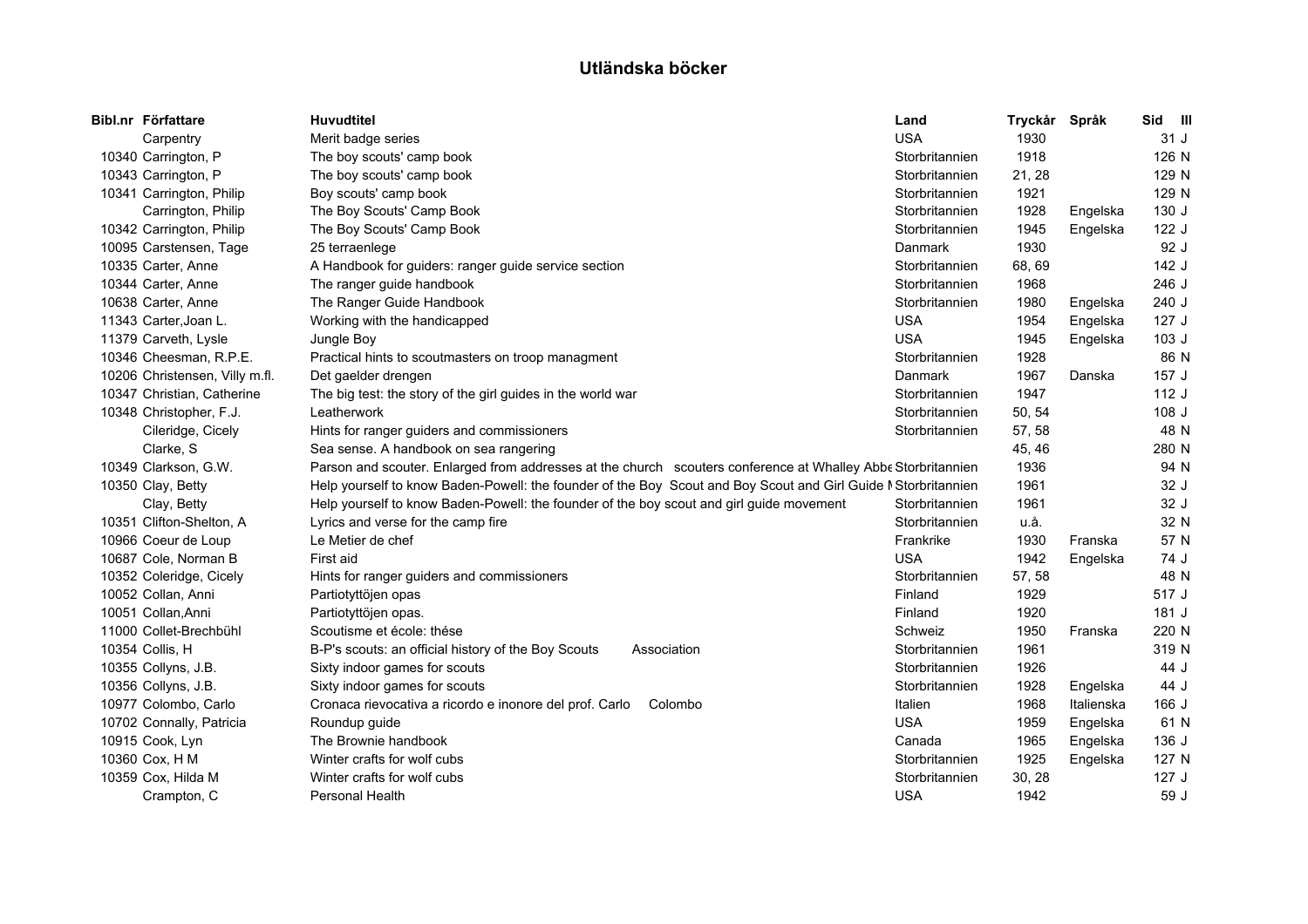|             | Bibl.nr Författare            | <b>Huvudtitel</b>                                                                                                   | Land           | Tryckår Språk |          | Sid III |  |
|-------------|-------------------------------|---------------------------------------------------------------------------------------------------------------------|----------------|---------------|----------|---------|--|
|             | 10361 Crum, F.M.              | Camp and charabanc touring. The story of scouts on tour in Scoutland. With full details as to how to Storbritannien |                | 1926          |          | 53 J    |  |
|             | 10362 Crum, F.M.              | "Empress" boys in camp at Row<br>Camp and character training. The story of scouts and                               | Storbritannien | 1927          |          | 68 J    |  |
|             | 10363 Cullen, W               | Ambulance illustrated                                                                                               |                | 1905          |          | 69 J    |  |
|             | 10987 Culliford, S G          | New Zealand scouting. The first fifty years 1908-1958                                                               | Nya Zeeland    | 1958          | Engelska | 130 N   |  |
|             | 10008 Damm, Arne              | Friluftsliv                                                                                                         | Norge          | 1947          | Norska   | 372 J   |  |
|             | 10364 Davids, Vivien Rhys     | Brown Magie: a book for brown owls                                                                                  | Storbritannien | 1935          |          | $124$ J |  |
|             | 10365 Davids, Vivien Rhys     | Brownie games                                                                                                       | Storbritannien | 26, 29        |          | 63 N    |  |
|             | 11269 Davidson H.B.           | A Games book for Guiders and Guides                                                                                 | Storbritannien | 1953          | Engelska | 60 N    |  |
|             | 10367 Davidson, H.B.          | A game book for guiders and guides                                                                                  | Storbritannien | 1935          |          | 64 N    |  |
|             | 10368 Davidson, H.B.          | A game book for guiders and guides                                                                                  | Storbritannien | 32, 34        |          | 64 N    |  |
|             | 10369 Davidson, H.B.          | A game book for guiders and guides                                                                                  | Storbritannien | 30, 31        |          | 64 N    |  |
|             | 10366 Davidson, H.B.          | A games book for guiders and guides                                                                                 | Storbritannien | 1955          |          | 62 N    |  |
|             | 10371 Davidson, H.B.          | Camping & Woodcraft for guides                                                                                      | Storbritannien | 1924          |          | 48 N    |  |
|             | 10370 Davidson, H.B.          | Girl guide games: and how to play them                                                                              | Storbritannien | 1922          |          | 62 N    |  |
|             | 11074 Davidson, H.B.          | Girl guide games: and how to play them                                                                              | Storbritannien | 1929          | Engelska | 62 N    |  |
|             | 10378 De B Frigout, R         | Patrol plays: the legends of the flag; the rules of health; the imperfect knight                                    | Storbritannien | u.å.          |          | 16 N    |  |
|             | 11294 de Beaumont, Marguerite | Help yourself to                                                                                                    | Storbritannien | 1965          | Engelska | 28 J    |  |
|             | 10705 De Groat, Robert W      | Totem poles: a happy hobby for boys                                                                                 | <b>USA</b>     | 1930          | Engelska | 51 J    |  |
|             | 10372 Deft, John              | The Scout Group A Handbook for Group Leaders and Group<br>Administrators                                            | Storbritannien | 1981          | Engelska | 86 J    |  |
| 10645 Delta |                               | The Patrol Year                                                                                                     | Storbritannien | 1953          | Engelska | 32 J    |  |
|             | 10646 Delta and Theta         | It's troop night again                                                                                              | Storbritannien | 1954          | Engelska | 39 J    |  |
|             | 11291 Delta and Theta         | It's troopnight again                                                                                               | Storbritannien | 1959          | Engelska | 39 J    |  |
|             | 10905 Derbaix, L              | Le routier                                                                                                          | Belgien        | 1929          | Franska  | 84 N    |  |
|             | 10906 Derbaix, L              | Le routier                                                                                                          | Belgien        | 1931          | Franska  | 100 N   |  |
|             | 10096 Dybmose, Borge          | Vore ulveunger: haandbog for flokforere                                                                             | Danmark        | 1942          |          | 232 J   |  |
|             | 10097 Dybomose, Borge         | Ulveliv: en bog om ulveunger. Paa grundlag af Baden-Powell "The wolf cubs handbook"                                 | Danmark        | 1947          |          | 291 J   |  |
|             | 11400 Döbereiner, Hedwig      | Feuer und Altar                                                                                                     | Tyskland       | 2003          | Tyska    | 493 J   |  |
|             | 10374 Edwards, D.H.           | At the scouts' own: short series                                                                                    | Storbritannien | u.å.          |          | 36 N    |  |
|             | 10935 Effenterre, H van       | Histoire du scoutisme                                                                                               | Frankrike      | 1947          | Franska  | 125 N   |  |
|             | 10730 Elsemore, Gwendolyn C   | Senior Leader's Guide                                                                                               | <b>USA</b>     | 1956          | Engelska | 64 N    |  |
|             | 10375 Emlyn, Charles W        | A twenty-four years hike                                                                                            | Storbritannien | u.å.          |          | 160 N   |  |
|             | 11030 En spejder moder        | Kogebog for spejdere                                                                                                | Danmark        |               | Danska   | 64 N    |  |
|             | 11157 Entwistle, Gordon       | Boy scout and girl guides stamps of the world                                                                       | Storbritannien | 1957          | Engelska | 82 J    |  |
|             | 10098 Eriksen, Albert         | Sospeiderliv                                                                                                        | Danmark        | 1927          |          | $103$ J |  |
|             | 10376 Fischer, C              | Hike craft                                                                                                          | Storbritannien | 1931          |          | 119 J   |  |
|             | 11006 Fischer, Hans           | Die gute Tat                                                                                                        | Västtyskland   | 1959          | Tyska    | 60 J    |  |
|             | 11171 Fisher Claude           | The world jamboree of boy scouts 1929                                                                               | Storbritannien | 1929          | Engelska | 151J    |  |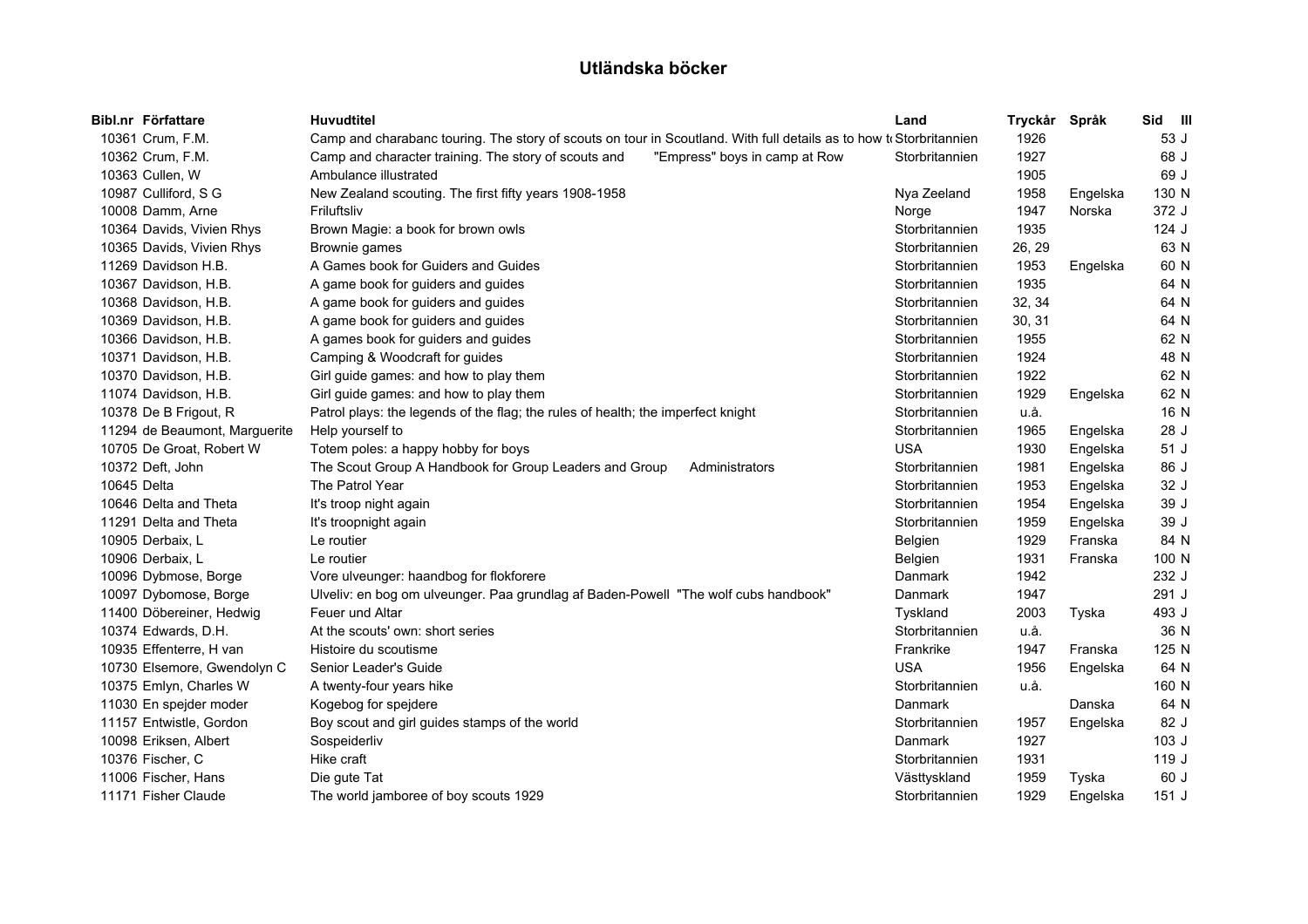| Bibl.nr Författare         | <b>Huvudtitel</b>                                                   |                              | Land           | Tryckår | Språk    | Sid<br>$\blacksquare$ |  |
|----------------------------|---------------------------------------------------------------------|------------------------------|----------------|---------|----------|-----------------------|--|
| Fisher, Claude             | The world jamboree: the quest of the Golden Arrow.                  |                              |                | 1929    |          | 151J                  |  |
| Forbes Cynthia             | Girl guide album                                                    |                              | Storbritannien | 84, 85  |          | 96 J                  |  |
| 11297 Forbes, Cynthia      | 1910 & then                                                         |                              | Storbritannien | u.å.    | Engelska | 38 J                  |  |
| Forbes, Cynthia            | Girl guide album                                                    |                              | Storbritannien | 84, 85  |          | 96 J                  |  |
| 11364 Forbes, Cynthia      | Girl Guide Album                                                    |                              | Storbritannien | 1985    | Engelska | 96 J                  |  |
|                            | Ford, Cindy * Hammersmith Moreabouts for Brownie Girl Scout Leaders |                              | <b>USA</b>     | 1980    | Engelska | 90 J                  |  |
| 10377 Freeman, FL          | On the right trail. Friendly counsel for catholic girl              | guides                       | Storbritannien | 1921    |          | 127 N                 |  |
| 10099 Frellesvig, Gerda    | Nalle i spejderlejr                                                 |                              | Danmark        | u.å.    |          | 23J                   |  |
| 10669 Gale, Valerie        | 100 ideas for pack meetings                                         |                              | Storbritannien | 1953    | Engelska | 31 J                  |  |
| 10937 Gallienne, G         | Les éclaireurs de France                                            |                              | Frankrike      | 1932    | Franska  | 70 N                  |  |
| 10015 Gasmann, H Möller    | Speiderguttboka                                                     |                              | Norge          | 1944    |          | 275J                  |  |
| 10014 Gasmann, H Möller    | Speiderguttboken                                                    |                              | Norge          | 1933    |          | 252 J                 |  |
| 10010 Gasmann, H Möller    | Spejderguttboken                                                    |                              | Norge          | 1918    |          | 128 J                 |  |
| 10011 Gasmann, H Möller    | Spejderguttboken                                                    |                              | Norge          | 1920    |          | 164 J                 |  |
| 10012 Gasmann, H Möller    | Spejderguttboken                                                    |                              | Norge          | 1924    |          | 202 J                 |  |
| 10013 Gasmann, H Möller    | Spejderguttboken                                                    |                              | Norge          | 1928    |          | 221 N                 |  |
| 10100 Gasmann, H Möller    | Vaer tro: ny andagtsbog for spejdere                                |                              | Danmark        | 1936    |          | 90 N                  |  |
| 10009 Gasmann, Hans Moller | Lommebok for speidergutter                                          |                              | Norge          | 1913    |          | 74 J                  |  |
| 10016 Gasmann, Moller Hans | Andakter for ungdom                                                 |                              | Norge          | 1942    |          | 264 N                 |  |
| 10719 Gaudette, Marie E    | Leaders nature guide: how to do nature bofore she does you          |                              | <b>USA</b>     | 1942    | Engelska | 93 J                  |  |
| 11336 Gaudette, Marie E.   | Leader's Nature Guide                                               |                              | <b>USA</b>     | 1942    | Engelska | 94 J                  |  |
| 10938 Gay, Paul            | Camp de neige et randonnées                                         |                              | Frankrike      | 1965    | Franska  | 95 J                  |  |
| 10101 Gehm, Ulrich         | The boy scouts                                                      |                              | Danmark        | u.å.    |          | 79 N                  |  |
| 10939 Gérin, P L           | Beau manoir                                                         |                              | Frankrike      | 1939    | Franska  | 108 N                 |  |
| 10381 Gibson, J            | Camp cookery for boy scouts and others                              |                              | Storbritannien | 1921    |          | 67 N                  |  |
| 10379 Gibson, J            | The boy scout knot book                                             |                              | Storbritannien | 1923    |          | 70 J                  |  |
| 10380 Gibson, J            | The boy scout knot book                                             |                              | Storbritannien | 1924    |          | 70 N                  |  |
| 10102 Gimbel, C            | RS-foreren: kortfattad vejledning for forare i                      | spejderarbejde blandt voksne | Danmark        | 1934    |          | 63 N                  |  |
| 10940 Girard, Pierre       | Le carnet de l'éclaireur Harry                                      |                              | Frankrike      | 1918    | Franska  | 58 J                  |  |
| 10017 Godske, C.L.         | Norge på langs: roverstafetten 1951 Lindesnes-Nordkap               |                              | Norge          | 1952    |          | 114 J                 |  |
| Goss, George E             | Handbook of recreative & competitive games                          |                              | Storbritannien | 1919    |          | 78 N                  |  |
| 10389 Goss, George E       | Handbook of recreative & competitive games                          |                              | Storbritannien | 1919    |          | 78 N                  |  |
| Graham-Orlebar, lan        | The patrol system                                                   |                              | Storbritannien | 1958    |          | 32 J                  |  |
| 10390 Graham-Orlebar, lan  | The patrol system                                                   |                              | Storbritannien | 1958    |          | 32 J                  |  |
| 10103 Grane, Jens          | Vejen frem: taler                                                   |                              | Danmark        | 1943    |          | 102 N                 |  |
| 10751 Green, Girard        | The Yucca patrol idea                                               |                              | <b>USA</b>     | 1930    | Engelska | 20J                   |  |
| 10391 Green, V M           | Joan to the rescue. Stories of first aid and home nursing           |                              |                | 1928    |          | 76 N                  |  |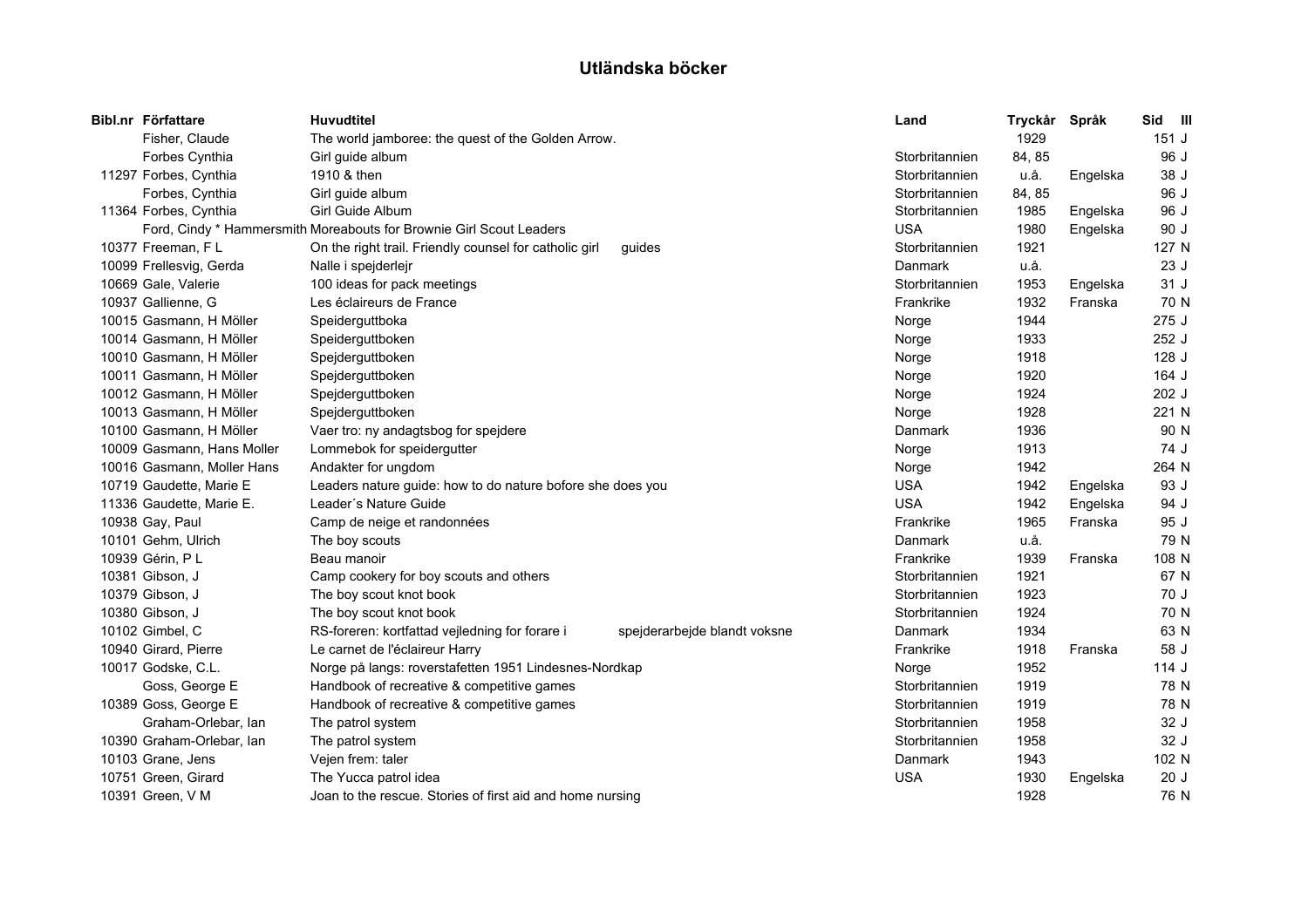|           | Bibl.nr Författare                                 | <b>Huvudtitel</b>                                                               | Land           | Tryckår | Språk              | Sid III     |
|-----------|----------------------------------------------------|---------------------------------------------------------------------------------|----------------|---------|--------------------|-------------|
|           | 10393 Griffin, F W W                               | Rover scouting. Chats with rover scouts and their mates                         | Storbritannien | 1930    |                    | 152 N       |
|           | 10392 Griffin, F W W                               | The quest of the boy. A study of the psychology of charactertraining            | Storbritannien | 1927    |                    | 148 N       |
|           | 10635 Griffin, F.W.W.                              | The Quest of the boy                                                            | Storbritannien | 1930    | Engelska           | 148 J       |
|           | 10394 Grinnell, Milne D                            | Baden-Powell at Mafeking                                                        | Storbritannien | 1957    |                    | 224 N       |
|           | 11261 Grönblom Rolf                                | Hajkboken                                                                       | Finland        | 1964    | Svenska            | 71J         |
|           | 10941 Guillen, E                                   | La premiére étape. Comment devenir aspirant                                     | Frankrike      | 1935    | Franska            | 68 N        |
|           | 10397 Gurney, S G                                  | Jungle plays for wolf cubs                                                      | Storbritannien | 1928    |                    | 47 J        |
|           | 10634 Gurney, S.G.                                 | Jungle plays for wolf cubs                                                      | Storbritannien | 1934    | Engelska           | 47 J        |
|           | 10398 Gurney, S.G.                                 | Yarns for cubs: nature stories                                                  | Storbritannien | 1929    |                    | 95 J        |
|           | 10907 Haegendoren, M van                           | Scouting voor onze jongens                                                      | Belgien        | 1930    | Franska            | 102 N       |
|           | 10750 Hall, A Neely                                | Bird homes and how to build them                                                | <b>USA</b>     | 1928    | Engelska           | 29 J        |
|           | 11160 Hammer, J K                                  | Jamborea lingvo                                                                 |                | u.å.    | Esperanto          | 60 J        |
|           | 10399 Hampton, Herbert Stuart Pa Scouting sketches |                                                                                 | Storbritannien | 1928    |                    | 255 J       |
|           | 10215 Hansen, Kai                                  | Ulvelege                                                                        | Danmark        | 1949    | Danska             | 117J        |
|           | 11265 Hansen, Kurt                                 | I Lejr                                                                          | Danmark        | 1974    | Danska             | 63 J        |
|           | 10992 Harcerstwo                                   | Polskie: album harcerskie                                                       | Polen          | 1925    | Polska             | 80 J        |
|           | 10406 Hargrave, J                                  | The wigwam papers and totem talks                                               | Storbritannien | 1920    |                    | $94 + 96 N$ |
|           | 10405 Hargrave, J                                  | <b>Tribal training</b>                                                          | Storbritannien | 1919    |                    | 160 N       |
|           | 11007 Hargrave, John                               | Das totem spricht                                                               | Tyskland       | 1922    | Tyska              | 95 J        |
|           | 11008 Hargrave, John                               | Das Wigwambuch                                                                  | Tyskland       | 1921    | Tyska              | 95 J        |
|           | 10404 Hargrave, John                               | Lonecraft: the official handbook of the lonecraft boys of the woodcraft kindred | Storbritannien | 1921    |                    | 158 J       |
|           | 10407 Harman, A                                    | Surveying for boy scouts                                                        | Storbritannien | u.å.    |                    | 45 N        |
|           | 10408 Harrison, R H                                | Signalling for the patrol                                                       | Storbritannien | 50, 55  |                    | 40 J        |
|           | Harrison, R.H.                                     | Signalling for the patrol                                                       | Storbritannien | 50, 55  |                    | 40 J        |
|           | 10409 Hartley, Elizabeth                           | A handbook for commissioners                                                    | Storbritannien | 1968    |                    | 205 N       |
|           | 10411 Hartley, Elizabeth                           | Olave Baden-Powell                                                              | Storbritannien | 1975    | Engelska*Spanska J |             |
|           | 10410 Hartley, Elizabeth                           | Philippa, P.L. letters to a patrol leader                                       | Storbritannien | 1955    |                    | 48 N        |
|           | 11020 Harwin, Joanna                               | Handbook for the guides of Zimbabwe                                             | Zimbabwe       | u.å.    | Engelska           | 76 J        |
|           | 10413 Harwood, David                               | <b>Cub Scouts</b>                                                               | Storbritannien | 1970    | Engelska           | 52 J        |
|           | 10414 Harwood, David                               | Scouts                                                                          | Storbritannien | 1971    | Engelska           | 50J         |
|           | 11377 Harwood, David                               | Scouts                                                                          | Storbritannien | 1971    | Engelska           | 50J         |
| 10220 Hás |                                                    | Annarsflokks prófid                                                             | Island         | 1959    |                    | 44 J        |
| 10222 Hás |                                                    | <b>Fyrstafloks Profid</b>                                                       | Island         | 1949    | Isländska          | 55 J        |
| 10221 Hás |                                                    | Nylidaprofid                                                                    | Island         | 1957    | Isländska          | 48 J        |
|           | 10415 Hattersley, Alan F                           | The lone scouts book: a handbook of training in lone<br>scoutcraft              | Storbritannien | 1933    |                    | 80 J        |
|           | 10018 Hauger, Erling                               |                                                                                 | Norge          | 1936    |                    | 203 J       |
|           | 10416 Hazlewood, R                                 | The camp fire leaders book                                                      | Storbritannien | 49, 50  |                    | 119 N       |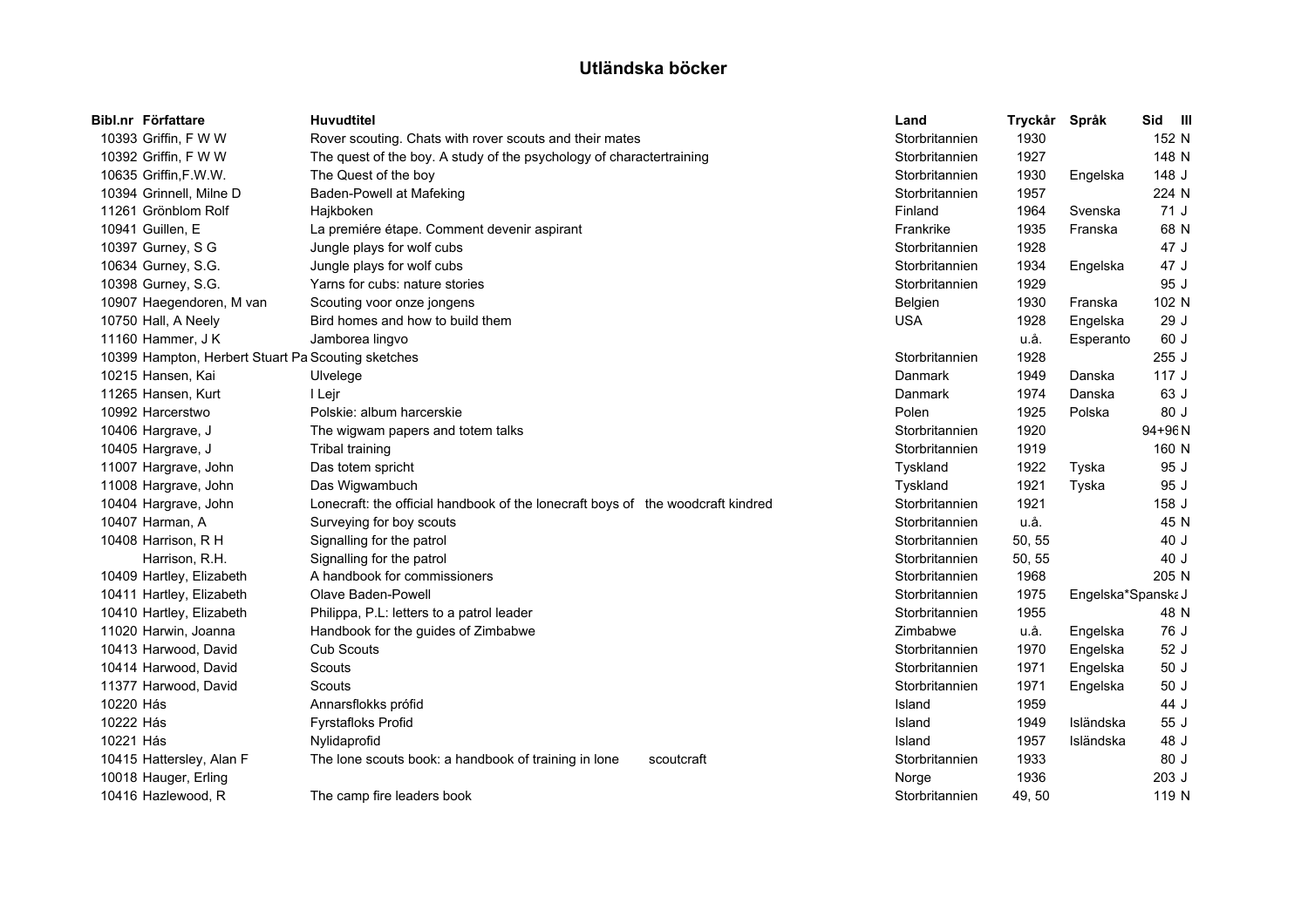| Bibl.nr Författare       | <b>Huvudtitel</b>                                  | Land           | Tryckår | Språk    | Sid III |   |
|--------------------------|----------------------------------------------------|----------------|---------|----------|---------|---|
| 11319 Hazlewood, Rex     | Camping for boys and girls                         | Storbritannien | 1950    | Engelska | 96 J    |   |
| Hazlewood, Rex           | Raising the wind: some ideas on earning funds      | Storbritannien | 1964    |          | 32 J    |   |
| 10419 Hazlewood, Rex     | Raising the wind: some ideas on earning funds      | Storbritannien | 1964    |          | 32 J    |   |
| Hazlewood, Rex           | The Gilwell story                                  | Storbritannien | ca 1970 |          | 71 J    |   |
| 10577 Hazlewood, Rex     | The Gilwell story                                  | Storbritannien | ca 1970 |          | 71 J    |   |
| Hazlewood, Rex           | The patrol goes to camp                            | Storbritannien | 50, 53  |          | 36 J    |   |
| 10417 Hazlewood, Rex     | The patrol goes to camp                            | Storbritannien | 50, 53  |          | 36 N    |   |
| 10412 Hazlewood, Rex     | The Scoutmaster's Guide from A to Z                | Storbritannien | 1963    | Engelska | 272 J   |   |
| Hazlewood, Rex           | Training in observation                            | Storbritannien | 1953    |          | 40 J    |   |
| 10418 Hazlewood, Rex     | Training in observation                            | Storbritannien | 1953    |          | 40 J    |   |
| 10576 Headley, F H       | Ramles in Epping Forest                            | Storbritannien | 1949    |          | 62 J    |   |
| 10420 Heath, R.F.        | St. Francis of assisi: a scene on the sixth law    | Storbritannien | u.å.    |          | 13 N    |   |
| 10421 Heath, R.F.        | St. Joan of arc: a scen on the tenth law           | Storbritannien | u.å.    |          | 16 N    |   |
| 10422 Hedges, Sid G      | Open air games for every occasion                  | Storbritannien | 1936    |          | 96 N    |   |
| Heilmann, Kristoffer     | Kalatdlit spejderit atuagat                        | Grönland       | 1972    |          | 323 J   |   |
| 10053 Helanko, Rafael    | Alexander Boldt ja partio                          | Finland        | 1980    |          | 44 N    |   |
| 10054 Helanko, Rafael    | Ihminen leikkii                                    | Finland        | 1980    |          | 165J    |   |
| 10056 Helanko, Rafael    | Partioideologia minun näkökulmastani               | Finland        | 1981    |          | 23 N    |   |
| 10057 Helanko, Rafael    | Partiomuseo 1962-1978                              | Finland        | 1979    |          | 13 N    |   |
| 10055 Helanko, Rafael    | Partiotoiminnan pohjakuviot                        | Finland        | 1980    |          | 19J     |   |
| 10058 Helanko, Rafael    | Partiotoiminnan pohjakuviot II                     | Finland        | 1980    |          | 11J     |   |
| 10059 Helanko, Rafael    | Vanha meritotka muistelee                          | Finland        | 1979    |          | 13J     |   |
| 10104 Hermann, Annesofie | Akelapatruljen: otte glade pigespejderes bedrifter | Danmark        | 1946    |          | 71J     |   |
| 10105 Hermann, Annesofie | Glade spejderdage: Akelapatruljens bedrifter       | Danmark        | 1949    |          | 77 J    |   |
| 10106 Hermann, Annesofie | Her kommer pigespejderne                           | Danmark        | 1951    |          |         | J |
| 10423 Hillcourt, W       | Baden-Powell: the two lives of a hero              | Storbritannien | 64,66   |          | 457 N   |   |
| 10778 Hillcourt, W       | Handbook for patrol leaders                        | <b>USA</b>     | 29, 31  | Engelska | 406 N   |   |
| 10942 Hillcourt, W       | Le manuel du chef de patrouille                    | Frankrike      | 1936    | Franska  | 286 N   |   |
| 11397 Hillcourt, William | <b>Baden Powell</b>                                | Storbritannien | 1964    | Engelska | 457 J   |   |
| Hillcourt, William       | Baden-Powell: the two lives of a hero              | Storbritannien | 1964    |          | 457 J   |   |
| 11123 Hillcourt, William | Boy Scout Handbook                                 | <b>USA</b>     | 1959    | Engelska | 478 J   |   |
| Hillcourt, William       | <b>Handbook for Patrol Leaders</b>                 | <b>USA</b>     | 1935    | Engelska | 562 J   |   |
| 10779 Hillcourt, William | Handbook for patrol leaders                        | <b>USA</b>     | 1929    | Engelska | 407 J   |   |
| 10780 Hillcourt, William | Handbook for patrol leaders                        | <b>USA</b>     | 1935    | Engelska | 556 J   |   |
| 10788 Hillcourt, William | Handbook for patrol leaders                        | <b>USA</b>     | 1945    | Engelska | 444 J   |   |
| 10784 Hillcourt, William | Handbook for patrol leaders - Worldbrotherhood     | <b>USA</b>     | 1954    | Engelska | 392 J   |   |
| 10777 Hillcourt, William | Handbook for patrolleaders                         | <b>USA</b>     | 29, 48  | Engelska | 444 J   |   |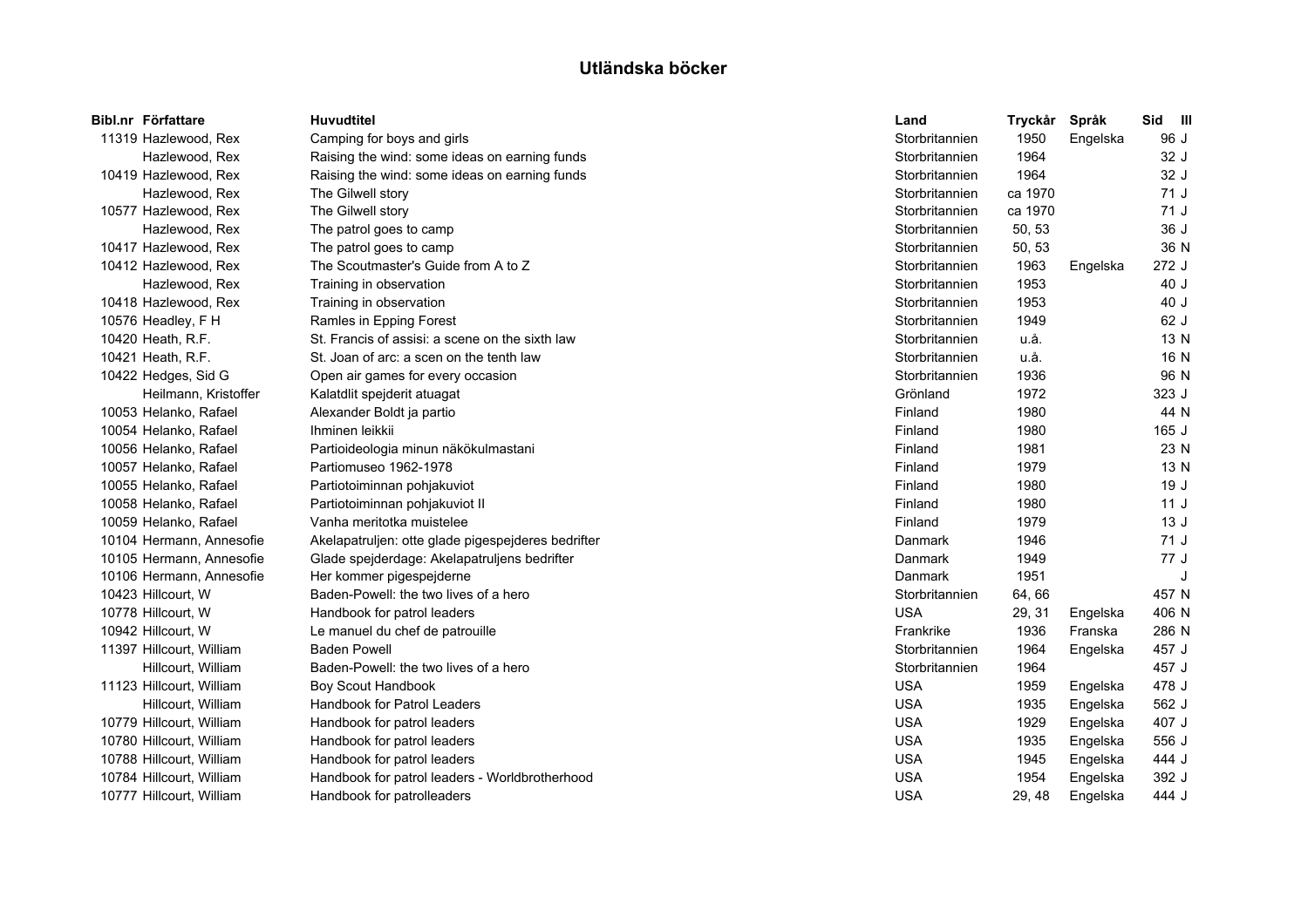| Bibl.nr Författare                               | <b>Huvudtitel</b>                                                           | Land           | Tryckår | Språk    | Sid III |  |
|--------------------------------------------------|-----------------------------------------------------------------------------|----------------|---------|----------|---------|--|
| 10787 Hillcourt, William                         | Handbook for patrolleaders                                                  | <b>USA</b>     | 1929    | Engelska | 399 J   |  |
| 11289 Hillcourt, William og Lady B: Baden Powell |                                                                             | Danmark        | 1965    | Danska   | 465 J   |  |
| 10060 Hisinger, Hanna                            | Handbok för tomteledare                                                     | Finland        | 1952    |          | 37 J    |  |
| 10019 Hohle, Per                                 | Fjell-Norge                                                                 | Norge          | u.å.    |          | 96 J    |  |
| 10107 Holck, S.N.                                | Drengene fra Mafeking                                                       | Danmark        | 1943    |          | 181J    |  |
| 10424 Hole, Robert H                             | Sea scouts                                                                  | Storbritannien | 1932    |          | 128 J   |  |
| 10791 Holling, C H                               | The book of indians                                                         | <b>USA</b>     | 1935    | Engelska | 125 N   |  |
| 10108 Holt, Christian                            | Patruljesystemet: udarbejdet til brug for danske<br>spejderforere           | Danmark        | 1927    |          | 78 N    |  |
| 10425 Hopcroft, G E                              | Boy's book on how to make models                                            | Storbritannien | 1927    |          | 93 N    |  |
| House, Jack                                      | Eight plays for wolf cubs                                                   | Storbritannien | 1928    |          | 135 J   |  |
| 10426 House, Jack                                | Eight plays for wolf cubs                                                   | Storbritannien | 1928    |          | 135 J   |  |
| 10208 Hvass, Jens                                | Gilwellspejdere gennem 10 Aar                                               | Danmark        | 1937 ?  | Danska   | 70 J    |  |
| 10109 Ipsen, Gunnar                              | 25 gronne spejderaar; en beretning om KFUM-spejderne i<br>Danmark 1910-1935 | Danmark        | 1935    |          | 215J    |  |
| 11263 Ipsen, Gunnar                              | Om Telte deres rejsning og pasning                                          | Danmark        | 1945    | Danska   | 48 J    |  |
| 11300 Ipsen, Gunnar                              | Om telte                                                                    | Danmark        | 1945    | Danska   | 48 J    |  |
| Iversen, Ragnvald                                | Forer-ABC: råd og vink for nye speiderforere.                               | Norge          | 1929    |          | 120J    |  |
| 10021 Iversen, Ragnvald                          | Hvad er speidersaken?                                                       | Norge          | 1926    |          | 16 N    |  |
| 10022 Iversen, Ragnvald                          | Hvad er Speidersaken?                                                       | Norge          | 1932    |          | 30 J    |  |
| 10023 Iversen, Ragnvald                          | Hvad er speidersaken?                                                       | Norge          | 1946    |          | 28 J    |  |
| 10024 Iversen, Ragnvald                          | Troppsforeren                                                               | Norge          | 1932    |          | 24 N    |  |
| 10020 Iversen, Ragnvald * Skjerve Förer-ABC      |                                                                             | Norge          | 1929    | Norska   | 120J    |  |
| 10110 Jacobsen, Kaj Eusebius                     | <b>Omkring Lejerbaalet</b>                                                  | Danmark        | 1945    |          | 100J    |  |
| 10111 Jacobsen, Kaj Eusebius                     | Omkring lejrbålet: ideer till lejrbålundergoldning                          | Danmark        | 1953    |          | 86 J    |  |
| 10427 Jacobson, Sven                             | British and American Scouting and Guiding Terminology                       | Sverige        | 1985    | Engelska | 112 N   |  |
| 10428 Jeal, Tim                                  | Baden-Powell                                                                | Storbritannien | 1989    |          | 670 J   |  |
| 10429 Jeffries, Ron                              | Programme Planning in the Scout Troop                                       | Storbritannien | 1969    | Engelska | 218 J   |  |
| 11027 Jensen, Gudrun                             | Grönsmutte kvidder                                                          | Danmark        |         | Danska   | 35J     |  |
| 11350 Jensen, Kurt                               | Muleposen                                                                   | Danmark        | 1965    | Danska   | 79 J    |  |
| 10112 Jensen, P Valentin                         | Dyrespor                                                                    | Danmark        | 1946    |          | 56 J    |  |
| 10925 Joe, Heino                                 | Ränikivi: jäätmaa jutud                                                     | Estland        | 1950    | Estniska | 64 J    |  |
| 10430 Jones, O                                   | Going about the country with your eyes open                                 | Storbritannien | 1911    |          | 170 N   |  |
| 10431 Jones, Owen                                | Woodcraft                                                                   | Storbritannien | 1925    |          | 156 J   |  |
| 10432 Jones, Owen                                | Woodcraft                                                                   | Storbritannien | 1920    |          | 156 J   |  |
| 10219 Jónsson, J O                               | Hjalp i vidhlögum. Lifgun ur daudhadii                                      | Island         | 1939    |          | 112 N   |  |
| 11067 Jutsum                                     | Knots, bends, splices                                                       | Storbritannien | 1912    | Engelska | 86 J    |  |
| 10113 Jörgensen, Aage                            | Litteraturens Brug i Spejderarbejdet                                        | Danmark        | 1940    |          | 55 N    |  |
| 11176 Kalman Radvanyi                            | Jamboree Budapest-Gödöllö 1933                                              | Ungern         | 1933    | Ungerska | 160 J   |  |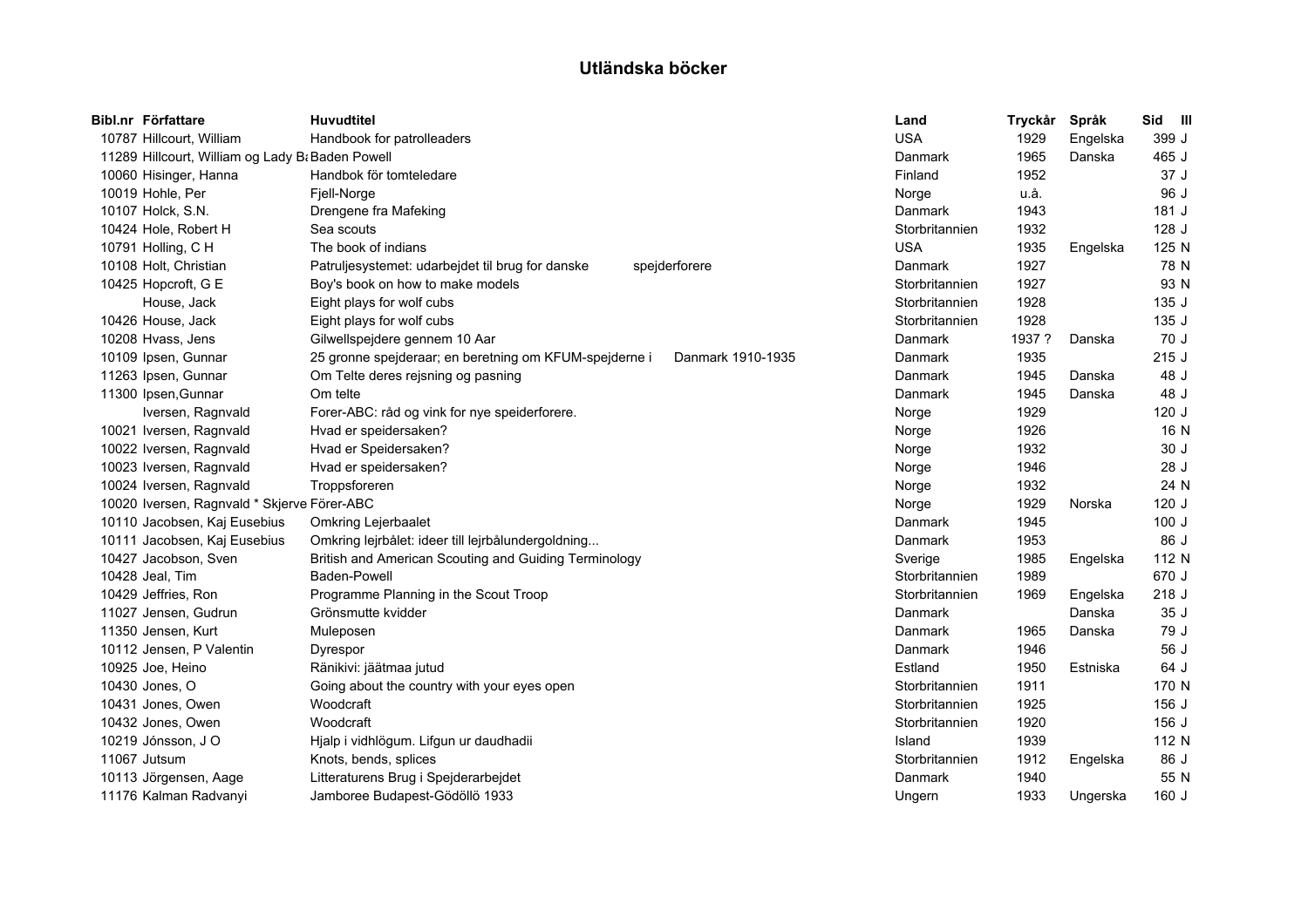| Bibl.nr Författare                                  | <b>Huvudtitel</b>                                                                          | Land           | Tryckår | Språk             | Sid III    |
|-----------------------------------------------------|--------------------------------------------------------------------------------------------|----------------|---------|-------------------|------------|
| 10993 Kaminski, A                                   | Zuchy, the polish wolf cubs                                                                | Polen          | 38, 44  | Engelska          | 108 N      |
| 10116 Kampp, Aage                                   | Ungdommens samaritterbog                                                                   | Danmark        | 1940    |                   | 90 J       |
| 10114 Kampp, Aage Hjalmar                           | Spejdernes forstehjaelp                                                                    | Danmark        | 1958    |                   | 120J       |
| 10115 Kampp, Aage Hjalmar                           | Spejdernes samaritterbog                                                                   | Danmark        | 1944    |                   | 172J       |
| 10792 Kantor, MacKinlay                             | God and my country                                                                         | <b>USA</b>     | 1955    | Engelska          | 116 J      |
| Kay, I.H.                                           | The girl guides association book of first aid and rescue<br>work                           | Storbritannien | 1946    |                   | 314 J      |
| Kay, I.H.                                           | The girl guides association book of first aid and rescue work                              | Storbritannien | 1946    |                   | 314 J      |
| 10433 Kay, I.H.                                     | The girl guides association book of first aid and rescue work                              | Storbritannien | 1946    |                   | 314 J      |
|                                                     | Kennedy, Dorothy E * Munz Girl Scout Badges and Signs                                      | <b>USA</b>     | 1980    | Engelska          | 88 J       |
| 10793 Kenower, Felicie T * Kenow Cub Scout Fun Book |                                                                                            | <b>USA</b>     | 1964    | Engelska          | 96 J       |
| 10796 Kephart, H                                    | Camping and woodcraft. A handbook for vacation campers and for travelers in the wilderness |                | 1947    | Engelska          | $405 + 4N$ |
| 11124 Kephart, Horace                               | Camping and Woodcraft                                                                      | <b>USA</b>     |         | 1927,193 Engelska | $405 + J$  |
| 10794 Kephart, Horace                               | Camping and woodcraft: a handbook for vacation campers and for travelers in the Wilderness | <b>USA</b>     | 21, 23  |                   | $405 + 4J$ |
| 10795 Kephart, Horace                               | Camping: a handbook for vacation campers and for travelers in the wilderness               | <b>USA</b>     | 1927    | Engelska          | 405 J      |
| 10438 Kerr, R                                       | The story of the girl guides                                                               | Storbritannien | 1932    |                   | 244 N      |
| 10357 Kerr, Rose                                    | The commissioners book                                                                     | Storbritannien | 1929    |                   | 239 N      |
| 11072 Kerr, Rose                                    | The commissioners book                                                                     | Storbritannien | 1926    | Engelska          | 239 N      |
| 10434 Kerr, Rose                                    | The cruise of the calgaric: August 12th - 29th 1933                                        | Storbritannien | 1933?   |                   | 137 J      |
| 10436 Kerr, Rose                                    | The story of a million girls. Guiding and girl scouting<br>round the world                 | Storbritannien | 1937    |                   | 399 J      |
| 10437 Kerr, Rose                                    | The story of a million girls: guiding and girl scouting round the world                    | Storbritannien | 36, 41  |                   | 400 N      |
| 10435 Kerr, Rose                                    | The Story of the Girl Guides                                                               | Storbritannien | 1964    | Engelska          | 312 J      |
| 10061 Keskinen, Elina                               | Suomen Partiomuseon Vuosikirja                                                             | Finland        | 1997    | Finska            | 148 J      |
| 10943 Kieffer, Michel                               | Pionnier                                                                                   | Frankrike      | 1963    | Franska           | 80 J       |
| 10944 Kieffer, Michel                               | Pionnier                                                                                   | Frankrike      | 1963    | Franska           | 96 J       |
| 10945 Kieffer, Michel                               | Pionnier                                                                                   | Frankrike      | u.å.    | Franska           | 88 J       |
| 10442 Kiernan, R H                                  | Baden-Powell                                                                               | Storbritannien | 1939    |                   | 256 N      |
| 10025 Kipling, Rudyard                              | Jungelboka                                                                                 | Norge          | 1947    |                   |            |
| 10441 Kipling, Rudyard                              | Toomai of the elephants                                                                    | Storbritannien | 1937    | Engelska          | 84 J       |
| 10761 Kjellstrom, B                                 | Be expert with map and compass. the "orienteering" handbook                                |                | 1955    | Engelska          | 136 N      |
| 10761 Kjellstrom, Bjorn                             | Be Expert with Map and Compass                                                             | <b>USA</b>     | 1955    | Engelska          | 135J       |
| 11346 Kluge, K.-J. * Zielniok, W.J.                 | Alle Behinderten - Unsere Partner                                                          | Tyskland       | 1970    | Tyska             | 192 J      |
| 10440 Knight, A.M.                                  | Brownie games                                                                              | Storbritannien | u.å.    |                   | 84 N       |
| 10117 Knudsen, Sven Valdemar                        | Alverdens glade drenge: 2 osten                                                            | Danmark        | 1924    |                   | 194 J      |
| 10118 Knudsen, Sven Valdemar                        | Spejdersport i skole og trop                                                               | Danmark        | 1921    |                   | 188 J      |
| 11290 Krans, Bill                                   | Hungry time outdoors                                                                       | <b>USA</b>     | 1940    | Engelska          | 24J        |
| 10439 Kyle, J.A.                                    | Tramp camps and standing camps for boy scouts                                              | Storbritannien | 1919    |                   | 61 N       |
|                                                     | 10443 La Trobe Foster, Margaret Friends of all the world: evenings for girl guides         | Storbritannien | u.å.    | Engelska          | 58 J       |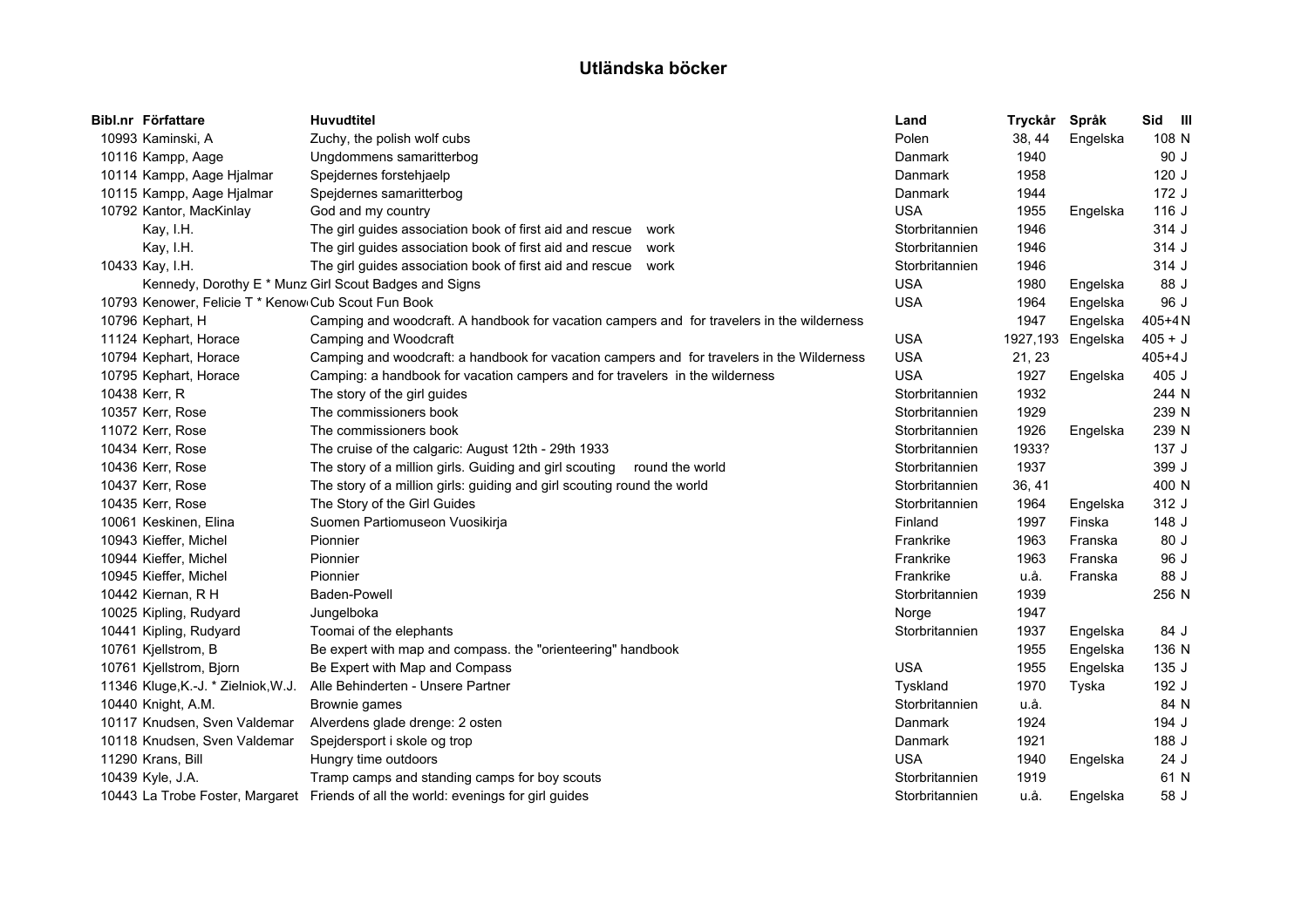| Bibl.nr Författare             | <b>Huvudtitel</b>                                                                                               | Land           | Tryckår | Språk    | Sid III |  |
|--------------------------------|-----------------------------------------------------------------------------------------------------------------|----------------|---------|----------|---------|--|
| 10444 La Trobe Foster, Margret | What shall we make?: some suggestions on handwork                                                               | Storbritannien | u.å.    | Engelska | 42 J    |  |
| 10445 La Trobe Martin, Margret | More things to make: some suggestions on handwork                                                               | Storbritannien | 1927    |          | 62 J    |  |
| 10663 Lamb, Martyn             | <b>Handicrafts for All</b>                                                                                      | Storbritannien | 1954    | Engelska | 36 J    |  |
| 10797 Lane, C D                | Handbook for crew leaders                                                                                       | <b>USA</b>     | 41, 42  | Engelska | 227 N   |  |
| Lane, Carl D                   | Seamanship                                                                                                      |                | 1942    |          | 67 N    |  |
| 10026 Lang, Öyvind             | Speiderliv: ny norsk speiderbok                                                                                 | Norge          | 1947    |          | 531 J   |  |
| 10120 Larsen, Aage             | Hvad skal vi lege? 250 lege                                                                                     | Danmark        | 1939    |          | $124$ J |  |
| 10121 Larsen, Aage             | Hvad skal vi lege? 250 lege                                                                                     | Danmark        | 1942    |          | $124$ J |  |
| 10122 Larsen, Aage             | Hvad skal vi lege? 250 lege                                                                                     | Danmark        | 1945    |          | $124$ J |  |
| 10123 Larsen, Aage             | Hvad skal vi lege? 250 lege                                                                                     | Danmark        | 1948    |          | $124$ J |  |
| 10124 Larsen, Aage             | Hvad skal vi lege? 250 lege                                                                                     | Danmark        | 1961    |          | 117J    |  |
| 10125 Larsen, Aage             | Hvad skal vi lege? 250 lege                                                                                     | Danmark        | 1954    |          | 101J    |  |
| 10119 Larsen, Alfr             | 40 år i den gronne bluse: glimt af KFUM-spejderliv i Danmark1910-1950                                           | Danmark        | 1950    |          | 65 J    |  |
| 10126 Larsen, Caroline         | Lejrkogebog for danske drenge                                                                                   | Danmark        | 1921    |          | 99 J    |  |
| 10127 Lauritzen, Frede         | Moderne lejrsport                                                                                               | Danmark        | 1933    |          | 79 J    |  |
| 10947 Ledoux, Robert           | Tresses et noeuds décoratifs                                                                                    | Frankrike      | 1947    | Franska  | 95 J    |  |
| 10128 Lembcke, C               | Det Danske Spejderkorps: drengespejderne 1918: aarsberetning                                                    | Danmark        | 1918    |          | 71 N    |  |
| 10129 Lembcke, C               | Drenge- spejderne 1916-17                                                                                       | Danmark        | 1917    |          | $104$ J |  |
| 10130 Lembcke, Cay             | Lejrsport                                                                                                       | Danmark        | 1920    |          | 150J    |  |
| 10131 Lembcke, Cav             | Sommerlejre. Moderne friluftsliv                                                                                | Danmark        | 1925    |          | 178 J   |  |
| 10132 Lembcke, Cay             | Speideridraet: haandbog for forere                                                                              | Danmark        | 1921    |          | 494 J   |  |
| 10134 Lembcke, Cay             | Spejderbogen                                                                                                    | Danmark        | 1918    |          | 170J    |  |
| 10135 Lembcke, Cay             | Spejderbogen: en haandbog i godt borgerskab                                                                     | Danmark        | 1923    |          | 362 J   |  |
| 10133 Lembcke, Cay             | Spejderbogen: patrouilleoverlser for drenge                                                                     | Danmark        | 1911    |          | 158 J   |  |
| 10136 Lembcke, Cay             | Standlejre og vanrelejre                                                                                        | Danmark        | 1913    |          | 57 J    |  |
| 10137 Lembcke, Cay             | Terrainlege                                                                                                     | Danmark        | 1913    |          | 56 J    |  |
| 10450 Lewis, J                 | How to run a patrol: a handbook for patrol leaders and<br>scoutmasters                                          | Storbritannien | 1919    |          | 65 N    |  |
| 10447 Lewis, J                 | How to run a scout camp                                                                                         | Storbritannien | 1928    |          | 120 N   |  |
| 10452 Lewis, J D               | Pages for patrol leaders                                                                                        | Storbritannien | 1931    |          | 82 N    |  |
| 10453 Lewis, J D               | Pages for patrol leaders                                                                                        | Storbritannien | 28, 29  |          | 79 N    |  |
| Lewis, J.D.                    | Pages for patrol leaders                                                                                        | Storbritannien | 28, 29  |          | 79 N    |  |
| Lewis, J.D.                    | Pages for patrol leaders                                                                                        | Storbritannien | 1931    |          | 82 N    |  |
| 10448 Lewis, John              | A boy scout troop and how to run it                                                                             | Storbritannien | 1928    |          | 57 N    |  |
| 10449 Lewis, John              | How to run a patrol: a handbook for patrol leaders and<br>scoutmasters                                          | Storbritannien | 1930    |          | 74 N    |  |
| 10451 Lewis, John              | How to run wolf cubs: a complete programme of instruction and recreation covering all badges in (Storbritannien |                | 1928    |          | 94 J    |  |
| 10138 Lewis, John              | Lejrliv: vejledning for tropsforere og patrouilleforere                                                         | Danmark        | u.å.    |          | 36 J    |  |
| 10456 Lewis, John              | Wolf cub star tests and how to pass them                                                                        | Storbritannien | 1926    |          | 37 J    |  |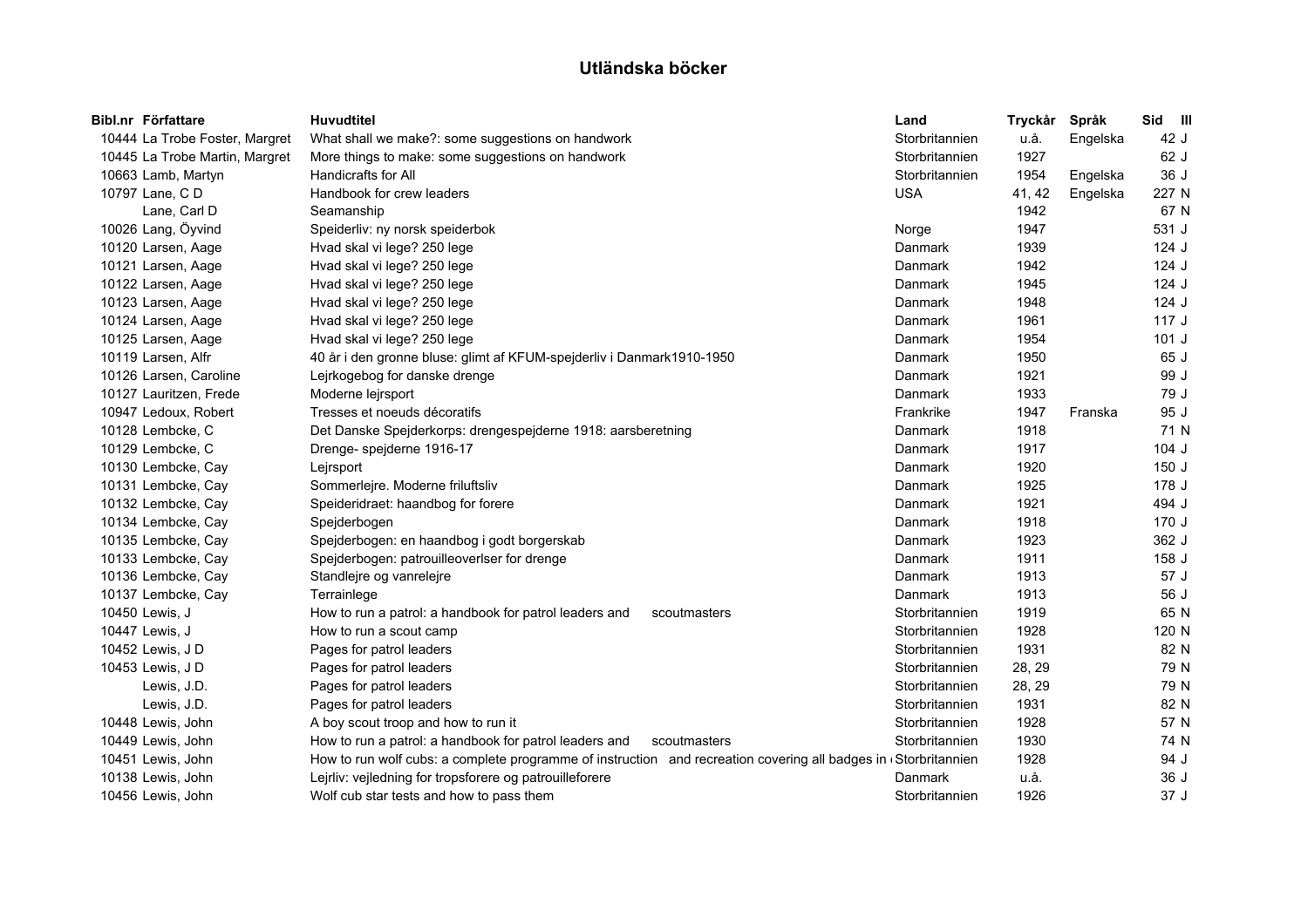| Bibl.nr Författare                          | <b>Huvudtitel</b>                                                                    |                            | Land           | Tryckår | Språk    | Sid III   |
|---------------------------------------------|--------------------------------------------------------------------------------------|----------------------------|----------------|---------|----------|-----------|
| 10454 Lewis, M.G.                           | Hints on the first class test                                                        |                            | Storbritannien | 1931    |          | 64 J      |
| 10455 Lewis, M.G.                           | What to expect in camp                                                               |                            | Storbritannien | u.å.    |          | 46 J      |
| 10062 Levälahti, K E                        | Pojkarnas bok                                                                        |                            | Finland        | 1930    |          | 286 J     |
| 10458 Liddell, Alix                         | International notebook (Europe)                                                      |                            | Storbritannien | 1951    |          | 96 J      |
| 10457 Liddell, Alix                         | The first fifty years                                                                |                            |                | 1960    |          | 135 N     |
| 971019 Lidén, Gunnar                        | Speach audiometry, An experimantal and clinical study with swedish language material |                            |                | 1954    |          | 145 J     |
| 10063 Lieberath, Ebbe                       | Kunnun poikia. Muutamia lukuja nelitoistavuotiaan                                    | päiväkirjasta. Suomentanut | Finland        | 1928    |          | N         |
| 10029 Lieberath, Ebbe                       |                                                                                      |                            | Norge          | 1924    |          | 138       |
| 11012 Lion, Alexander                       | Jungdeutschlands Pfadfinderbuch.                                                     |                            | Tyskland       | 1914    | Tyska    | 248 J     |
| 10684 Lisle, Clifton                        | Boy scout entertainments                                                             |                            | <b>USA</b>     | 1920    | Engelska | 181 J     |
| 10812 Lofgren, Svante E                     | Barth Ar-Kell (The white bear)                                                       |                            |                | 1949    | Engelska | 208 J     |
| 10948 Loiseau, J                            | Manuel de camp fixe: travaux et "astuces" pour campeur                               | séjournant                 | Frankrike      | 1948    | Franska  | 208 J     |
| 10949 Loiseau, Jean                         | Jeux d'eclaireurs                                                                    |                            | Frankrike      | u.å.    | Franska  | $126$ J   |
| 10829 Longfellow, W.E.                      | Scouting with a Neckerchief                                                          |                            | <b>USA</b>     | 1927    | Engelska | $32 + 3J$ |
| Low, Juliette                               | Juliette Low and the girl scouts: the story of an American lady 1860-1927            |                            | <b>USA</b>     | 1928    |          | 271J      |
| 10146 Lund, Hanna                           | Når tankerne sendes tilbage                                                          |                            | Danmark        | 1997    | Danska   | 95 J      |
| 11070 Lyons, Ronald, S                      | Cubs to the Rescue                                                                   |                            | Storbritannien |         | Engelska | 89 J      |
| 10139 Lüttichau, H H                        | Lejrsport for Drenge. Seks kapitel for forere                                        |                            | Danmark        | 22-23   |          | J         |
| 10064 Lönberg, Pontus                       | Amatörteknikern: instruktioner för FSSF:s teknikermärke                              |                            | Finland        | 1937    |          | 29 J      |
| 10460 MacCuaig, Donald                      | Games worth playing. For school, playground and playing                              | field                      |                | 1926    |          | 116 N     |
| 10461 MacCuaig, Donald                      | Games worth playing: for school, playground and playing                              | field                      | Storbritannien | 1928    |          | 116 J     |
| 11267 Mackenzie A.W.N.                      | <b>Games for Guides</b>                                                              |                            | Storbritannien | 1953    | Engelska | 102 J     |
| 11268 Mackenzie A.W.N.                      | <b>Games for Guides</b>                                                              |                            | Storbritannien | 1949    | Engelska | $102$ J   |
| 10463 Mackenzie, A W N                      | Games for cubs                                                                       |                            | Storbritannien | 1937    |          | 107J      |
| 10464 Mackenzie, A W N                      | Games for guides                                                                     |                            |                | 1931    |          | 104 N     |
| 10465 Mackenzie, A W N                      | Games for scouts                                                                     |                            |                | 1928    |          | 158 J     |
| 10466 Mackenzie, A W N                      | <b>Games for Scouts</b>                                                              |                            | Skottland      | 1931    | Engelska | 158 J     |
| 10467 Mackenzie, A W N                      | Surveying and mapping simplified for guides, scouts and                              | others                     | Storbritannien | 1923    |          | 48 J      |
| 10468 Mackenzie, A W N                      | Surveying and mapping simplified for scouts and others                               |                            | Storbritannien | 1924    |          | 51 J      |
| 11090 Mackenzie, A,W,N                      | <b>Games for Cubs</b>                                                                |                            | Storbritannien | 1956    | Engelska | 107 J     |
| 11091 Mackenzie, A, W, N                    | <b>Games for Scouts</b>                                                              |                            | Storbritannien | 1929    | Engelska | 158 J     |
| 10462 Mackenzie, A.W.N.                     | Games for cubs                                                                       |                            | Storbritannien | 29, 30  |          | 107 J     |
| 10140 Madsen, Oscar                         | Patruljemöder                                                                        |                            | Danmark        | u.å.    |          | 79 N      |
| 11284 Mangam W.Elliot * Southwo Indian lore |                                                                                      |                            | <b>USA</b>     | 1942    | Engelska | 92 J      |
| 10830 Mangam, Elliot W.                     | Indian handicraft                                                                    |                            | <b>USA</b>     | 1930    | Engelska | 48 J      |
| Marsh, Burton W                             | Automobiling                                                                         |                            | <b>USA</b>     | 1941    |          | 91 J      |
| 10817 Marsh, Chester G                      | Arts and crafts with inexpensive materials                                           |                            | <b>USA</b>     | 1941    | Engelska | 95 J      |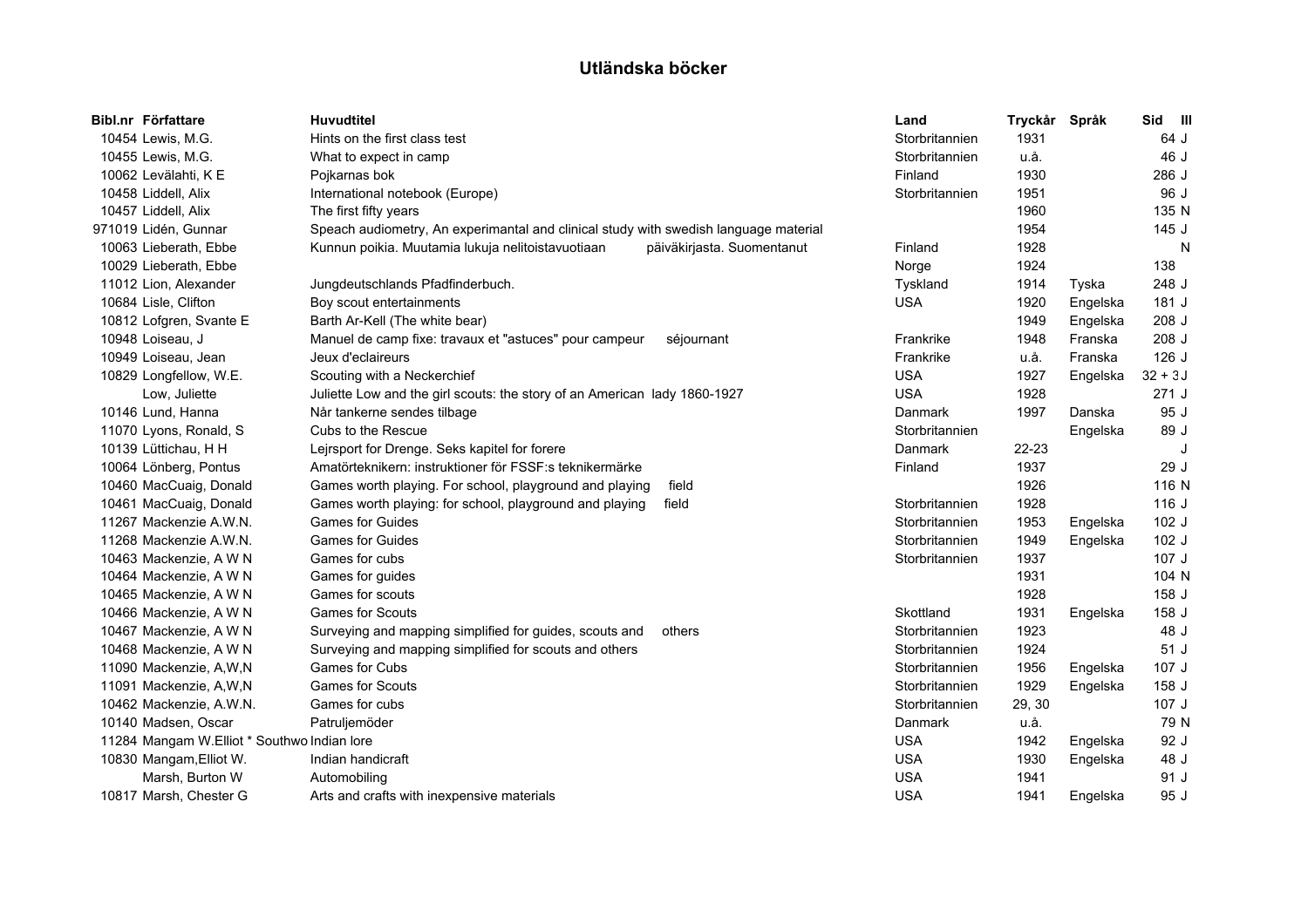|               | Bibl.nr Författare                                   | <b>Huvudtitel</b>                                                       | Land           | Tryckår | Språk    | Sid     | $\blacksquare$ |
|---------------|------------------------------------------------------|-------------------------------------------------------------------------|----------------|---------|----------|---------|----------------|
|               | 10469 Marshall, M Vera                               | Tracks to adventure: a series of tracking adventures                    | Storbritannien | 1932    |          | 64 J    |                |
| 971019 Marton |                                                      | Vázlatok a cserkéletböl                                                 | Ungern         | 1929    |          | 32 J    |                |
|               | Márton, L                                            | Jamboree 1924: 10th-24th August at Copenhagen                           |                | 1925    |          | 68 J    |                |
|               | 10821 Mason, Bernard S                               | Woodcraft                                                               | <b>USA</b>     | 1939    | Engelska | 580 J   |                |
|               | 10822 Mason, Bernhard S                              | The Junior book of camping and woodcraft                                |                | 1943    | Engelska | 120J    |                |
|               | 10470 Maynard, A M                                   | An A B C of guiding                                                     | Storbritannien | 1937    |          | 160 J   |                |
|               | 10471 Maynard, A M                                   | An A B C of guiding for leaders of the movement                         | Storbritannien | 1959    |          | 128 J   |                |
|               | 10473 Maynard, A M                                   | Be prepared: handbook for guides                                        | Storbritannien | 46,50   |          | 333 J   |                |
|               | 10472 Maynard, A M                                   | Hiking and light-weight camping                                         | Storbritannien | 1933    |          | 71 N    |                |
|               | 10481 Maynard, A.M.                                  | An A B C of guiding                                                     | Storbritannien | 1935    |          | 159 N   |                |
|               | 10911 McCarrick, Ismay                               | Brownies around the world                                               |                | 1977    | Engelska | 55 J    |                |
|               | 10912 McCarrick, Ismay                               | Brownies around the world                                               |                | 1979    | Engelska | 63 J    |                |
|               | 10913 McCarrick, Ismay                               | Brownies around the world                                               |                | u.å.    | Engelska | 61 J    |                |
|               | 10914 McCarrick, Ismay                               | Brownies around the world                                               |                | 1981    | Engelska | 63 J    |                |
|               | 10820 Menniger, William C                            | Handbook for skippers                                                   |                | 1945    | Engelska | 400 J   |                |
|               | 11120 Menninger, William C.                          | Handbook for skippers                                                   | <b>USA</b>     | 1942    | Engelska | 440 J   |                |
|               | 11013 Michael                                        | Pfadfinderspiegel                                                       | Tyskland       |         | Tyska    | 175J    |                |
|               | 11358 Mills, Fred C.                                 | Rowing                                                                  | <b>USA</b>     | 1962    | Engelska | 59 J    |                |
|               | 10952 Missotte, Philippe                             | Reconnaissance                                                          | Frankrike      | u.å.    | Franska  | 72 J    |                |
|               | 10818 Mitchell, Ray                                  | Dramatics and cermonies for girl scouts                                 | <b>USA</b>     | 1956    | Engelska | 206 N   |                |
|               | 10143 Molgaard, Gunnar                               | Trosbekendelsen: tilrettelagt for 15 andagter                           | Danmark        | u.å.    |          | 18 N    |                |
|               | 10474 Morgan, D Francis                              | Camping for cubs                                                        | Storbritannien | 1928    |          | $104$ J |                |
|               | 10475 Morgan, D Francis                              | Hiking                                                                  | Storbritannien | 1927    |          | $128$ J |                |
|               | 10476 Morgan, D Francis                              | Hiking for all                                                          | Storbritannien | 1931    |          | 61 J    |                |
|               | 10477 Morgan, D Francis                              | Signalling for scouts                                                   |                | 1942    |          | 95 J    |                |
|               | 10478 Morgan, D Francis                              | Standing camps. A manual of camping for scout troops                    |                | 1924    |          | 187 J   |                |
|               | 10963 Morley, René                                   | <b>Les Pionniers</b>                                                    | Frankrike      | 1946    | Franska  | 130 J   |                |
|               | 10479 Morrison, Robert                               | A scouter's book of ideas                                               | Storbritannien | 1933    |          | 118J    |                |
|               | 10141 Mortensen, Gotfred                             | Patruljesaerpraeg                                                       | Danmark        | 1961    |          | 32 N    |                |
|               | 10819 Murphy, Corinne                                | Exploring the hand arts                                                 | <b>USA</b>     | 1955    | Engelska | 117J    |                |
|               | 10480 Murray, M G                                    | The guide way of life: suggestions for teaching the promise and the law | Storbritannien | u.å.    |          | 72 N    |                |
|               | 10916 Mustard, C A                                   | By Map and Compass                                                      | Canada         | 1950    | Engelska | 64 J    |                |
|               | 10142 Müller, Johannes                               | Mennesker han mödte                                                     | Danmark        | 1945    |          | 94 J    |                |
|               | 10144 Mölgaard, Gunnar                               | Vore spejdere                                                           | Danmark        | 1950    |          | 334 J   |                |
|               | 10145 Möller, Hans Hartvig                           | Vanderliv, Friluftsliv, Leirliv                                         | Danmark        | 1920    |          | 114J    |                |
|               | 10618 N. Whelpton, K. Sheatfield m A book on rangers |                                                                         | Storbritannien | 1931    | Engelska | 91 N    |                |
|               | 11164 Nagy, Laszlo                                   | 250 million scouts                                                      |                | 1985    | Engelska | 224 J   |                |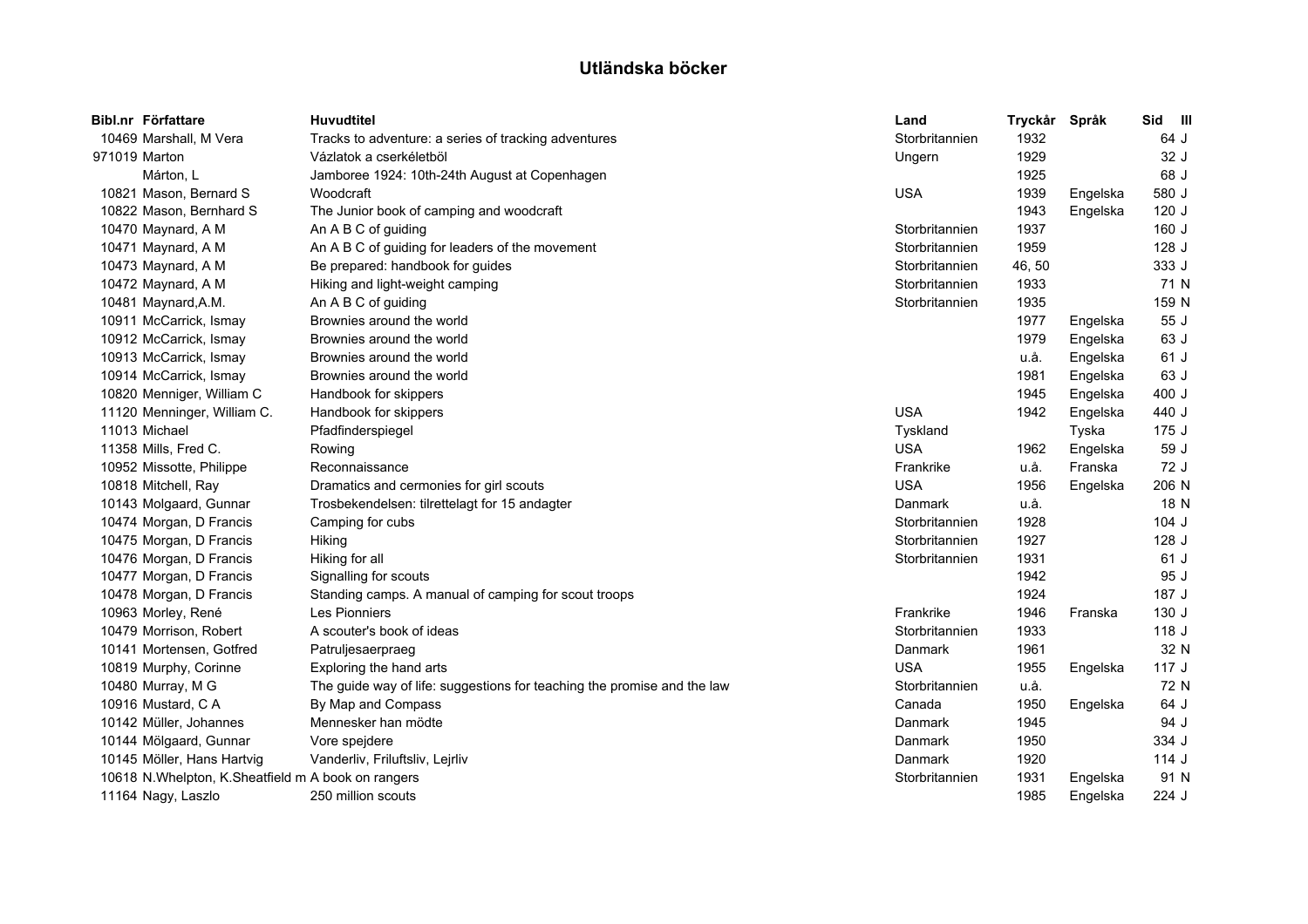| Bibl.nr Författare            | <b>Huvudtitel</b>                                          | Land           | Tryckår Språk |          | Sid III |  |
|-------------------------------|------------------------------------------------------------|----------------|---------------|----------|---------|--|
| 10482 Nevill, P B             | Rovering. Aims and methods                                 |                | u.å.          |          | 39 N    |  |
| Nevill, P B                   | Rovering. Ucel a metody roverstvi                          |                | 1926          |          | 54 N    |  |
| Nicholson, D H                | Help yourself to knotting and lanyard making               | Storbritannien | 61, 63        |          | 32 J    |  |
| Nicholson, D.H.               | Help yourself to knotting and lanyard making               | Storbritannien | 61, 63        |          | 32 J    |  |
| 10147 Nicolaysen, Kjeld       | Patruljen arbejder med orientering                         | Danmark        | 1946          |          | 32 J    |  |
| 10148 Nicolaysen, Kjeld       | Patruljen arbejder med terraensport                        | Danmark        | 1941          |          | 31 J    |  |
| 10149 Nielsen, K E            | Handbog for de danske Söspejderne                          | Danmark        | 1920          |          | 143J    |  |
| 10908 Oger, H                 | Scoutisme et guidisme                                      | Belgien        | 1939          | Franska  | 142 N   |  |
| 10150 Olesen, Elith           | Sankt Georgs haer: digte i den gronne bluse                | Danmark        | 1946          |          | 53 N    |  |
| 11056 Organisationshåndbok    |                                                            | Norge          | 1946          | Norska   | 208     |  |
| 11270 Ott Elmer               | So you want to be camp counselor                           | <b>USA</b>     | 1946          | Engelska | 112 N   |  |
| 11029 Ott. Estrid             | spejderminder                                              | Danmark        | 1919          | Danska   | 107 N   |  |
| 10484 Pakington, M            | Plays for scout entertainments                             | Storbritannien | 1920          |          | 76 N    |  |
| 10837 Palmer, E Laurence      | Camp fires and camp cockery                                | <b>USA</b>     | $22 - 25$     | Engelska | 43 J    |  |
| 10995 Panaitesco, Victor      | Signalisation roumaine                                     | Rumänien       | 1932          |          | 63 J    |  |
| 10028 Parm Margrethe          | Smått som blir stort: speiderminnen                        | Norge          | u.å.          |          | 170 N   |  |
| 10954 Patin, Paul             | Le camp d'eclaireurs: manuel de camping                    | Frankrike      | 1927          | Franska  | 180 J   |  |
| Peake, Eileen                 | Acting activities: drama through guiding                   | Storbritannien | 1960          |          | 46 N    |  |
| 10486 Peake, Eileen           | Guiding with the Handicapped for Commissioners and Guiders | Storbritannien | 1961          | Engelska | 80 N    |  |
| 10487 Peake, Eileen           | The friendly way                                           | Storbritannien | 58, 62        |          | 31 N    |  |
| Peake, Eileen                 | Three pageants for guides                                  | Storbritannien | 1956          |          | 30 N    |  |
| 10488 Peake, Eileen           | Two guide sketches                                         | Storbritannien | 60, 62        |          | 12 N    |  |
| 10955 Pellegrin, J            | Trente garcons. Une pratique du métier de cheféclaireur    | Frankrike      | 1936          | Franska  | 199 N   |  |
| 11028 Petersen, Erik          | Lejrkogebogen                                              | Danmark        | 1946          | Danska   | 75 J    |  |
| 10204 Petersen, Johanne Marie | Haandbog for Det Danske Pigespejderkorps                   | Danmark        | 1922          | Danska   | 247 J   |  |
| Philipps, E F                 | Beekeeping                                                 |                | 1944          |          | 27J     |  |
| 10956 Philipps, R             | Le systéme des patrouilles                                 | Frankrike      | 1916          | Franska  | 98 N    |  |
| 10489 Philipps, Roland        | Letters to a patrol leader                                 | Storbritannien | 16, 44        |          | 62 N    |  |
| 10151 Philipps, Roland        | Spejderloven                                               | Danmark        | 1949          |          | 59 N    |  |
| 10153 Philipps, Roland        | Spejderloven. Breve till en patrulfeförer                  | Danmark        | 1923          |          | 70 N    |  |
| 10493 Philipps, Roland        | The patrol system                                          | Storbritannien | 1944          |          | 48 N    |  |
| 10490 Philipps, Roland        | The patrol system and letters to a patrol leader           | Storbritannien | 1926          |          | 174 J   |  |
| 10152 Philipps, Roland E      | Spejderloven: breve til en patruljeforer                   | Danmark        | 1938          |          | 62 N    |  |
| 10492 Philipps, Roland E      | The patrol system                                          | Storbritannien | 1928          |          | 60 N    |  |
| Philipps, Roland E            | the patrol system for girl guides                          | Storbritannien | 1921          |          | 60 N    |  |
| 10496 Philipps, Roland E      | The patrol system for girl guides                          | Storbritannien | 1960          |          | 43 N    |  |
| 10494 Philipps, Roland E      | The patrol system for girlguides                           | Storbritannien | 16, 19        |          | 60 N    |  |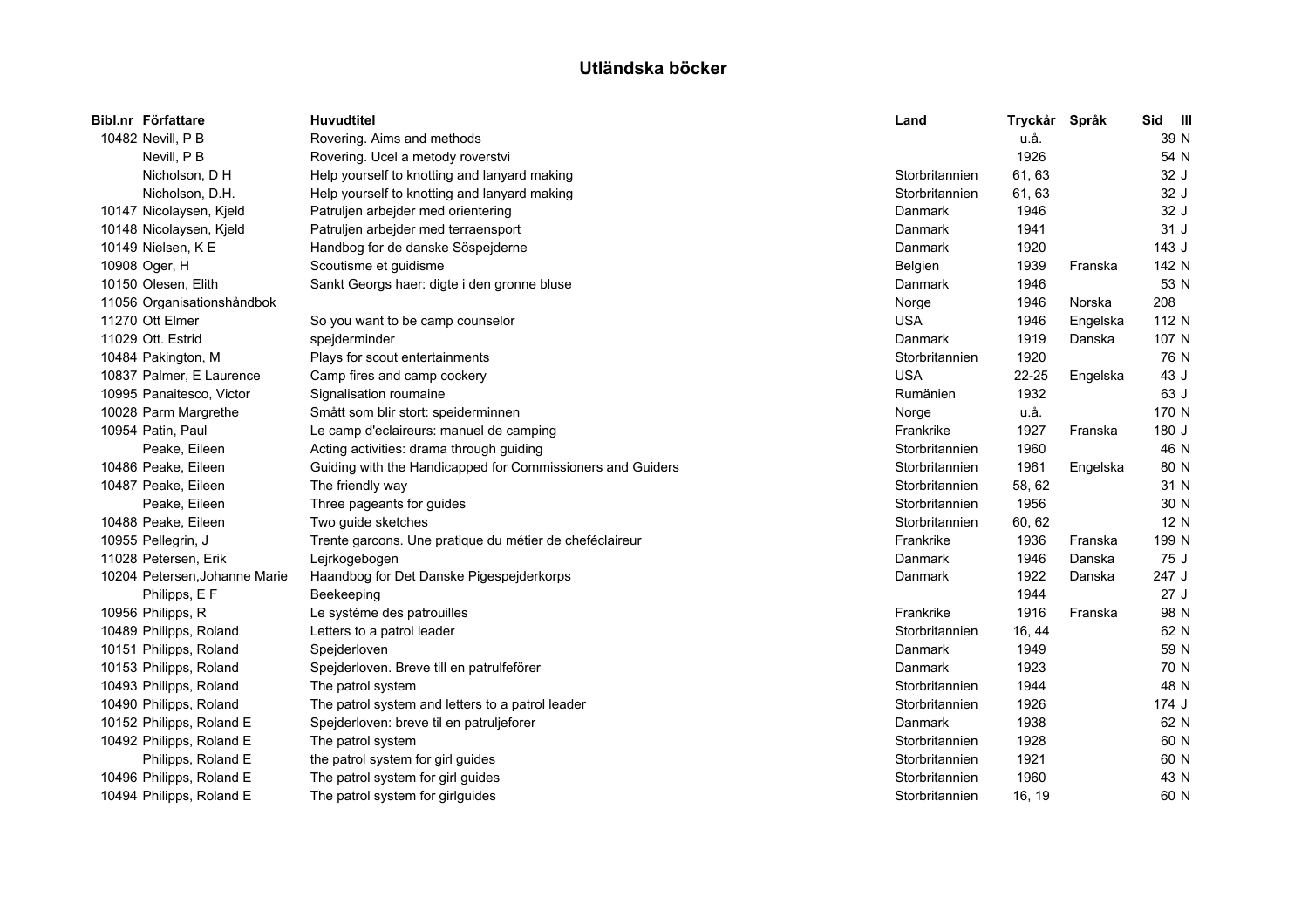|             | Bibl.nr Författare             | Huvudtitel                                                                                                     | Land           | Tryckår | Språk      | Sid III |   |
|-------------|--------------------------------|----------------------------------------------------------------------------------------------------------------|----------------|---------|------------|---------|---|
|             | 10509 Philipps, Roland Erasmus | Roland Erasmus Philipps, M C born February 27th, 1890 killed in action at Ovillers July 7th, 19 Storbritannien |                | 1920    |            | 38 J    |   |
|             | 10491 Philipps, Roland Erasmus | The patrol system; letters to a patrol leader                                                                  | Storbritannien | 17, 20  |            | 174 N   |   |
|             | 10495 Philipps, Roland, E      | The patrol system for girl guides                                                                              | Storbritannien | 1939    |            | 45 N    |   |
|             | 10843 Philmus Harriett, C.     | <b>Brave Girls</b>                                                                                             | <b>USA</b>     | 1947    | Engelska   | 115 N   |   |
|             | 10522 Playle, Margaret         | The second rucksack book                                                                                       | Storbritannien | 1954    |            | 192 J   |   |
|             | 11081 Port & Starboard         | Scout test games                                                                                               | Storbritannien | 1937    | Engelska   | 64 N    |   |
|             | 11083 Port & Starboard         | Scout test games                                                                                               | Storbritannien | 1930    | Engelska   | 64 N    |   |
|             | 10497 Potter, Don              | More spare time activities                                                                                     | Storbritannien | 1933    |            | 128J    |   |
|             | 10358 Powell, D. M.            | The Commissioners Handbook                                                                                     | Storbritannien | 1964    | Engelska   | 162 N   |   |
|             | Power, MF                      | Yarns for cubs: nature stories                                                                                 | Storbritannien | 1929    |            | 95 J    |   |
|             | 10502 Power, N D               | Pow-wows for wolf cubs                                                                                         | Storbritannien | 1922    |            | 80 N    |   |
|             | Printz, Axel                   | Friluftsliv                                                                                                    |                | 1947    |            | 372 J   |   |
|             | 10504 Prior, M                 | Campcraft for girl guides. The official camping handbook                                                       | Storbritannien | u.å.    |            | 150 N   |   |
|             | 11131 Quopus                   | Special pack meetings                                                                                          | Storbritannien | 1961    | Engelska   | 34 J    |   |
|             | 10076 Ranvig, Sven             | Kalatdlit spejderit atuagat                                                                                    | Grönland       | 1972    | Grönländsk | 323 J   |   |
|             | 10154 Ranvig, Svend            | Det Danske Spejderkorps historie 1909-1973                                                                     | Danmark        | 1988    |            | 231 J   |   |
|             | 10076 Ranvig, Svend            | Kalatdlit spejderit atuagat                                                                                    | Grönland       | 1972    |            | 323 J   |   |
|             | 10155 Rasmussen, Bent          | Speider-kogebog                                                                                                | Danmark        | 1924    |            | 83 J    |   |
|             | Reed, W Maxwell                | Civics                                                                                                         |                | 1944    |            | 89 N    |   |
|             | 11368 Reiley, Catherine. C.    | Hiking in town or country                                                                                      | <b>USA</b>     | 1952    | Engelska   | 47 J    |   |
|             | 11021 Remi, John               | The scout standard                                                                                             | Zimbabwe       | 1976    | Engelska   | 58 J    |   |
|             | 11366 Reynold, E.E.            | B-P The story of his life                                                                                      | Storbritannien | 1948    | Engelska   | 122J    |   |
|             | 10030 Reynolds, E E            | Baden-Powell. Historien om hans liv                                                                            | Norge          | 1948    |            | 133 J   |   |
|             | 10505 Reynolds, E E            | Ourselves and the community                                                                                    | Storbritannien | 1932    |            | 267 N   |   |
|             | 10506 Reynolds, E E            | School scout troops                                                                                            | Storbritannien | 1929    |            | 123 N   |   |
|             | 10507 Reynolds, E E            | Scouting and leisure                                                                                           | Storbritannien | 1933    |            | 61 N    |   |
|             | Reynolds, E E                  | Stories for wolf cubs                                                                                          | Storbritannien | 33, 34  |            | 247 N   |   |
|             | 10508 Reynolds, E E            | Working the patrol system                                                                                      | Storbritannien | u.å.    |            | 23J     |   |
|             | 10031 Rieber-Mohn, F W         | Norsk speidergut-forbund 1911-1921                                                                             | Norge          | 1921    |            | 95 J    |   |
|             | 11009 Riem, Walther            | Deutsches Lagerhandbuch                                                                                        | Tyskland       | 26-27   | Tyska      |         |   |
|             | 10957 Rigaux, M                | L'étape des ainés. La "Route"                                                                                  | Frankrike      | 1931    | Franska    | 127 N   |   |
| 11089 Rikki |                                | Cubs beyond our shores                                                                                         | Storbritannien | 1952    | Engelska   | 32 J    |   |
|             | 10839 Ripley, G S              | Games for boys                                                                                                 | <b>USA</b>     | 20, 29  | Engelska   | 256 N   |   |
|             | 10637 Robert Baden - Powell    | The Wolf-cubs'Handbook                                                                                         | Storbritannien | 1930    | Engelska   | 234 J   |   |
|             | 10840 Rossell, Leonard         | Tracks & trails                                                                                                | <b>USA</b>     | 1928    | Engelska   | 137 J   |   |
|             | 10958 Royer, J                 | La croix verte                                                                                                 | Frankrike      | 1950    | Franska    |         | N |
|             | 10510 Russel, M M              | The mauve games book: for cripple, hospital, blind, deaf andpost guide                                         | Storbritannien | 27, 29  |            | 91 N    |   |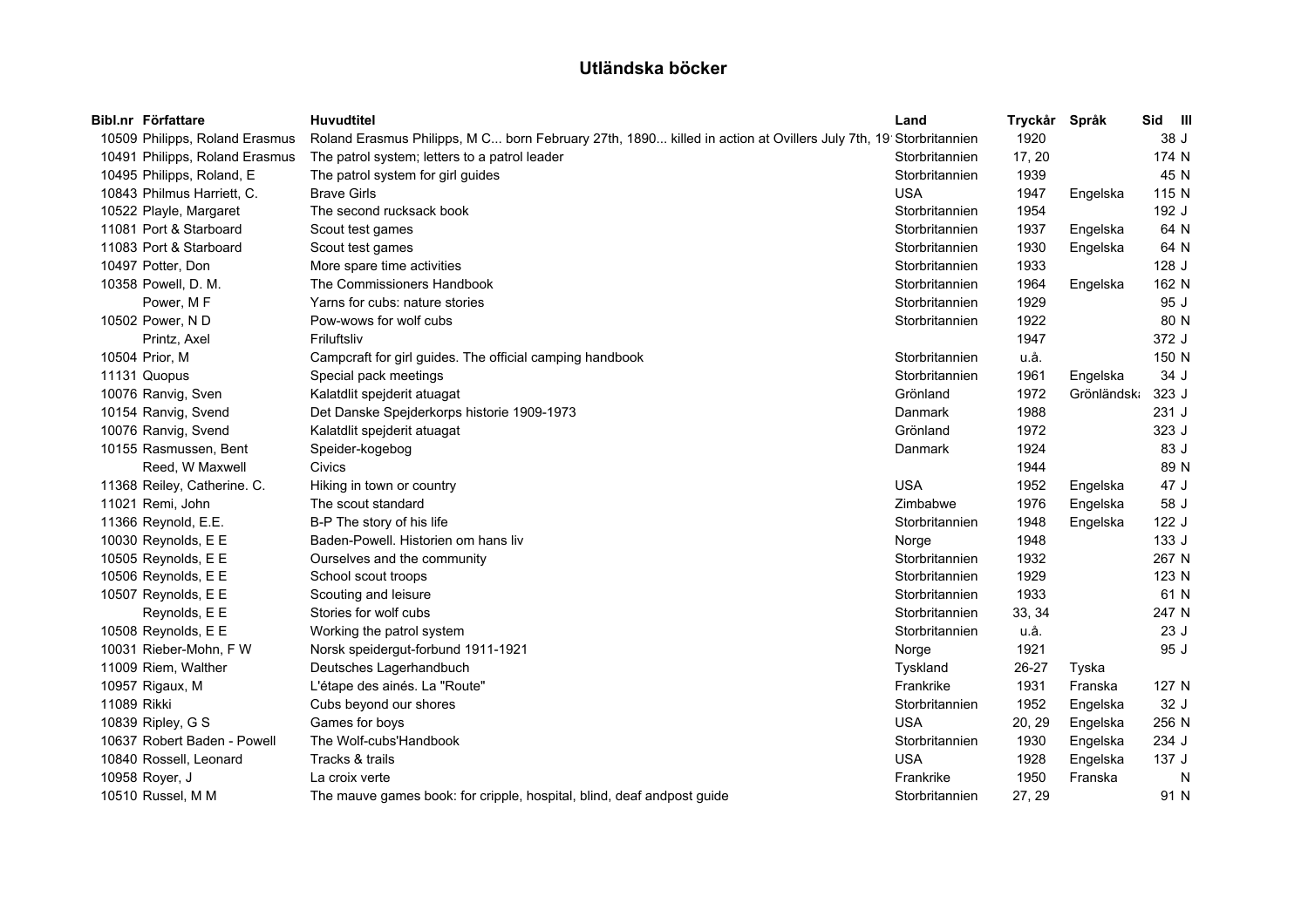| Bibl.nr Författare                                          | <b>Huvudtitel</b>                                                                                  | Land           | Tryckår Språk |            | Sid III     |   |
|-------------------------------------------------------------|----------------------------------------------------------------------------------------------------|----------------|---------------|------------|-------------|---|
| Russel, Margaret, M                                         | Games for extension guides                                                                         | Storbritannien | u.å.          |            | 64 N        |   |
| 10511 Sams, Frank                                           | Scoutmaster!                                                                                       | Storbritannien | 1936          |            | 176 N       |   |
| 10156 Saugman, Axel                                         | Tovvaerksarbejder                                                                                  | Danmark        | 1937          |            | 96 J        |   |
| 10157 Saugman, Axel                                         | Tovverksarbejder                                                                                   | Danmark        | 1950          |            | 109 J       |   |
| 10512 Saunders, H St. George                                |                                                                                                    |                | 1949          |            | 256 N       |   |
| 11310 Scharffenberg, Johan                                  | <b>Folke Bernadotte</b>                                                                            | Norge          | 1958          | Norska     | 115 N       |   |
| 11373 Schnitt, Astrid * Morison, Rul Lekbok                 |                                                                                                    | Finland        | 1938          | Svenska    | 301 J       |   |
| 10158 Schwartz, Erik                                        | Patruljen arbejder i lejr: instruktionsbog                                                         | Danmark        | 1941          |            | 32 J        |   |
| 10159 Schwartz, Erik                                        | Patruljen arbejder i lejr: instruktionsbog                                                         | Danmark        | 1945          |            | 32 J        |   |
| 11135 Septima                                               | Something to do                                                                                    | Storbritannien | 1967          | Engelska   | 265 J       |   |
| 10888 Seton, Ernest Thompsen                                | Two little savages: being the adventures of two boys who<br>lived as indians and what they learned | <b>USA</b>     | 1911          | Engelska   | 552 J       |   |
| 11026 Sevin, Jaques                                         | Das pfadfindertum                                                                                  | Österrike      | 1931          | Tyska      |             | N |
| 11132 Sholes, Steve                                         | The Scout Badge & The Scout Standard                                                               | Storbritannien | 1979          | Engelska   | 48 J        |   |
| 10526 Short, Arthur                                         | Yells!                                                                                             |                | 1932          |            | 106 N       |   |
| 11010 Sik, Alexander                                        | Der Führer: Pfadfinderführer-handbuch                                                              | Tyskland       | 1929          | Tyska      | 167 N       |   |
| 10032 Simonsen, Kathrine                                    | Blåboken                                                                                           | Norge          | 1933          |            | 320 J       |   |
| 10033 Simonsen, Kathrine                                    | Kadettboka: handbok for KFUK-spejdere over 16 år som vil bliforere                                 | Norge          | 1948          |            | 111J        |   |
| 10034 Simonsen, Kathrine                                    | Storspeiderboka                                                                                    | Norge          | 1948          |            | 229 J       |   |
| 10035 Simonsen, Kathrine                                    | Storspeiderboka: handbok for speidere over 14 år                                                   | Norge          | 1948          |            | 87 N        |   |
| 10528 Skinner, G.M.                                         | The London path finder                                                                             | Storbritannien | 1937          |            | 12 N        |   |
| Smith, C M                                                  | The idea that grew                                                                                 | Storbritannien | 1956          |            | 30 N        |   |
| 10859 Smith, Charles F                                      | Boy scout games                                                                                    | <b>USA</b>     | 1952          | Engelska   | 248 J       |   |
| 10860 Smith, Charles F                                      | Games and game leadership                                                                          | <b>USA</b>     | 1957          | Engelska   | 658 J       |   |
| 10861 Smith, Charles Frederick                              | Games and recreational methods. For clubs camps and scouts                                         | <b>USA</b>     | 1949          | Engelska   | 704 J       |   |
| 10530 Smith, K M                                            | Doris in Badgeland                                                                                 | Storbritannien | u.å.          |            | $117 - 1:N$ |   |
| 10070 Sovelius, Birgit                                      | Instruktionsbok för Finlands Svenska flickscoutförbund                                             | Finland        | 1948          |            | 208 J       |   |
| 10887 Speedy, Gerald                                        | Parents cub scout book                                                                             | <b>USA</b>     | 1957          | Engelska   | 60 J        |   |
| 11341 Spillett, Roxanne * Gilmore, N From Dreams to Reality |                                                                                                    | <b>USA</b>     | 1981          | Engelska   | 64 J        |   |
| 11130 Stafford, Charles                                     | <b>Backwoods Cooking</b>                                                                           | Storbritannien | 1953          | Engelska   | 36 J        |   |
| 10985 Steen, J H var der                                    | De padvindery in oude ansichten                                                                    | Holland        | 1982          | Holländska | 156J        |   |
| 10071 Stenius, Solveig                                      | Finlands svenska scoutbrigad. Uppgift, organisation, stadgaroch instruktioner                      | Finland        | 1919          |            | 239 J       |   |
| 10531 Stephen, W.L.                                         | Letters to the new scoutmaster on starting out                                                     |                | 1943          |            | 80 J        |   |
| 10532 Stocks, F A                                           | Saturday afternoon scouting                                                                        | Storbritannien | 1927          |            | 118 J       |   |
| Sweet, John                                                 | More Patrol activities                                                                             | Storbritannien | 1954          |            | 32 J        |   |
| Sweet, John                                                 | <b>More Patrol Activities</b>                                                                      | Storbritannien | 1954          | Engelska   | 32 J        |   |
| 10534 Sweet, John                                           | More patrol activities                                                                             | Storbritannien | 51, 54        |            | 32 J        |   |
| 10535 Sweet, John                                           | Patrol activities                                                                                  | Storbritannien | 1949          |            | 54 J        |   |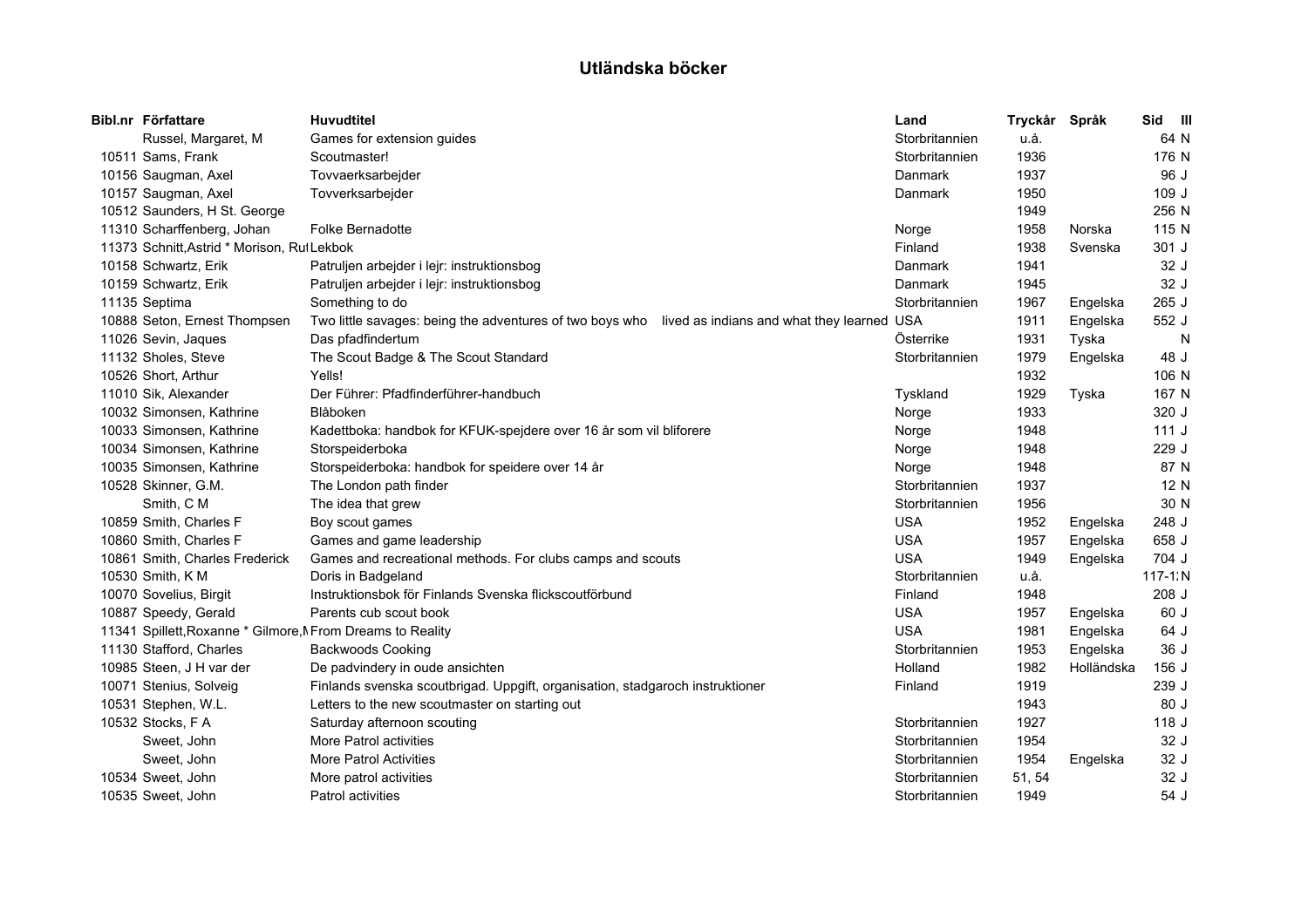| Bibl.nr Författare         | <b>Huvudtitel</b>                                                                                                | Land           | Tryckår | Språk    | Sid III |
|----------------------------|------------------------------------------------------------------------------------------------------------------|----------------|---------|----------|---------|
| 10666 Sweet, John          | <b>Patrol activities</b>                                                                                         | Storbritannien | 1953    |          | 54 J    |
| 11129 Sweet, John          | <b>Patrol Activities</b>                                                                                         | Storbritannien | 1953    | Engelska | 54 J    |
| Sveriges scoutförbund      | Nordisk spejdersport                                                                                             | Danmark        | 1919    | Danska   |         |
| Sylvester Petersen, Inge   | Nalle i spejderlejr                                                                                              | Danmark        | u.å.    |          | 23J     |
| 10536 Synge, V M           | Royal guides: a story of the 1st Buckingham palace company                                                       | Storbritannien | 1948    |          | 51 N    |
| 10181 Söager, Torkil       | Peter Svupstiks spejderskroner                                                                                   | Danmark        | 1960    |          | 63 J    |
| 10179 Söager, Torkil       | Peter Svupstiks Spejderskröner                                                                                   | Danmark        | 1944    |          | 67 J    |
| 10180 Söager, Torkil       | Peter Svuustiks spejderskroner                                                                                   | Danmark        | 1959    |          | 62 J    |
| Tatham, C Sheelagh         | Camp prayers for guides                                                                                          | Storbritannien | 48, 53  |          | 23 N    |
| 10537 Tatham, C Sheelagh   | Camp prayers for guides                                                                                          | Storbritannien | 1948    |          | 24 N    |
| 10960 Tessier, Y           | Piste d'aspirante. Ce que doit savoir l'aspirante guide de France                                                | Frankrike      | 1945    | Franska  | 103 N   |
| 11342 Thilo, Ernst         | Schweizer Pfadfinderbuchlein                                                                                     | Schweiz        | 1944    | Tyska    | 336 J   |
| 10541 Thomson, K Graham    | Cub games and special pack meetings                                                                              | Storbritannien | 1944    |          | 128J    |
| Thorsen, Harry D           | Scouts on stamps of the world                                                                                    |                | 1964    |          | 48 J    |
| 11156 Thorsen, Harry D Jr. | Stories behind the scout stamps                                                                                  | <b>USA</b>     | 1970    | Engelska | 14J     |
| 10549 Thurman, John        | Fun with ropes and spares: more pioneering projects                                                              | Storbritannien | 1956    |          | 127J    |
| 10544 Thurman, John        | God and the open scout group                                                                                     | Storbritannien | 1951    |          | 76 J    |
| 10545 Thurman, John        | Pioneering for the Patrol                                                                                        | Storbritannien | 1961    | Engelska | 31 J    |
| 10550 Thurman, John        | Scout camps: a book for scouters                                                                                 | Storbritannien | 1954    |          | 128 J   |
| 10546 Thurman, John        | The Patrol Leaders Handbook                                                                                      | Storbritannien | 1952    | Engelska | 259 J   |
| 10547 Thurman, John        | The patrol leaders handbook                                                                                      | Storbritannien | 1950    |          | 259 J   |
| 10548 Thurman, John        | The Patrol Leaders Handbook                                                                                      | Storbritannien | 1965    | Engelska | 234 J   |
| 10961 Tisserand, G         | Silences et réflexions du scoutmestre                                                                            | Frankrike      | 1932    | Franska  | 202 N   |
| 10864 Tobitt, Janet E      | Program in girl scout camping                                                                                    | <b>USA</b>     | 1959    | Engelska | 277J    |
| 10538 Trotter, L K         | Team games for girl guides                                                                                       |                | 23, 54  |          | 56 N    |
| 10188 Tulinius, Finn       | Drenge i Bibeln                                                                                                  | Danmark        | 1945    |          | 47 J    |
| 10579 Turner, D G          | The camp-fire book: cermonies, costumes, rounds, songs,<br>yells, stunts and games for indoor and Storbritannien |                | 1933    |          | 126 N   |
| 10578 Turner, D G          | The camp-fire book: cermonies, costumes, rounds, songs,<br>yells                                                 | Storbritannien | 1932    |          | 126 N   |
| 10552 Tyacke, R            | Ranger games for rnagers and cadets: compromising A book of games and The second book of ranger games            |                | 1931    |          | 92 N    |
| 11272 Wade E.K.            | 27 Years with Baden-Powell                                                                                       | Storbritannien | 1957    | Engelska | 159 J   |
| 10553 Wade, E K            | The piper of pax. The life story of Sir Baden-Powell                                                             |                | 1924    |          | 183 N   |
| 10556 Wade, E K            | Twenty-one years of scouting. The official history of the boy scout movement from its inception                  |                | 1929    |          | 288 N   |
| 10554 Wade, Eileen K       | The boys life of the chief scout                                                                                 | Storbritannien | 1929    |          | 63 J    |
| 10555 Wade, Eileen K       | The piper pf pax: the life story of lord Baden-Powell of Gilwell                                                 | Storbritannien | 1931    |          | 189 J   |
| Wade, Eileen K             | The world chief guide Olave Baden-Powell                                                                         | Storbritannien | 1957    | Engelska | 176 N   |
| 11301 Wade, Eileen K.      | The World Chief Guide                                                                                            | Storbritannien | 1963    | Engelska | 174 J   |
| 11001 Waldner, Peter       | Die Pfadfinder Bewegung: psychologisch gesehen                                                                   | Schweiz        | u.å.    | Tyska    | 164 N   |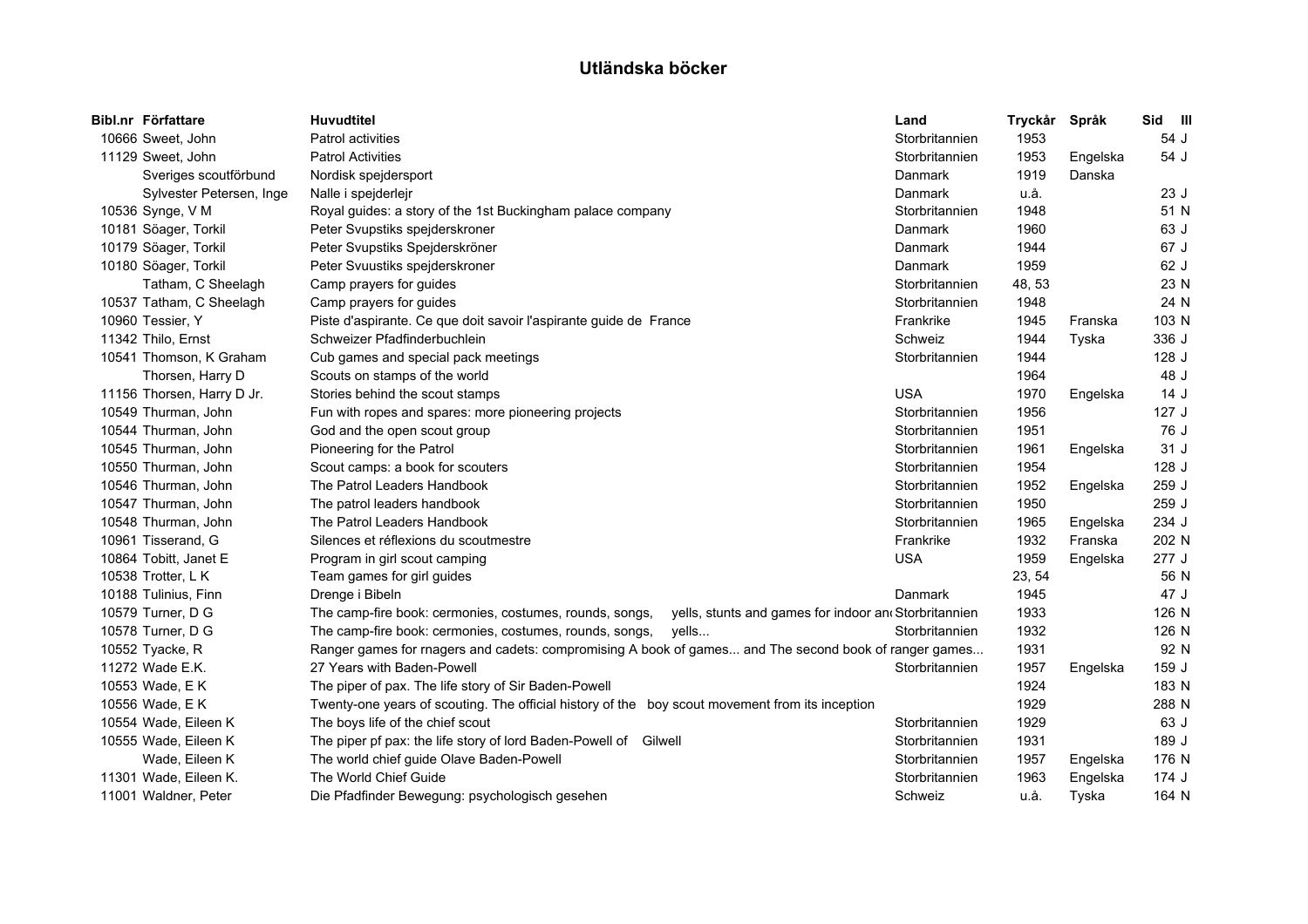| Bibl.nr Författare                                   | <b>Huvudtitel</b>                                                                                              | Land           | Tryckår | Språk    | Sid III |
|------------------------------------------------------|----------------------------------------------------------------------------------------------------------------|----------------|---------|----------|---------|
| 10557 Walsh, H P                                     | On taking bearings. A simple treatise on bearings, what theyare and how to use them from a military standpoint |                | 1917    |          | 52 N    |
| 10909 Van Gend, Germaine                             | Scoutisme pour les handicapes: rapports du mouvement scout avec le service social dans la lutte Belgien        |                | u.å.    | Franska  | 97 N    |
| 10207 Weisrsöe, Jörgen                               | Vi byggede en by                                                                                               | Danmark        | 1969    | Danska   | 32 J    |
| 10871 Wells, E                                       | Outdoor signalling                                                                                             |                | 1911    | Engelska | 135 N   |
| 10872 West, James                                    | Scout field book                                                                                               | <b>USA</b>     | 1944    | Engelska | 540 J   |
| 10874 West, James E                                  | Scout field book                                                                                               | <b>USA</b>     | 48, 52  | Engelska | 540 J   |
| 11122 West, James E.; Hillcourt, W Scout Field Book  |                                                                                                                | <b>USA</b>     | 1948    | Engelska | 540 J   |
| 10873 West, James Edward                             | Scout field book                                                                                               |                | 1950    | Engelska | 540 J   |
| 10559 Westell, W Percival                            | The scout's book of nature-craft                                                                               | Storbritannien | 1920    |          | 72 J    |
| 10560 Westerman, Percy F                             | The Percy Westerman omnibus Book                                                                               | Storbritannien | u.å.    |          | N       |
| 10561 Whelpton, N                                    | Rangers                                                                                                        |                | 1926    |          | 77 N    |
| 10643 Whelpton.N.Streatfield m.fl. A book on rangers |                                                                                                                | Storbritannien | 1928    | Engelska | 91 J    |
| 10562 Wightman, C F                                  | Questions and answers on first aid                                                                             | Storbritannien | u.å.    |          | 32 N    |
| 11022 Wilcott, John H                                | Advanced scout standard                                                                                        | Zimbabwe       | 1974    | Engelska | 70 J    |
| 10786 Williamson, J                                  | The stars through magic casements                                                                              |                | 1931    | Engelska | 245 N   |
| 11169 Wilson John S.                                 | Scouting round the world                                                                                       | Storbritannien | 1959    | Engelska | 304 J   |
| Wilson, John S                                       | Scouting around the world                                                                                      |                | 1959    |          | 304 N   |
| 11024 Witchell, George                               | A book for scout leaders                                                                                       | Zimbabwe       | 1981    | Engelska | 42 J    |
| 11011 Voggenreiter, Heinrich                         | Kleines Spielhandbuch                                                                                          |                | 1932    | Tyska    | 187 J   |
| 10197 Wolff, Torben                                  | Aarets gang i naturen. En woodcraft-vejledning for forere 2                                                    | Danmark        | 1947    |          | 320 J   |
| 10196 Wolff, Torben                                  | Aarets gang i naturen: en woodcraftvejledning for forere                                                       | Danmark        | 1944    |          | 336 J   |
| Wood, Edward G W                                     | Keeping log books                                                                                              | Storbritannien | 51, 53  |          | 32 J    |
| 10563 Wood, Edward G W                               | Keeping log books                                                                                              | Storbritannien | 51, 53  |          | 32 J    |
| Wood, Edward G W                                     | Patrol corners and dens                                                                                        | Storbritannien | 1954    |          | 36 J    |
| Wood, Edward G W                                     | Patrol Corners and Dens                                                                                        | Storbritannien | 1962    | Engelska | 36 J    |
| 10564 Wood, Edward G W                               | Patrol corners and dens                                                                                        | Storbritannien | 1954    |          | 36 J    |
| 11117 Wood, Edvard G.W.                              | Patrol Corners and Dens                                                                                        | Storbritannien | 1954    | Engelska | 36 J    |
| 11323 Wood, G.W.                                     | Keeping Log Books                                                                                              | Storbritannien | 1953    | Engelska | 32 J    |
| 10565 Woodward, Marcus                               | Camp fire nature yarns                                                                                         |                | 1927    |          | 125 N   |
| Woodward, Marcus                                     | Woodcraft                                                                                                      | Storbritannien | 1920    |          | 156 J   |
| 11304 Worscidlio, Wilfrid                            | Kameradokumente                                                                                                | Tyskland       | 1991    | Tyska    | 74 J    |
| 10571 Young, Ernest                                  | How to run a troop: first years work                                                                           | Storbritannien | 1919    |          | 159 J   |
| 10572 Young, Ernest                                  | How to run a troop: first years work                                                                           |                | 1927    |          | 159 J   |
| 10573 Young, Ernest                                  | How to run a troop: first years work                                                                           | Storbritannien | 1930    |          | 159 J   |
| 10574 Young, Ernest                                  | How to run a troop: first year's work                                                                          | Storbritannien | 1933    |          | 159 J   |
| 10568 Young, R E                                     | Boy scouts tests and how to pass them: complete instruction in all the tests                                   | Storbritannien | 1920    |          | 707 N   |
| 10569 Young, Robert E                                | Boy scout tests and how to pass them. Complete instruktion in all the tests.                                   |                | 1928    |          | 705 J   |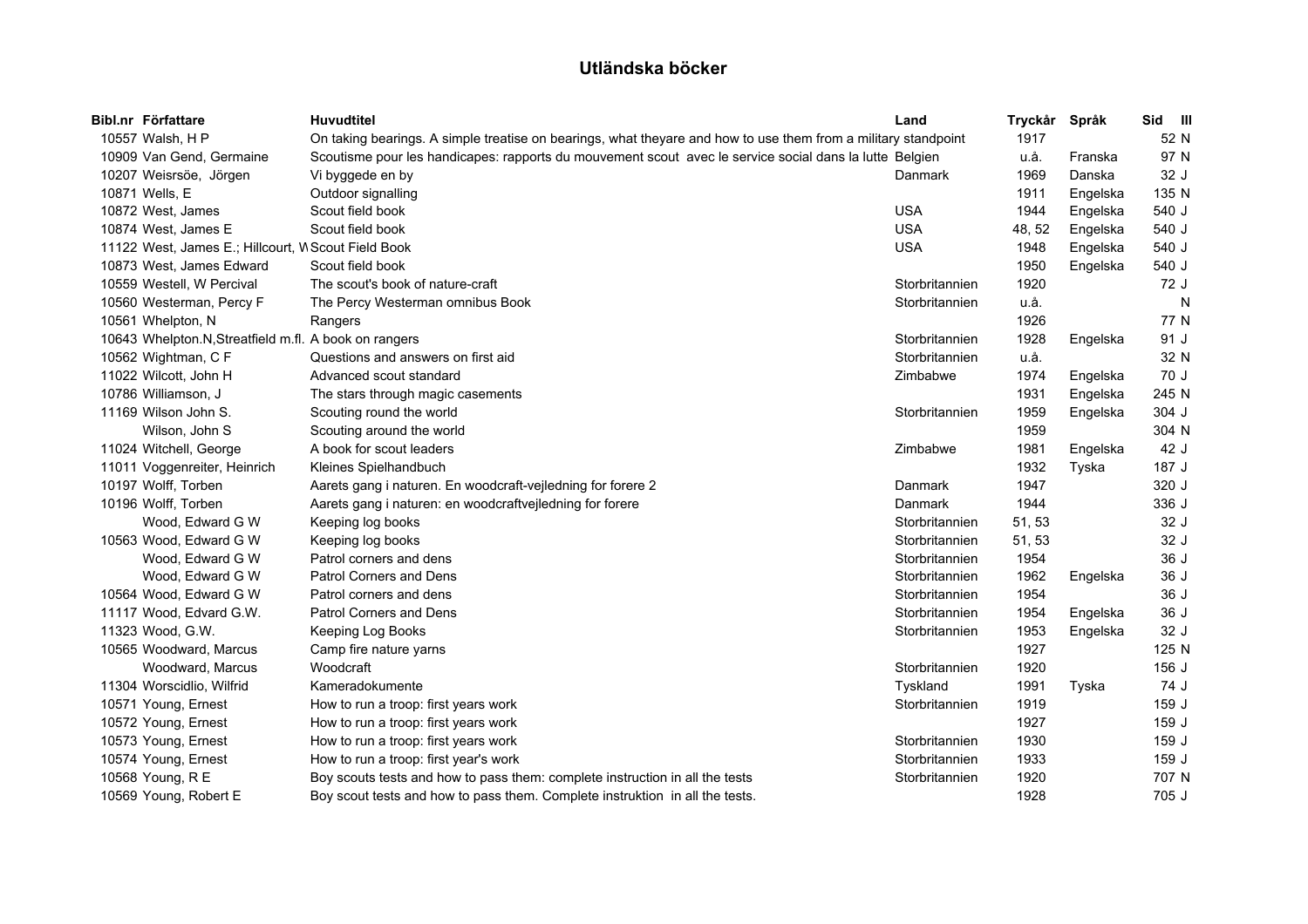|       | Bibl.nr Författare    | <b>Huvudtitel</b>                                                                   | Land           | Tryckår | Språk      | Sid III |   |
|-------|-----------------------|-------------------------------------------------------------------------------------|----------------|---------|------------|---------|---|
|       | 10570 Young, Robert E | Boy scout tests and how to pass them: complete instruction in all the tests         | Storbritannien | 1930    |            | 705 J   |   |
|       | 11375 Åkerman, A      | Banbrytaren                                                                         | Finland        | 1936    | Svenska    | 102 J   |   |
|       | 10072 Åkerman, Alfons | Banbrytaren: handledning i pionjärarbeten                                           | Finland        | 1936    |            | 102 J   |   |
|       | 11142 Åkerman, Alfons | Brigadis berättar                                                                   | Finland        | 1953    | Svenska    | 203 J   |   |
|       | 10200 Östberg, Harald | Forerens bog om vaebnerigraet; ideer og metoder til<br>undervisningen               | Danmark        | 1945    |            | 478 J   |   |
| 11061 |                       | "Med buksekanten over Knaerne"                                                      | Norge          |         | Norska     | 189 J   |   |
| 11180 |                       | 11th world jamboree marathon, Greece: world brotherhoods of scouts 1963             | Indien         | 1963    | Engelska   | 116 J   |   |
| 11186 |                       | 14th World Jamboree                                                                 | Norge          | 1975    | Engelska   |         | J |
| 11154 |                       | 175 ideer til patruljemöder                                                         | Danmark        | 1974    | Danska     | 32 J    |   |
| 11387 |                       | 19th Report of World Committee to 21st World Conference                             | Storbritannien | 1972    | Engelska   | 95 J    |   |
| 10997 |                       | 25 Jahre Bund Schweizerischer Pfadfinderinnen 1919-1944                             | Schweiz        | 1944    | Tyska      | 181 J   |   |
| 10984 |                       | 40 jaar verkennen in Nederland                                                      | Nederländerna  | u.å.    | Holländska | $101$ J |   |
| 10529 |                       | 400 ideas for patrol leaders                                                        | Storbritannien | 49, 51  |            | 48 N    |   |
| 10584 |                       | 400 ideas for patrol leaders                                                        | Storbritannien | 1955    |            | 48 N    |   |
| 11097 |                       | 400 Ideas for Patrol Leaders                                                        | Storbritannien | 1958    | Engelska   | 48 N    |   |
| 11128 |                       | 400 Ideas for Patrol Leaders                                                        | Storbritannien | 1953    | Engelska   | 48 N    |   |
| 10760 |                       | 50th anniversary of girl scouting                                                   | <b>USA</b>     | 1962    | Engelska   | 30J     |   |
| 10575 |                       | 75 years of Scouting                                                                | Storbritannien | 1982    | Engelska   | 71 J    |   |
| 11243 |                       | 75 years of scouting: a history of the scout Movement in words and pictures         | Storbritannien | 1982    | Engelska   | 70 J    |   |
| 10224 |                       | A "Jamboree" of Laughter                                                            | Storbritannien |         | Engelska   | 24      |   |
| 11018 |                       | A Diadalmas Czerkeszliliom                                                          | Ungern         | 1942    | Ungerska   | 139 J   |   |
| 10752 |                       | A Guide to homemaking                                                               | <b>USA</b>     | 1952    | Engelska   | 27J     |   |
| 11136 |                       | A Handbook for Handicapped Scouting                                                 | Storbritannien | 1952    | Engelska   | 43 N    |   |
| 10759 |                       | A Handbook on Archery                                                               | <b>USA</b>     | 1926    | Engelska   | 32 J    |   |
| 10756 |                       | a Leader's Digest                                                                   | <b>USA</b>     | 1945    | Engelska   | 28 N    |   |
| 10758 |                       | a Review of the year                                                                | <b>USA</b>     | 1935    | Engelska   | 28 N    |   |
| 10715 |                       | <b>Action Book for New Scouts</b>                                                   | <b>USA</b>     | 1981    | Engelska   | 32 J    |   |
| 10673 |                       | Air explorer manual                                                                 | <b>USA</b>     | 1958    | Engelska   | 224 J   |   |
| 10896 |                       | Allons au camp!                                                                     | Belgien        | 1928    | Franska    | 174 N   |   |
| 10226 |                       | Amendments to the Policy Organisation and Rules of the Girl Guides Association 1983 | Storbritannien | 1983    | Engelska   | 96 J    |   |
| 10662 |                       | Annual report                                                                       | Storbritannien | 13 - 61 | Engelska   |         | J |
| 10689 |                       | Annual Report                                                                       | <b>USA</b>     | 1964    | Engelska   | 120J    |   |
| 10723 |                       | Annual Report                                                                       | <b>USA</b>     | 1963    | Engelska   | 119 J   |   |
| 10724 |                       | Annual Report                                                                       | <b>USA</b>     | 1966    | Engelska   | 120J    |   |
| 10725 |                       | Annual Report                                                                       | <b>USA</b>     | 1977    | Engelska   | 70 J    |   |
| 10726 |                       | Annual Report                                                                       | <b>USA</b>     | 1978    | Engelska   | 46 J    |   |
| 10727 |                       | Annual Report                                                                       | <b>USA</b>     | 1980    | Engelska   | 62 J    |   |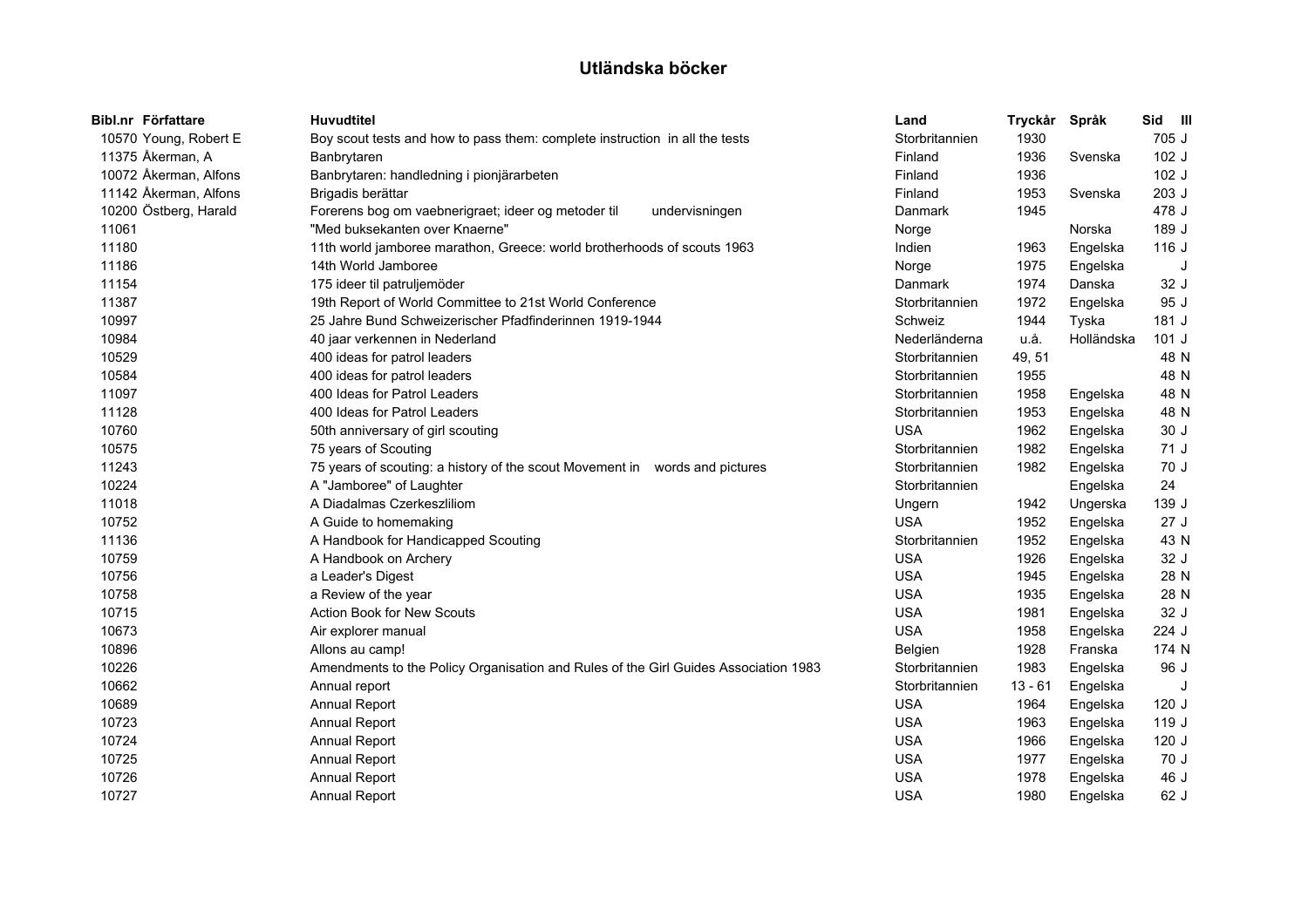| Bibl.nr Författare | <b>Huvudtitel</b>                                         | Land           | Tryckår | Språk    | Sid<br>$\blacksquare$ |  |
|--------------------|-----------------------------------------------------------|----------------|---------|----------|-----------------------|--|
| 10728              | Annual report                                             | <b>USA</b>     | 1961    | Engelska | 321 J                 |  |
| 10919              | Annual report 1949                                        | Canada         | 1949    | Engelska | 64 J                  |  |
| 10918              | Annual report 1952                                        | Canada         | 1952    | Engelska | 69 J                  |  |
| 10001              | Aspirantpatruljen                                         | Norge          | 1951    |          | 16J                   |  |
| 11378              | Aspirantpatruljen                                         | Norge          | 1960    | Norska   | 16J                   |  |
| 10675              | Astronomy                                                 | <b>USA</b>     | 1930    | Engelska | 42 J                  |  |
| 10690              | Back Yard U.S.A.                                          | <b>USA</b>     | 1963    | Engelska | 64 J                  |  |
| 10897              | Badge de premiére classe                                  | Belgien        | 1934    | Franska  | 196 J                 |  |
| 10898              | Badge de seconde classe. Introduction de Valentin Brifaut | Belgien        | 1935    | Franska  | 166 J                 |  |
| 10679              | <b>Basketry</b>                                           | <b>USA</b>     | 1930    | Engelska | 32 J                  |  |
| 11330              | <b>BdP Scwedenfahrt 1980</b>                              | Tyskland       | 1980    | Tyska    | 82 J                  |  |
| 10680              | Bear Cub scout book                                       | <b>USA</b>     | 54, 64  | Engelska | 156 N                 |  |
| 10681              | Bear Cub scout book; Bear parents' supplement             | <b>USA</b>     | 1967    | Engelska | $202 + J$             |  |
| 10292              | Beavers: Guidelines for provision                         | Storbritannien | 1982    | Engelska | 9 N                   |  |
| 11145              | Bestämmelser för vandrarscouter                           | Finland        | 1936    | Svenska  | 31 N                  |  |
| 11249              | <b>Biennial Report</b>                                    | Storbritannien | 1969    | Engelska | 63 J                  |  |
| 11250              | <b>Biennial Report</b>                                    | Storbritannien | 1969    | Engelska | J                     |  |
| 11251              | <b>Biennial Report</b>                                    | Storbritannien | 1965    | Engelska | 35 J                  |  |
| 11252              | <b>Biennial Report</b>                                    | Storbritannien | 1959    | Engelska | 60 J                  |  |
| 11386              | Biennial Report 1969 - 1971                               | Schweiz        | u.å.    | Engelska | 71 J                  |  |
| 11388              | Biennial Report 1971 - 1973                               | Schweiz        | u.å.    | Engelska | 51 N                  |  |
| 11245              | Biennial Report of the Boy Scouts International Bureau    | Storbritannien | 1939    | Engelska | 34 N                  |  |
| 11246              | Biennial Report of the Boy Scouts International Bureau    | Storbritannien | 1947    | Engelska | 56 N                  |  |
| 11247              | Biennial Report of the Boy Scouts International Bureau    | Storbritannien | 1949    | Engelska | 40 N                  |  |
| 11248              | Biennial Report of the Boy Scouts International Bureau    | Storbritannien | 1953    | Engelska | 49 N                  |  |
| 10210              | Blaamejsearbejdet                                         | Danmark        | 1944    | Danska   | 182 J                 |  |
| 10754              | <b>Blue Book</b>                                          | <b>USA</b>     | 1958    | Engelska | 60 N                  |  |
| 10685              | Blue Book of Basic Documents 1979                         | <b>USA</b>     | 1979    | Engelska | 32 N                  |  |
| 11173              | Blågult på JIM                                            | Sverige        | 1958    | Svenska  |                       |  |
| 10209              | Blåmejsearbejdet                                          | Danmark        | 1955    | Danska   | 203 J                 |  |
| 10588              | Book of games                                             | Storbritannien | 1935    | Engelska | 127 N                 |  |
| 10589              | Book of games                                             | Storbritannien | 1929    | Engelska | 127 N                 |  |
| 10590              | Book of games                                             | Storbritannien | 1928    | Engelska | 127 N                 |  |
| 10636              | Book of games                                             | Storbritannien | 1934    | Engelska | 127 N                 |  |
| 10686              | Boy Scout Handbook                                        | <b>USA</b>     | 1962    | Engelska | 480 J                 |  |
| 10717              | <b>Boy Scout Handbook</b>                                 | <b>USA</b>     | 1965    | Engelska | 448 J                 |  |
| 10718              | Boy Scout Handbook                                        | <b>USA</b>     | 1959    | Engelska | 478 J                 |  |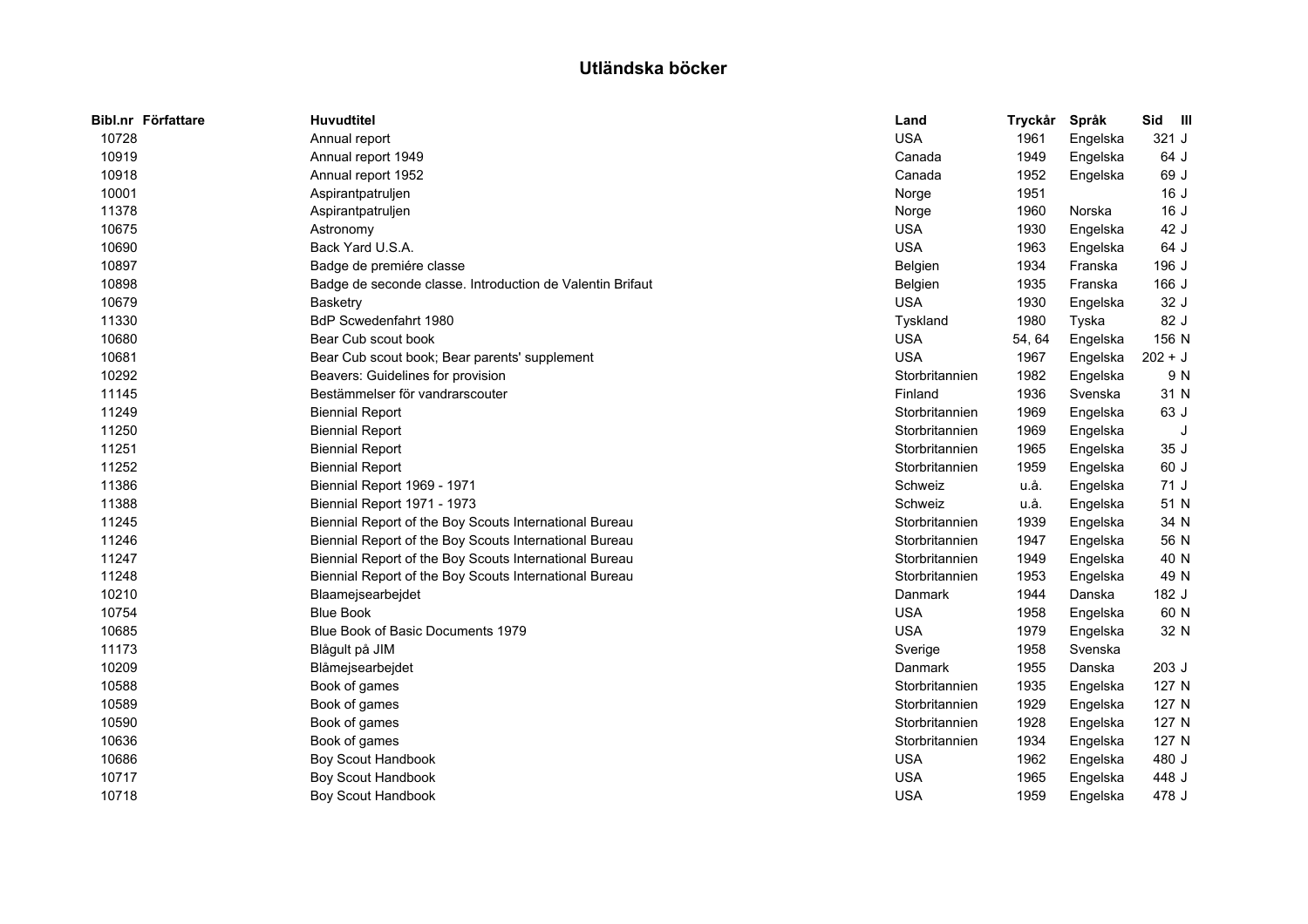| Bibl.nr Författare | <b>Huvudtitel</b>                                       | Land           | Tryckår | Språk    | Sid<br>$\blacksquare$ |
|--------------------|---------------------------------------------------------|----------------|---------|----------|-----------------------|
| 10716              | Boy scout requirements                                  | <b>USA</b>     | 1962    | Engelska | 94 J                  |
| 10591              | <b>Boy Scouts</b>                                       | Storbritannien | 1930    | Engelska | 125 N                 |
| 10592              | <b>Boy Scouts</b>                                       | Storbritannien | 1934    | Engelska | 125 N                 |
| 10894              | <b>Boy Scouts Argentinos</b>                            | Argentina      |         |          | 72 J                  |
| 11255              | Boy Scouts in five continents                           | Storbritannien | 1954    | Engelska | 80 J                  |
| 10824              | Boy Scouts of America                                   | <b>USA</b>     | 1923    | Engelska | 512 J                 |
| 10825              | Boy Scouts of America                                   | <b>USA</b>     | 1921    | Engelska | 488 J                 |
| 10826              | Boy Scouts of America                                   | <b>USA</b>     | 1911    | Engelska | 404 J                 |
| 11363              | BP:s Family in picture and story                        | Storbritannien | 1938    | Engelska | 84 J                  |
| 10691              | Brownie book for brown owls/girlscouts                  | <b>USA</b>     | 1929    |          | 91 N                  |
| 10692              | Brownie girl scout handbook                             | <b>USA</b>     | 1963    | Engelska | 224 J                 |
| 10316              | Brownie guide pocket book 1-4                           | Storbritannien | u.å.    |          | 16-24 J               |
| 10805              | Brownie scout program                                   | <b>USA</b>     | 1939    | Engelska | 229 J                 |
| 10807              | Brownie scout program                                   | <b>USA</b>     | 1950    | Engelska | 285 J                 |
| 10317              | Brownies of the World                                   | Storbritannien | 1958    | Engelska | 27J                   |
| 11195              | Brownies of the world: outlines for colouring           | Storbritannien | 1955    | Engelska | 25 J                  |
| 11196              | Brownies of the world: outlines for colouring           | Storbritannien | 1957    | Engelska | 25 J                  |
| 11198              | Brownies of the world: outlines for colouring           | Storbritannien | 1958    | Engelska | 25J                   |
| 11199              | Brownies of the world: outlines for colouring           | Storbritannien | 1958    | Engelska | 25J                   |
| 11200              | Brownies of the world: outlines for colouring           | Storbritannien | 1959    | Engelska | 33 J                  |
| 11344              | Bundesordnung der Deutschen Pfadfindershaft Sankt Georg | Tyskland       | 1966    | Tyska    | 56 N                  |
| 11298              | Böcker om Norges frihetskrig 1940-45                    | Norge          | 1995    | Norska   | 157 J                 |
| 11318              | <b>Cadet Guiders Handbook</b>                           | Storbritannien | 1946    | Engelska | 97 N                  |
| 10697              | Cadette                                                 | <b>USA</b>     | 1963    | Engelska | 375 J                 |
| 11372              | Cadette                                                 | <b>USA</b>     | 1965    | Engelska | 375 J                 |
| 10640              | <b>Campcraft for Girl Guides</b>                        | Storbritannien | 1950    | Engelska | 324 J                 |
| 10641              | <b>Campcraft for Girl Guides</b>                        | Storbritannien | 1936    | Engelska | 304 J                 |
| 10651              | <b>Campcraft for Girl Guides</b>                        | Storbritannien | 1930    | Engelska | 265 J                 |
| 11317              | <b>Campcraft for Girl Guides</b>                        | Storbritannien | 1937    | Engelska | 316 J                 |
| 10698              | Campfire helps for boy scout camps                      | <b>USA</b>     | 1930    | Engelska | 82 J                  |
| 10639              | <b>Camping Standards</b>                                | Storbritannien |         | Engelska | 23J                   |
| 10653              | <b>Camping Standards</b>                                | Storbritannien | 1967    | Engelska | 40 J                  |
| 10699              | Campward,                                               | <b>USA</b>     | 1920    | Engelska | 192 J                 |
| 10700              | Career Awareness Exploring Guide                        | <b>USA</b>     | 1983    | Engelska | 45 N                  |
| 10903              | Carnet du louveteau                                     | Belgien        | u.å.    | Franska  | 128J                  |
| 10973              | Céremonial des scouts de France                         | Frankrike      | 1929    | Franska  | 165 J                 |
| 10345              | Cheerio                                                 | Storbritannien | 1929    | Engelska | 36 J                  |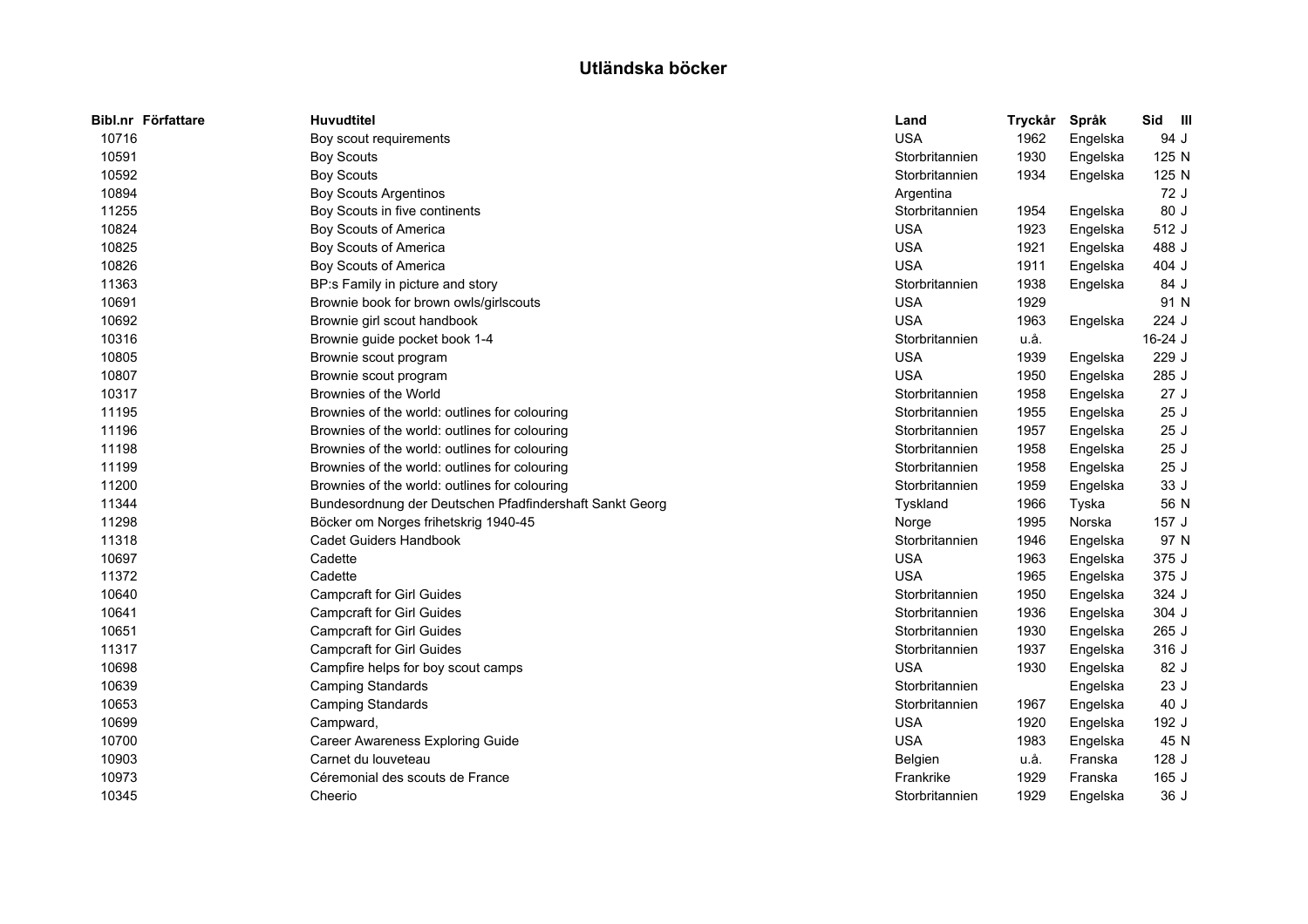| <b>Huvudtitel</b>                          | Land           | Tryckår | Språk    | Sid<br>$\blacksquare$ |
|--------------------------------------------|----------------|---------|----------|-----------------------|
| Children, Peace and Development            |                | 1986    | Engelska | 56 N                  |
| Citizenship                                | <b>USA</b>     | 1959    | Engelska | 96 J                  |
| <b>COLOUR Ceremonial for Girl Guides</b>   | Storbritannien | 1949    | Engelska | 39 J                  |
| <b>Commissioner Sevice Manual</b>          | <b>USA</b>     | 1963    | Engelska | 69 J                  |
| Community Boy Leadership                   | <b>USA</b>     | 1922    | Engelska | 622 J                 |
| <b>Constitution and Bylaws</b>             | <b>USA</b>     | 1959    | Engelska | 116 N                 |
| Cooking out of doors                       | <b>USA</b>     | 1946    | Engelska | 123J                  |
| Courmettes                                 | Frankrike      | U.å.    | Engelska | J                     |
| <b>Crafts for Cub Scouts</b>               | <b>USA</b>     | 1963    | Engelska | 78 J                  |
| Cub games                                  | Storbritannien | 1943    | Engelska | 105 N                 |
| Cub masters packbook                       | <b>USA</b>     | 1943    | Engelska | 294 J                 |
| Cub masters packbook                       | <b>USA</b>     | 1954    | Engelska | 412 J                 |
| Cub masters packbook                       | <b>USA</b>     | 1967    | Engelska | 345 J                 |
| Cub Scout                                  | <b>USA</b>     | 1959    | Engelska | 49 J                  |
| Cub Scout Family Book                      | <b>USA</b>     | 1978    | Engelska | 32 J                  |
| Cub scout guidebook                        | <b>USA</b>     | 1958    | Engelska |                       |
| Cub Scouts Leader Basic Training           | <b>USA</b>     | 1951    | Engelska | 28,25, J              |
| <b>Cubmaster's Packbook</b>                | <b>USA</b>     | 1964    | Engelska | 412 J                 |
| Das Pfadfindertum                          | Tyskland       | 1948    | Tyska    | 23 N                  |
| DDS Korpslejr - Hvalpsund                  | Danmark        | 1974    | Danska   | 63 J                  |
| Den Chief Handbook                         | <b>USA</b>     | 1980    | Engelska | 127J                  |
| Den Chief's Den Book                       | <b>USA</b>     | 1963    | Engelska | 132 J                 |
| Den lille spejderbog                       | Danmark        | 1942    | Danska   | 287 J                 |
| Den lille spejderbog og söspejderhandbogen | Danmark        | 1945    | Danska   | 352 J                 |
| Den mother training                        | <b>USA</b>     | 1961    | Engelska | 158 J                 |
| Den Mothers Denbook                        | <b>USA</b>     | 1967    | Engelska | 200 J                 |
| Der Georgspfadfinder                       | Tyskland       | 1952    | Tyska    | 328 J                 |
| Design for Scouting                        | Storbritannien | 1966    | Engelska | 29 N                  |
| Det Danske Pigespejderkorps                | Danmark        |         | Danska   | 30 J                  |
| Det Danske Spejderkorps                    | Danmark        | 1935    | Danska   | 145J                  |
| Deutsches Spielhandbuch                    | Tyskland       | 29, 30  | Tyska    |                       |
| Dicipline in the scout movement            | Storbritannien |         | Engelska | 15 N                  |
| Eesti Skautlus                             | Estland        | 1982    | Estniska | 200 J                 |
| Eesti skautlus viiskummend Aastat          | Estland        | 1962    | Estniska | 287 J                 |
| <b>Eighteenth Report</b>                   | Storbritannien | 1968    | Engelska | 146 J                 |
| Eighth Biennial Report                     | Storbritannien | 1944    | Engelska | 79 J                  |
| El Busto de bronce de Baden-Powell         | Mexiko         | 1983    | Spanska  | 95 J                  |
|                                            |                |         |          |                       |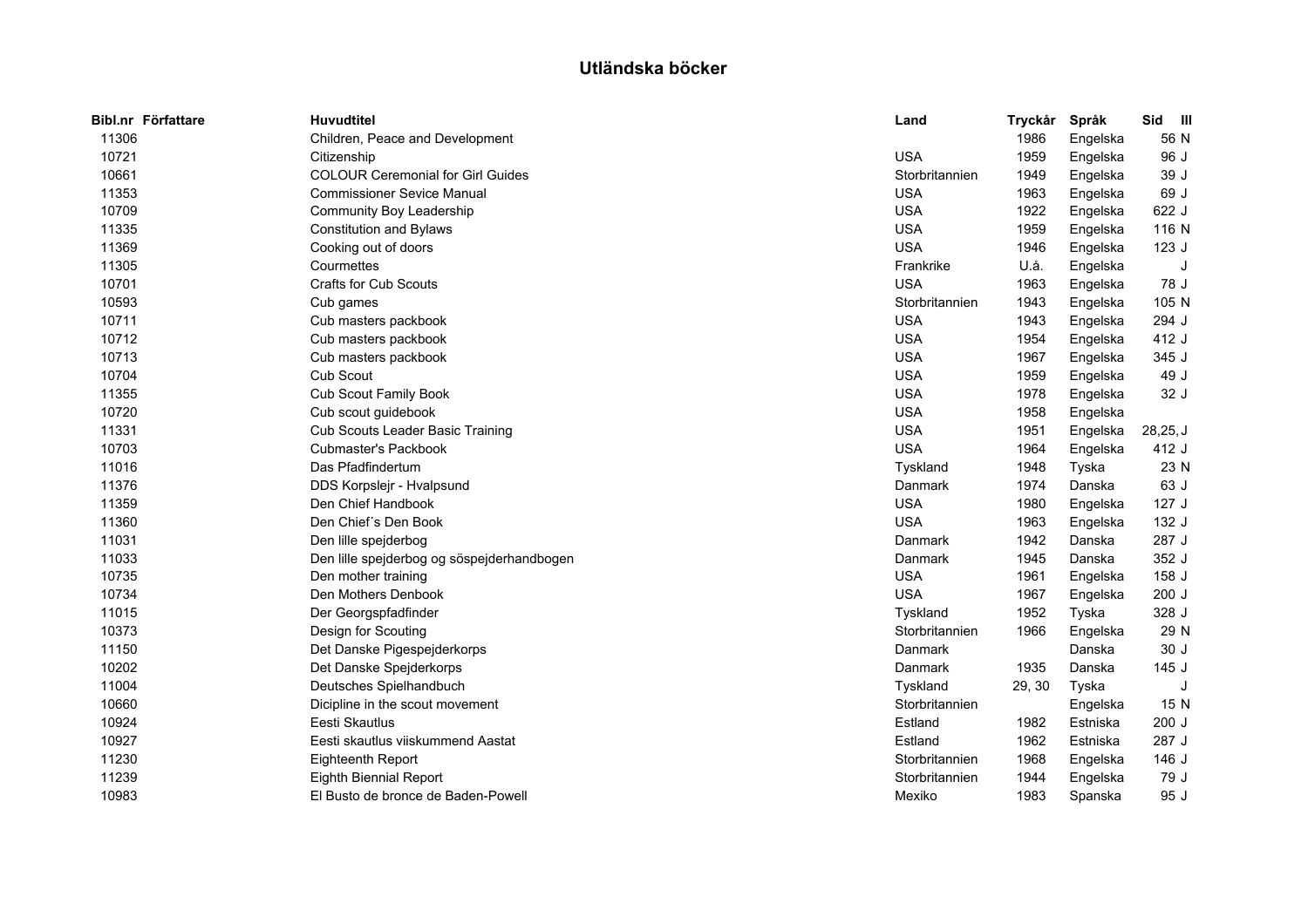| Bibl.nr Författare | <b>Huvudtitel</b>                                                     | Land           | Tryckår | Språk    | Sid III |
|--------------------|-----------------------------------------------------------------------|----------------|---------|----------|---------|
| 10895              | El Scout Argentino 1912 - 1965                                        | Argentina      |         | Spanska  | 96 J    |
| 11236              | <b>Eleventh Biennial Report</b>                                       | Storbritannien | 1950    | Engelska | 119 J   |
| 11299              | Emigranten                                                            | Norge          | 1943?   | Norska   | J       |
| 10902              | En chasse! Essai de méthodologie scoute                               | Belgien        | 1930    | Franska  | 108 N   |
| 10926              | Estonian Scouting 1912 - 1962                                         | Estland        | 1962    | Engelska |         |
| 10739              | Explorer leader basic training                                        | <b>USA</b>     | 1958    | Engelska | 48 J    |
| 10740              | Explorer leader basic training                                        | <b>USA</b>     | 1950    | Engelska | 64 J    |
| 10742              | <b>Explorer Manual</b>                                                | <b>USA</b>     | 1957    | Engelska | 386 J   |
| 10743              | <b>Explorer Manual</b>                                                | <b>USA</b>     | 1954    | Engelska | 386 J   |
| 11139              | <b>Explorer Manual</b>                                                | <b>USA</b>     | 1955    | Engelska | 386 J   |
| 10228              | Exploring                                                             | Storbritannien | 1931    | Engelska | 128 J   |
| 10594              | Exploring                                                             | Storbritannien | 1930    | Engelska | 127J    |
| 10595              | Exploring                                                             | Storbritannien | 1944    | Engelska | 119 J   |
| 10731              | Exploring                                                             | <b>USA</b>     | 1981    | Engelska | 17 N    |
| 10738              | Exploring                                                             | <b>USA</b>     | 1958    | Engelska | 317 J   |
| 11321              | Exploring                                                             | Storbritannien | 1947    | Engelska | 119 J   |
| 11253              | Facts on World Scouting                                               | Kanada         |         | Engelska | 64 J    |
| 11254              | Facts on World Scouting                                               | Kanada         | 1961    | Engelska | 90 J    |
| 11302              | Femti år for Norske gutter                                            | Norge          | 1961    | Norska   | 236 J   |
| 10974              | Fiches et carnets de la cheftaine                                     | Frankrike      | 62? 66  | Franska  |         |
| 10744              | Fieldbook for Boy Scouts, Explorers, Scouters, Educators, Outdoorsmen | <b>USA</b>     | 1967    | Engelska | 563 J   |
| 11237              | <b>Fifteenth Report</b>                                               | Storbritannien | 1960    | Engelska | 136 J   |
| 11226              | <b>Fifth Biennial Report</b>                                          | Storbritannien | 1938    | Engelska | 158 J   |
| 11326              | First steps in Scouting                                               | Storbritannien | 1957    | Engelska | 56 J    |
| 10211              | Flokförerbogen                                                        | Danmark        | 1957    | Danska   | 236 J   |
| 11187              | For Friendship                                                        | <b>USA</b>     | 1967    | Engelska |         |
| 11349              | Forkyndelsen i flokken II                                             | Danmark        | 1961    | Danska   | 48 J    |
| 10936              | Foulards, verts                                                       | Frankrike      | 1961    | Franska  | $106$ J |
| 11235              | Fourteenth Biennial Report                                            | Storbritannien | 1957    | Engelska | 136 J   |
| 11225              | Fourth Biennial Report                                                | Storbritannien | 1936    | Engelska | 167 J   |
| 10649              | Foxlease                                                              | Storbritannien | 1958    | Engelska | ?<br>J  |
| 11151              | Fra Spejder til soldat                                                | Danmark        | 1994    | Danska   | 54 J    |
|                    | Fra spejder til soldat i Den Danske Brigade i Sverige 1944-1945       | Danmark        | 1994    | Danska   | 54 J    |
|                    | From Dreams to Reality                                                | <b>USA</b>     | 1981    | Engelska | 64 J    |
| 10654              | From one ranger to another                                            | Storbritannien |         | Engelska | 214 J   |
| 11280              | Från kust till kust                                                   | Finland        | 2000    | Svenska  | 64 J    |
| 11003              | Fuhrerinnenkurs                                                       | Schweiz        | 1946    | Tyska    | 75 N    |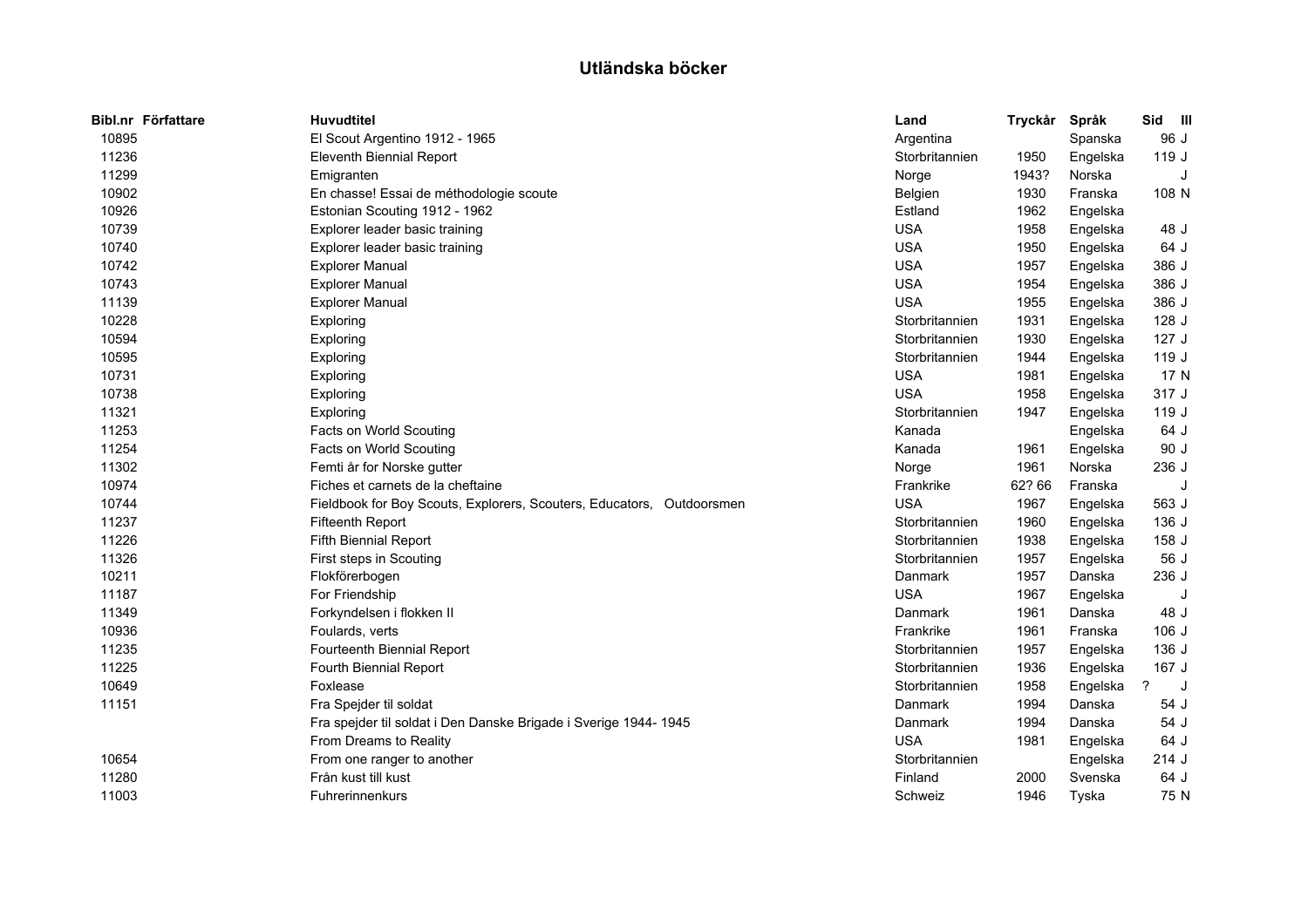| Bibl.nr Författare | <b>Huvudtitel</b>                           | Land           | Tryckår | Språk      | Sid III |  |
|--------------------|---------------------------------------------|----------------|---------|------------|---------|--|
| 11165              | Fundamentals of the Scout Method            | Storbritannien | 1955    | Engelska   | 11 N    |  |
| 11184              | Future is now                               | Holland        | 1995    | Holländska | 128 J   |  |
| 11380              | Förer                                       | Danmark        | 1974    | Danska     | 116 J   |  |
| 10212              | Förerhaandbogen                             | Danmark        | 1948    | Danska     | 224 J   |  |
| 10741              | <b>Games for Cub Scouts</b>                 | <b>USA</b>     | 1963    | Engelska   | 95 J    |  |
| 11073              | Games for extension guides                  | Storbritannien |         | Engelska   | 64 N    |  |
| 10745              | Games for girl scouts                       | <b>USA</b>     | 1949    | Engelska   | 78 J    |  |
| 10382              | Gilcraft's Book of Games                    | Storbritannien | 1930    | Engelska   | 128 J   |  |
| 10383              | <b>Gilcraft's First Class Book</b>          | Storbritannien | 1945    | Engelska   | 40 J    |  |
| 10385              | <b>Gilcraft's Second Class Book</b>         | Storbritannien | 1947    | Engelska   | 32 J    |  |
| 10386              | <b>Gilcraft's Tenderfoot Book</b>           | Storbritannien | 1946    | Engelska   | 32 J    |  |
| 11314              | Gilcrafts' First Class Book                 | Storbritannien | 1963    | Engelska   | 32 J    |  |
| 11315              | Gilcrafts' Second Class Book                | Storbritannien | 1962    | Engelska   | 32 J    |  |
| 11316              | Gilcrafts' Tenderfoot Book                  | Storbritannien | 1963    | Engelska   | 32 J    |  |
| 11098              | <b>Gilwell Park</b>                         | Storbritannien | 1928    | Engelska   | 54 J    |  |
| 11138              | <b>Gilwell Park</b>                         | Storbritannien | 1973    | Engelska   | 17J     |  |
| 11288              | Gilwellhytten gennem 25 år                  | Danmark        | 1959    | Danska     | 127J    |  |
| 10619              | Girl Guide badges                           | Storbritannien | 1924    | Engelska   | 514 J   |  |
| 10626              | Girl Guide companies in institutions        | Storbritannien |         | Engelska   | 46 N    |  |
| 10804              | Girl Scout badges and signs                 | <b>USA</b>     | 1980    | Engelska   | 88 J    |  |
| 10746              | <b>Girl Scout Handbook</b>                  | <b>USA</b>     | 1948    | Engelska   | 527 J   |  |
| 10747              | <b>Girl Scout Handbook</b>                  | <b>USA</b>     | 1943    | Engelska   | 694 J   |  |
| 10748              | <b>Girl Scout Handbook</b>                  | <b>USA</b>     | 1933    | Engelska   | 575 J   |  |
| 10749              | <b>Girl Scout Handbook</b>                  | <b>USA</b>     | 1957    | Engelska   | 510 J   |  |
| 11121              | <b>Girl Scout Handbook</b>                  | <b>USA</b>     | 1947    | Engelska   | 527 J   |  |
| 11325              | <b>Girl Scout Handbook</b>                  | <b>USA</b>     | 1960    | Engelska   | 517 J   |  |
| 10753              | Girl Scout Leaders Guide                    | <b>USA</b>     | 1955    | Engelska   | 278 J   |  |
| 10757              | <b>Girl Scout Program Activities</b>        | <b>USA</b>     | 1938    | Engelska   | 285 J   |  |
| 10755              | Girl scouting as an educational movement    | <b>USA</b>     | 1935    | Engelska   | 32 N    |  |
| 11147              | Girlscouting in Finland until the year 1935 | Finland        |         | Engelska   | 64 J    |  |
| 10596              | Gleanings                                   | Storbritannien | 1933    | Engelska   | 126 N   |  |
| 11194              | Glossary                                    | Storbritannien | 1952    | Engelska m | 61 N    |  |
| 11181              | Golden Leaves of Marathon                   | Grekland       | 1964    | Grekiska   | 157J    |  |
| 10205              | Grundlov, Korpsvedtaegter                   | Danmark        | 1945    | Danska     | 107J    |  |
| 11385              | Grönsmutte                                  | Danmark        | 1974    | Danska     | 151J    |  |
| 11203              | Guide Games and Recipes                     | Storbritannien | 1967    | Engelska   | 39 N    |  |
| 10890              | Guiding for the guider                      | Storbritannien | 1937    | Engelska   | 74 J    |  |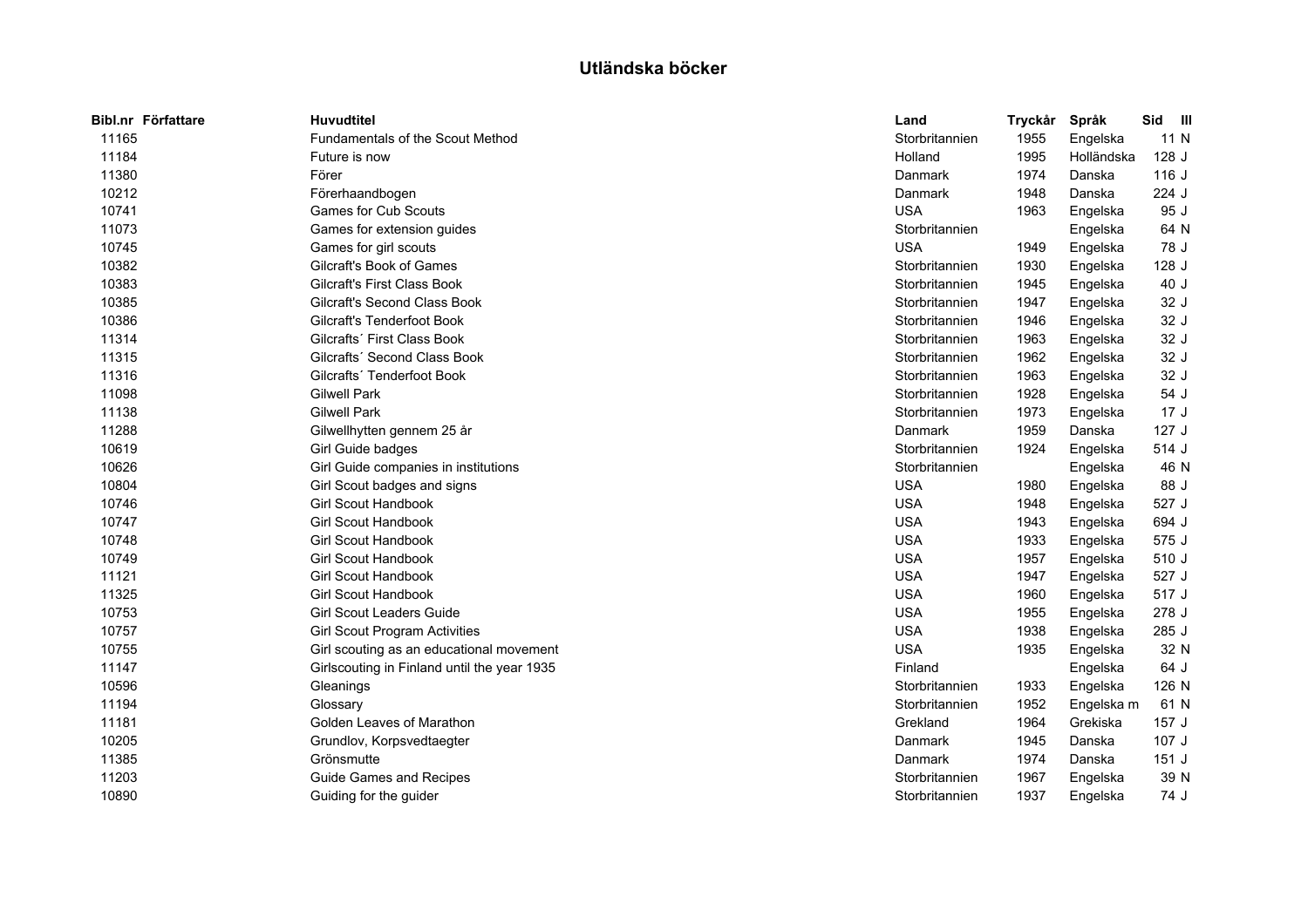| Bibl.nr Författare | <b>Huvudtitel</b>                         | Land             | <b>Tryckår</b> | Språk      | Sid<br>$\blacksquare$ |  |
|--------------------|-------------------------------------------|------------------|----------------|------------|-----------------------|--|
| 11076              | Guiding for the guider                    | Storbritannien   | 1934           | Engelska   | 73 J                  |  |
| 11077              | Guiding for the guider                    | Storbritannien   | 1929           | Engelska   | 61 N                  |  |
| 10201              | Guild-Work                                | Danmark          | 1948 ?         | Engelska   | 51 J                  |  |
| 11019              | Gödöllö                                   | Schweiz          | 1933           | Tyska      | 179 J                 |  |
| 10203              | Haandbog for Det Danske                   | Danmark          | 1932           | Danska     | 438 J                 |  |
| 10217              | Haandbog for Flokförere                   | Danmark          | 1948           | Danska     | 244 J                 |  |
| 10218              | Haandbog for Flokförere                   | Danmark          | 1941           | Danska     | 144 J                 |  |
| 10216              | Haandbog for Grönsmutteförere             | Danmark          | 1940           | Danska     | ?<br>J                |  |
| 10786              | Hand book for skippers                    | <b>USA</b>       | 1947           | Engelska   | 314 J                 |  |
| 10765              | Handbook for boys                         | <b>USA</b>       | 1957           | Engelska   | 568 J                 |  |
| 10766              | Handbook for boys                         | <b>USA</b>       | 1952           | Engelska   | 568 J                 |  |
| 10767              | Handbook for boys                         | <b>USA</b>       | 1948           | Engelska   | 566 J                 |  |
| 10768              | Handbook for boys                         | <b>USA</b>       | 1931           | Engelska   | 650 J                 |  |
| 10769              | Handbook for boys                         | <b>USA</b>       | 1928           | Engelska   | 638 J                 |  |
| 10770              | Handbook for boys                         | <b>USA</b>       | 1945           | Engelska   | 570 J                 |  |
| 10771              | Handbook for boys                         | <b>USA</b>       | 1936           | Engelska   | 668 J                 |  |
| 10799              | Handbook for boys                         | <b>USA</b>       | 1958           | Engelska   | 568 J                 |  |
| 11324              | Handbook for boys                         | <b>USA</b>       | 1935           | Engelska   | 658 J                 |  |
| 11078              | Handbook for commissioners                | Storbritannien   |                | Engelska   | N                     |  |
| 10979              | <b>Handbook for Girl Guides</b>           | Liberia          | 1968           | Engelska   | 73 J                  |  |
| 10763              | Handbook for Guardians of camp fire girls | <b>USA</b>       | 1946           | Engelska   | 168 J                 |  |
| 11351              | <b>Handbook for Patrol Leaders</b>        | <b>USA</b>       | 1964           | Engelska   | 380 J                 |  |
| 10772              | Handbook for scout masters                | <b>USA</b>       | 1924           | Engelska   | 632 J                 |  |
| 10773              | Handbook for scout masters                | <b>USA</b>       | 1920           | Engelska   | 608 J                 |  |
| 10774              | Handbook for scout masters                | <b>USA</b>       | 1922           | Engelska   | 608 J                 |  |
| 10775              | Handbook for scout masters                | <b>USA</b>       | 1930           | Engelska   | 676 J                 |  |
| 10776              | Handbook for scout masters                | <b>USA</b>       | 1954           | Engelska   | 512 J                 |  |
| 10783              | Handbook for scout masters                | <b>USA</b>       | 1953           | Engelska   | 512 J                 |  |
| 10782              | Handbook for scout masters volume one     | <b>USA</b>       | 1937           | Engelska   | 501 J                 |  |
| 10781              | Handbook for scout masters volume two     | <b>USA</b>       | 1937           | Engelska   | 1150 J                |  |
| 10764              | <b>Handbook for Scoutmasters</b>          | <b>USA</b>       | 1952           | Engelska   | 512 J                 |  |
| 11118              | Handbook for scoutmasters                 | <b>USA</b>       | 1947           | Engelska   | 512 J                 |  |
| 10401              | Handbook of Wood Badge                    | /Storbritannien/ | 1962           | Engelska   | N                     |  |
| 10402              | Handbook of Wood Badge                    | /Storbritannien/ | 1962           | Engelska   | N                     |  |
| 10403              | Handbook of Wood Badge                    | /Storbritannien/ | 1962           | Engelska   | N                     |  |
| 11217              | Hands around the world                    | <b>USA</b>       | 1949           | Engelska m | 183 J                 |  |
| 11218              | Hands around the world                    | <b>USA</b>       | 1951           | Engelska m | 190 J                 |  |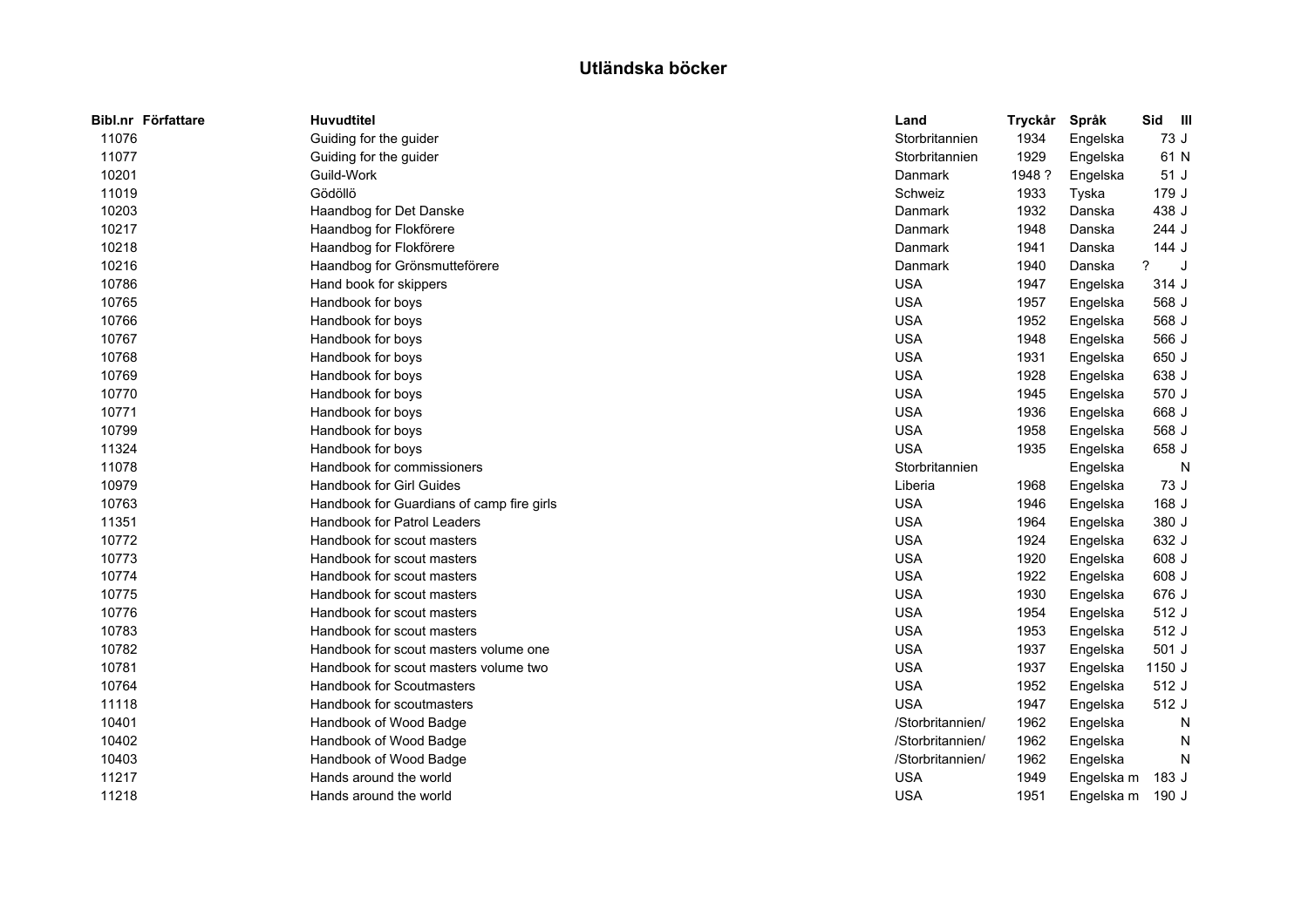| Bibl.nr Författare | <b>Huvudtitel</b>                           | Land            | Tryckår | Språk               | Sid<br>– III |  |
|--------------------|---------------------------------------------|-----------------|---------|---------------------|--------------|--|
| 11357              | High Lights of District Operation           | <b>USA</b>      | 1963    | Engelska            | 16J          |  |
| 10791              | High Lights of Public Relations             | <b>USA</b>      | 1958    | Engelska            | 27J          |  |
| 10789              | Hiking                                      | <b>USA</b>      | 1930    | Engelska            | 33 J         |  |
| 10790              | Hints on explorer leadership                | <b>USA</b>      | 1955    | Engelska            | 92 J         |  |
| 11063              | Hints on the First Class Test               | Storbritannien  | 1935    | Engelska            | 64 J         |  |
| 11064              | Hints on training of Guiders                | Storbritannien  |         | Engelska            | 63 J         |  |
| 10214              | Historie Grundlov og Love samt Bestemmelser | Danmark         | 1946    | Danska              | 128 N        |  |
| 11296              | History notes                               | Storbritannien  | 1988    | Engelska            | 16J          |  |
| 11144              | Hopearanta 1958                             | Finland         | 1958    | Finska              | 620 J        |  |
| 10803              | How                                         | <b>USA</b>      | 1943    | Engelska            | 454 J        |  |
| 11352              | How Book of Cub Scouting                    | <b>USA</b>      | 1962    | Engelska            | 443 J        |  |
| 10597              | How to run a pack                           | Storbritannien  | 1948    | Engelska            | 118 J        |  |
| 10598              | How to run a pack                           | Storbritannien  | 1945    | Engelska            | 112J         |  |
| 11322              | How to run a troop                          | Storbritannien  | 1948    | Engelska            | 112 J        |  |
| 11065              | How your meals should be prepared           | Storbritannien  |         | Engelska            | 26 N         |  |
| 11054              | Håndbok for flokkförere                     | Norge           | 1934    | Norska              | 35 N         |  |
| 11058              | Håndbok for ledere                          | Norge           | 1945    | Norska              | 77 N         |  |
| 11049              | Håndbok for roverspeidere                   | Norge           | 1949    | Norska              | 95 J         |  |
| 11053              | Håndbok for roverspeidere                   | Norge           | 1933    | Norska              | 58 N         |  |
| 11035              | Idebog                                      | Danmark         | 1952    |                     | 107J         |  |
| 11040              | Idebog                                      | Danmark         | 1961    |                     | 87 J         |  |
| 11041              | Idéer for tropsförere                       | Danmark         | 1947    | Danska              | 137J         |  |
| 11285              | Indian lore                                 | <b>USA</b>      | 1965    | Engelska            | 90 J         |  |
| 11191              | Ingarö Rover Moot 1935                      | Sverige         | 1935    | Engelska            | J            |  |
| 11149              | Instruktionsbok för Finlands Scouter        | Finland         | 1926    | Svenska             | 238          |  |
| 11071              | International Scout Pilgrimage to Rome      | Storbritannien  | 1925    | Engelska            | 44 J         |  |
| 10800              | Investiture ceremonies                      | <b>USA</b>      | 1928    | Engelska            | 46 J         |  |
| 11057              | <b>Istruktionshefte</b>                     | Norge           | 1938    | Norska              | 35J          |  |
| 11185              | Jamboree                                    | Holland         | 1995    | Engelska            | 84 J         |  |
| 10910              | Jamboree = Boek                             | Belgien         | 1926    | Franska             |              |  |
| 11258              | Jamboree 1924 Danmark, Jamboree 1924        | Danmark + Tyskl | 1925    | Danska m.fl 144 + J |              |  |
| 11175              | Jamboree Budapest, Hungary 1933             | Ungern          | 1933    | Ungerska            |              |  |
| 11177              | Jamboree Logboek 1937                       | Holland         | 1937    | Holländska          | 159 J        |  |
| 11283              | Jamboree Souvenier 1933 Gödöllö             | Ungern          | u.å.    | ?                   |              |  |
| 11178              | Jamboree-resan till Amerika 1955            | Sverige         | 1956    | Svenska             |              |  |
| 10798              | Juliette Low and the girl scouts            | <b>USA</b>      | 1928    | Engelska            | 269 J        |  |
| 11014              | Jungdeutschlands Pfadfinderspiele           | Tyskland        | 1916    | Tyska               | 39 J         |  |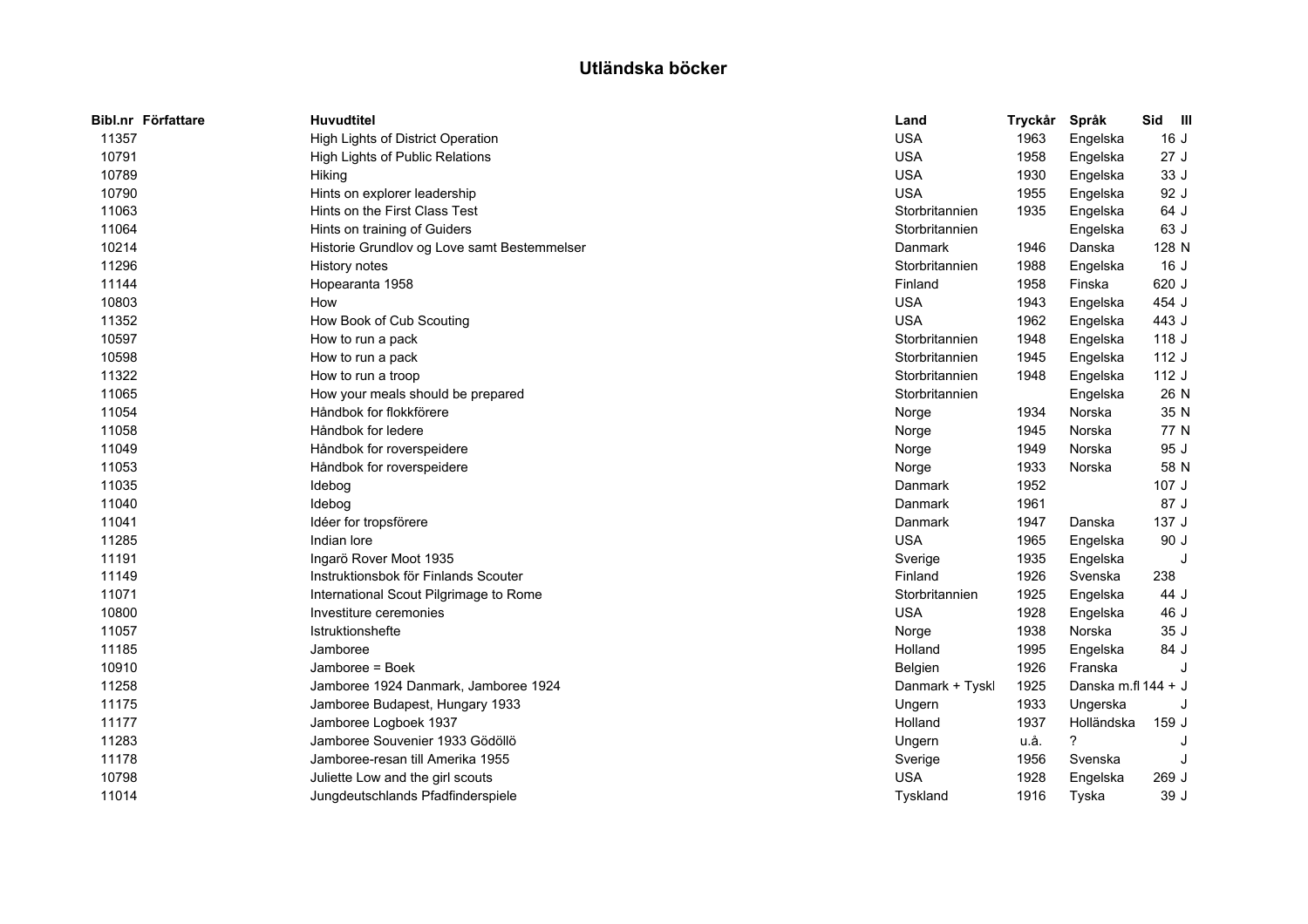| Bibl.nr Författare | <b>Huvudtitel</b>                                                                          | Land           | Tryckår | Språk    | Sid III |  |
|--------------------|--------------------------------------------------------------------------------------------|----------------|---------|----------|---------|--|
| 11066              | Jungel dances and their variations                                                         | Storbritannien |         | Engelska | 15J     |  |
| 10806              | Junior                                                                                     | <b>USA</b>     | 1964    | Engelska | 371 J   |  |
| 11278              | Kahta Vaihda En                                                                            | Finland        | 1995    | Finska   | 74 J    |  |
| 11189              | Kandersteg                                                                                 | Schweiz        | 1953    | Tyska    | 71 J    |  |
| 11190              | Kandersteg                                                                                 | Schweiz        | 1931    | Tyska    | 40      |  |
| 11143              | Karelia 79                                                                                 | Finland        |         | Finska   | 88 J    |  |
| 11162              | Katalog Prasy Skautowej                                                                    | Polen          | 1937    | Polska   | 140 N   |  |
| 11125              | Knife craft                                                                                | <b>USA</b>     | 1929    | Engelska | 32 J    |  |
| 10599              | Knotting                                                                                   | Storbritannien | 1944    | Engelska | 102 J   |  |
| 10600              | Knotting                                                                                   | Storbritannien | 1929    | Engelska | 108 J   |  |
| 10629              | Knotting                                                                                   | Storbritannien | 1931    | Engelska | 108 J   |  |
| 11052              | Kontakten oppad                                                                            | Norge          | 1952    | Norska   | 63 J    |  |
| 10946              | La seconde étape                                                                           | Frankrike      | 1931    | Franska  | 148 N   |  |
| 10899              | La signalisation par fanions, morse et sémaphore                                           | Belgien        | u.å.    | Franska  | 37 J    |  |
| 10900              | Le badge de guide. Lecture des cartes, orientation, croquis topographiques et panoramiques | Belgien        | 1933    | Franska  | 128 N   |  |
| 10901              | Le badge de tenderfoot. Introduction de Valentin Brifaut                                   | Belgien        | 1934    | Franska  | 110J    |  |
| 10934              | Le Camp des pionniers                                                                      | Frankrike      | 1966    | Franska  | 111J    |  |
| 10904              | Le Carnet du louvetau                                                                      | Belgien        | 1968    | Franska  | 64 J    |  |
| 10969              | Le Livre des Jeux                                                                          | Frankrike      |         | Franska  | 289 J   |  |
| 10962              | Le manuel de l'éclaireur                                                                   | Frankrike      | 1934    | Franska  | 338 N   |  |
| 11308              | Le Trèfle Rouge et Blanc                                                                   | Schweiz        | 1957    | Tyska    |         |  |
| 11309              | Le Trèfle Rouge et Blanc                                                                   | Schweiz        | 1957    | Tyska    |         |  |
| 10892              | <b>Leaders Training series</b>                                                             | <b>USA</b>     |         | Engelska |         |  |
| 10670              | Leadership                                                                                 | Storbritannien | 1963    | Engelska | 47 N    |  |
| 11337              | Leadership Corps                                                                           | <b>USA</b>     | 1972    |          | 48 J    |  |
| 10810              | Leadership of Girl Scout troops                                                            | <b>USA</b>     | 1950    | Engelska | 370 J   |  |
| 10811              | Leadership of Girl Scout troops                                                            | <b>USA</b>     | 1943    | Engelska | 365 J   |  |
| 10814              | Leadership training                                                                        | <b>USA</b>     | 1944    | Engelska | $101$ J |  |
| 11374              | Lekar                                                                                      | Finland        | 1925    | Svenska  | 82 J    |  |
| 11055              | Lekebok                                                                                    | Norge          |         | Norska   | 48 J    |  |
| 10813              | Let's go - troop camping !                                                                 | <b>USA</b>     | 1939    | Engelska | 87 J    |  |
| 10808              | Let's make it happen!                                                                      | <b>USA</b>     |         | Engelska | 72 J    |  |
| 10809              | Let's Make It Happen!                                                                      | <b>USA</b>     | 1981    | Engelska | 24 N    |  |
| 10601              | Letters to a wolf cub                                                                      | Storbritannien | 1948    | Engelska | 122J    |  |
| 10602              | Letters to a wolf cub                                                                      | Storbritannien | 1928    | Engelska | 127 J   |  |
| 10815              | Lion Webelos                                                                               | <b>USA</b>     | 1954    | Engelska | 188 J   |  |
| 10967              | Livre de camp                                                                              | Frankrike      | 1942    | Franska  | 175J    |  |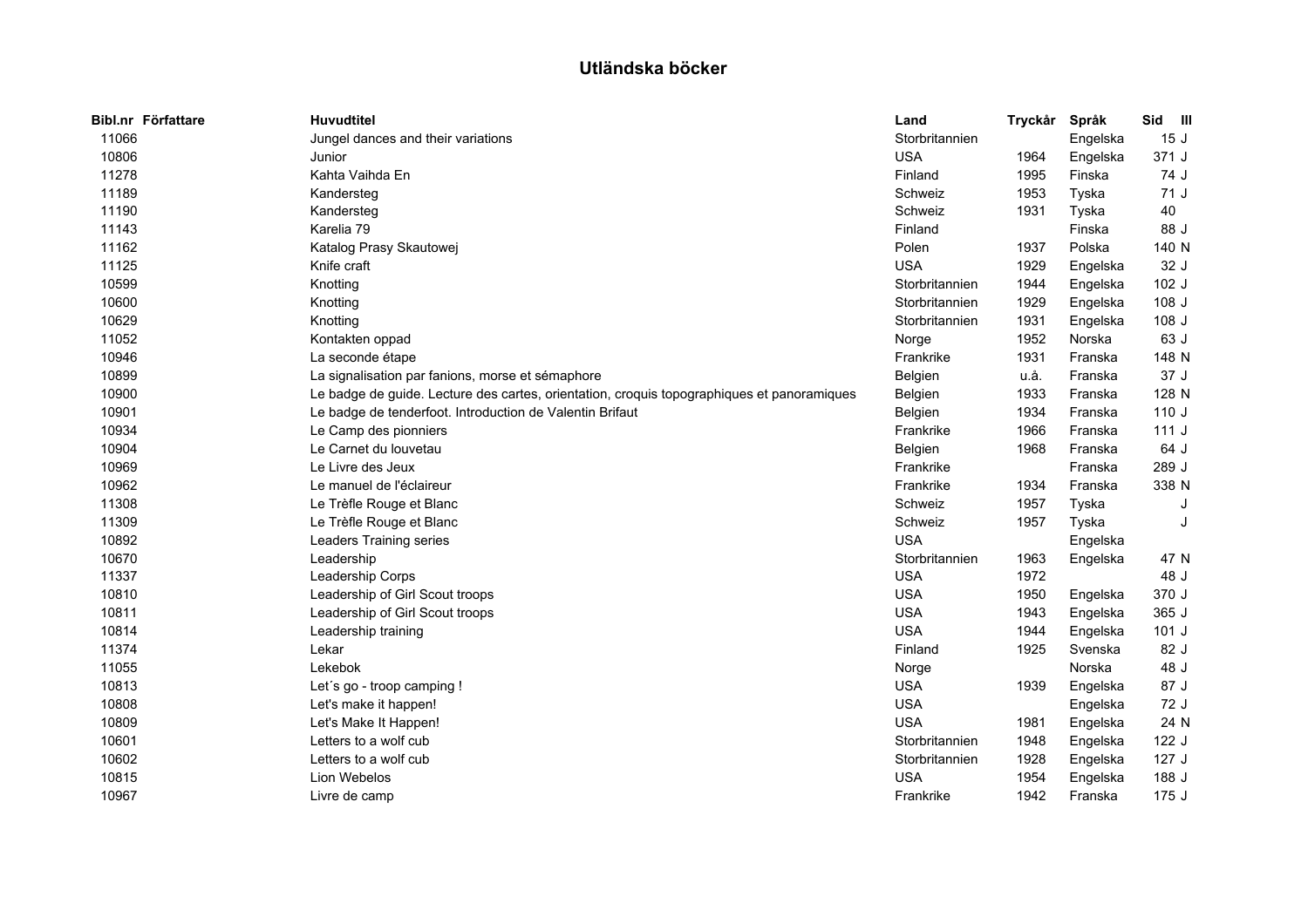| Bibl.nr Författare | <b>Huvudtitel</b>                         | Land           | Tryckår | Språk     | Sid   | $\blacksquare$ |
|--------------------|-------------------------------------------|----------------|---------|-----------|-------|----------------|
| 11281              | Loisto                                    | Finland        |         | Finska    |       |                |
| 11348              | Lomme-graes                               | Danmark        | u.å.    | Danska    | 63 J  |                |
| 11068              | Lone Guides                               | Storbritannien | 1929    | Engelska  | 42 J  |                |
| 11069              | Look wide                                 | Storbritannien | u.å.    | Engelska  | 196 J |                |
| 11051              | Lover og bestemmelser                     | Norge          | 1973    | Norska    | 51 N  |                |
| 10827              | Manual for Leaders comrades               | <b>USA</b>     | 1920    | Engelska  | 342 J |                |
| 10950              | Manuel de l'éclaireuse                    | Frankrike      | u.å.    | Franska   | 351 N |                |
| 10951              | Manuel de l'éclaireuse                    | Frankrike      | u.å.    | Franska   | 151 N |                |
| 11183              | <b>Meditation Book</b>                    | Chile          | 1999    | Engelska  |       | N              |
| 11279              | Milu 85                                   | Finland        | u.å.    | Finska    | 97 J  |                |
| 11286              | Min Speiderloggbok                        | Norge          | u.å.    | Norska    | 48 J  |                |
| 11192              | Minner fra Skjåk                          | Norge          | 1950    | Norska    |       | J              |
| 10970              | Mon carnet de petite aile                 | Frankrike      | 1958    | Franska   | 48 J  |                |
| 10971              | Mon équipe et moi                         | Frankrike      | 1964    | Franska   | 310 J |                |
| 10603              | More Gilcraft Gleanings                   | Storbritannien | 1938    | Engelska  | 127 N |                |
| 10462              | More plays and other amusing items        | Storbritannien | 1923    | Engelska  | 126 N |                |
| 10744              | Moreabouts for brownie girl scout leaders | <b>USA</b>     | 1980    | Engelska  | 90 J  |                |
| 10953              | Mouvements de jeunesse                    | Frankrike      | u.å.    | Franska   | 143 J |                |
| 11163              | My Scout Friends                          | Storbritannien | 1956    | Engelska  | 92 J  |                |
| 11233              | Ninth Biennial Report                     | Storbritannien | 1946    | Engelska  | 99 J  |                |
| 10027              | Nordisk spejderkogebog                    | Norge          |         | Norska mm |       |                |
| 11062              | Norsk Speidergutt-forbunds 6. Landsleir   | Norge          |         | Norska    | 32 J  |                |
| 11059              | Norsk Speidergutt-forbunds 9. Landsleir   | Norge          |         | Norska    | 48 J  |                |
| 10483              | <b>Notes for Secretaries</b>              | Storbritannien | 1952    | Engelska  | 31 N  |                |
| 10823              | <b>Official Report</b>                    | <b>USA</b>     | 1928    | Engelska  | 657 J |                |
| 11140              | Ohjekirja                                 | Finland        |         | Finska    |       |                |
| 11050              | Oppad og fremad                           | Norge          | 1953    | Norska    | 47 J  |                |
| 11307              | Oppslagsbok for Ledere                    | Norge          | 1951    | Norska    | 117J  |                |
| 11060              | Organisasjon, regler og bestemmelser      | Norge          | 1950    | Norska    | 117J  |                |
| 10816              | Organizing an Explorer Unit               | <b>USA</b>     | 1964    | Engelska  | 28 J  |                |
| 10836              | Orientation and Overview Training         | <b>USA</b>     | 1983    | Engelska  | 35 N  |                |
| 11042              | Orientering                               | Danmark        | 1963    | Danska    | 69 J  |                |
| 10604              | Outdoor badges                            | Storbritannien | 1938    | Engelska  | 96 J  |                |
| 10656              | Over 15                                   | Storbritannien | 1949    | Engelska  | 40 N  |                |
| 10922              | P.R.                                      | Canada         |         | Engelska  | 30 J  |                |
| 10832              | <b>Pack Administration</b>                | <b>USA</b>     | 1963    | Engelska  | 70 J  |                |
| 10833              | Pack Administration                       | <b>USA</b>     | 1981    | Engelska  | 48 J  |                |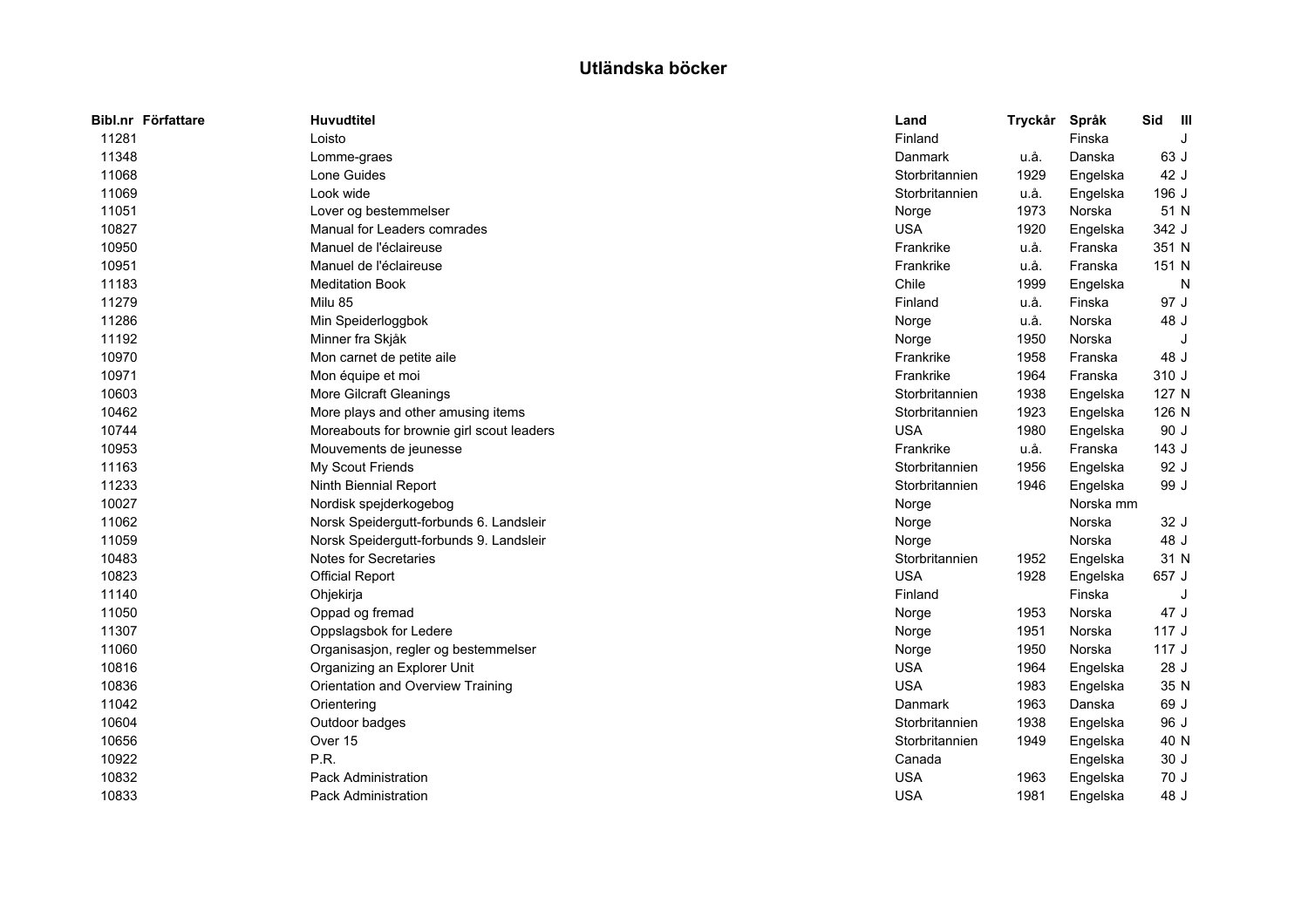| <b>Huvudtitel</b>                                                                                                                                                                                                                                                                                                                                               | Land           | Tryckår                      | Språk    | Sid<br>$\blacksquare$ |
|-----------------------------------------------------------------------------------------------------------------------------------------------------------------------------------------------------------------------------------------------------------------------------------------------------------------------------------------------------------------|----------------|------------------------------|----------|-----------------------|
| Pack holidays                                                                                                                                                                                                                                                                                                                                                   | Storbritannien | 1958                         | Engelska | 23 N                  |
| Painting book                                                                                                                                                                                                                                                                                                                                                   | Storbritannien | 1962                         | Engelska | 33 J                  |
| Painting book                                                                                                                                                                                                                                                                                                                                                   | Storbritannien | 1961                         | Engelska | 31 J                  |
| Painting book                                                                                                                                                                                                                                                                                                                                                   | Storbritannien | 1963                         | Engelska | 33 J                  |
| Painting Book                                                                                                                                                                                                                                                                                                                                                   | Storbritannien | 1963                         | Engelska | 31 J                  |
| Painting Book                                                                                                                                                                                                                                                                                                                                                   | Storbritannien | 1936                         | Engelska | 83 J                  |
| Painting Book                                                                                                                                                                                                                                                                                                                                                   | Storbritannien | 1938                         | Engelska | 83 J                  |
| Painting book: uniforms, badges and flags                                                                                                                                                                                                                                                                                                                       | Storbritanien  | 1950                         | Engelska | 75 J                  |
| Painting book: uniforms, badges and flags                                                                                                                                                                                                                                                                                                                       | Storbritannien | 1951                         | Engelska | 73 J                  |
| Painting book: uniforms, badges and flags                                                                                                                                                                                                                                                                                                                       | Storbritannien | 1954                         | Engelska | 83 J                  |
| Parents Review party                                                                                                                                                                                                                                                                                                                                            | <b>USA</b>     | 1958                         | Engelska | ?                     |
| Partiomuseon vuosikirja                                                                                                                                                                                                                                                                                                                                         | Finland        | 1989                         | Finska   | N                     |
| Partiomuseon vuosikirja                                                                                                                                                                                                                                                                                                                                         | Finland        | 1990                         | Finska   | N                     |
| Partiosta Eväitä Elämänhallintaan-90-Luvullakin                                                                                                                                                                                                                                                                                                                 | Finland        | 1991                         | Finska   | 80 J                  |
| Passeport pour láventure                                                                                                                                                                                                                                                                                                                                        | Frankrike      | 1966                         | Franska  | 143J                  |
| Patrol and Troop Leadership                                                                                                                                                                                                                                                                                                                                     | <b>USA</b>     | 1972                         | Engelska | 128 J                 |
| Patrol leader training                                                                                                                                                                                                                                                                                                                                          | Storbritannien | 1962                         | Engelska | 63 N                  |
| Patrol leader training                                                                                                                                                                                                                                                                                                                                          | Storbritannien | 1956                         | Engelska | 64 N                  |
| Patrol leader training                                                                                                                                                                                                                                                                                                                                          | Storbritannien | 1956                         | Engelska | 40 N                  |
| Patrol Leader's Handbook                                                                                                                                                                                                                                                                                                                                        | Storbritannien |                              | Engelska | 238 J                 |
| Patrol Leader's Handbook                                                                                                                                                                                                                                                                                                                                        | Storbritannien | 1968                         | Engelska | 238 J                 |
| Patruljearbejde                                                                                                                                                                                                                                                                                                                                                 | Danmark        | 1941                         | Danska   | 103J                  |
| Patruljearbejdet                                                                                                                                                                                                                                                                                                                                                | Danmark        | 1948                         | Danska   | 88 J                  |
| Patruljeförer                                                                                                                                                                                                                                                                                                                                                   | Danmark        | 1974                         | Danska   | 117J                  |
| Patruljeförerbogen                                                                                                                                                                                                                                                                                                                                              | Danmark        | 1956                         | Danska   | 284 J                 |
| Patruljeförerens bog                                                                                                                                                                                                                                                                                                                                            | Danmark        | 1955                         | Danska   | 139 J                 |
| Patrulledarens idébok                                                                                                                                                                                                                                                                                                                                           | Finland        | 1945                         | Svenska  | 64 J                  |
| Patrulledarens idébok                                                                                                                                                                                                                                                                                                                                           | Finland        | 1948                         | Svenska  | 96 J                  |
| Patrulledarens Idébok                                                                                                                                                                                                                                                                                                                                           | Finland        | 1948                         | Svenska  | 96 J                  |
| Picture Log                                                                                                                                                                                                                                                                                                                                                     |                | 1957                         | Engelska | J                     |
| Pigespejderbogen                                                                                                                                                                                                                                                                                                                                                | Danmark        | 1945                         | Danska   | 272 J                 |
| Pigespejderbogen                                                                                                                                                                                                                                                                                                                                                | Danmark        | 1958                         | Danska   | 295 J                 |
| Pigespejderbogen                                                                                                                                                                                                                                                                                                                                                | Danmark        | 1949                         | Danska   | 278 J                 |
| Pioneering                                                                                                                                                                                                                                                                                                                                                      | Storbritannien | 1943                         | Engelska | 124 J                 |
| <b>Plan and Methods</b>                                                                                                                                                                                                                                                                                                                                         |                | 1951                         | Engelska | 12J                   |
| Plays and displays for scout entertainments                                                                                                                                                                                                                                                                                                                     | Storbritannien | 1919                         | Engelska | 124 J                 |
| Plays for Wolf Cubs                                                                                                                                                                                                                                                                                                                                             | Storbritannien | 1927                         | Engelska | 95 J                  |
| Bibl.nr Författare<br>11092<br>11208<br>11209<br>11210<br>11211<br>11212<br>11213<br>11204<br>11205<br>11206<br>10845<br>10067<br>10068<br>11282<br>10968<br>11338<br>10664<br>10667<br>10668<br>11093<br>10485<br>11037<br>11036<br>11381<br>11034<br>11043<br>11146<br>11148<br>11311<br>11179<br>11038<br>11039<br>11262<br>10607<br>11126<br>11094<br>11096 |                | Storbritannien<br><b>USA</b> |          |                       |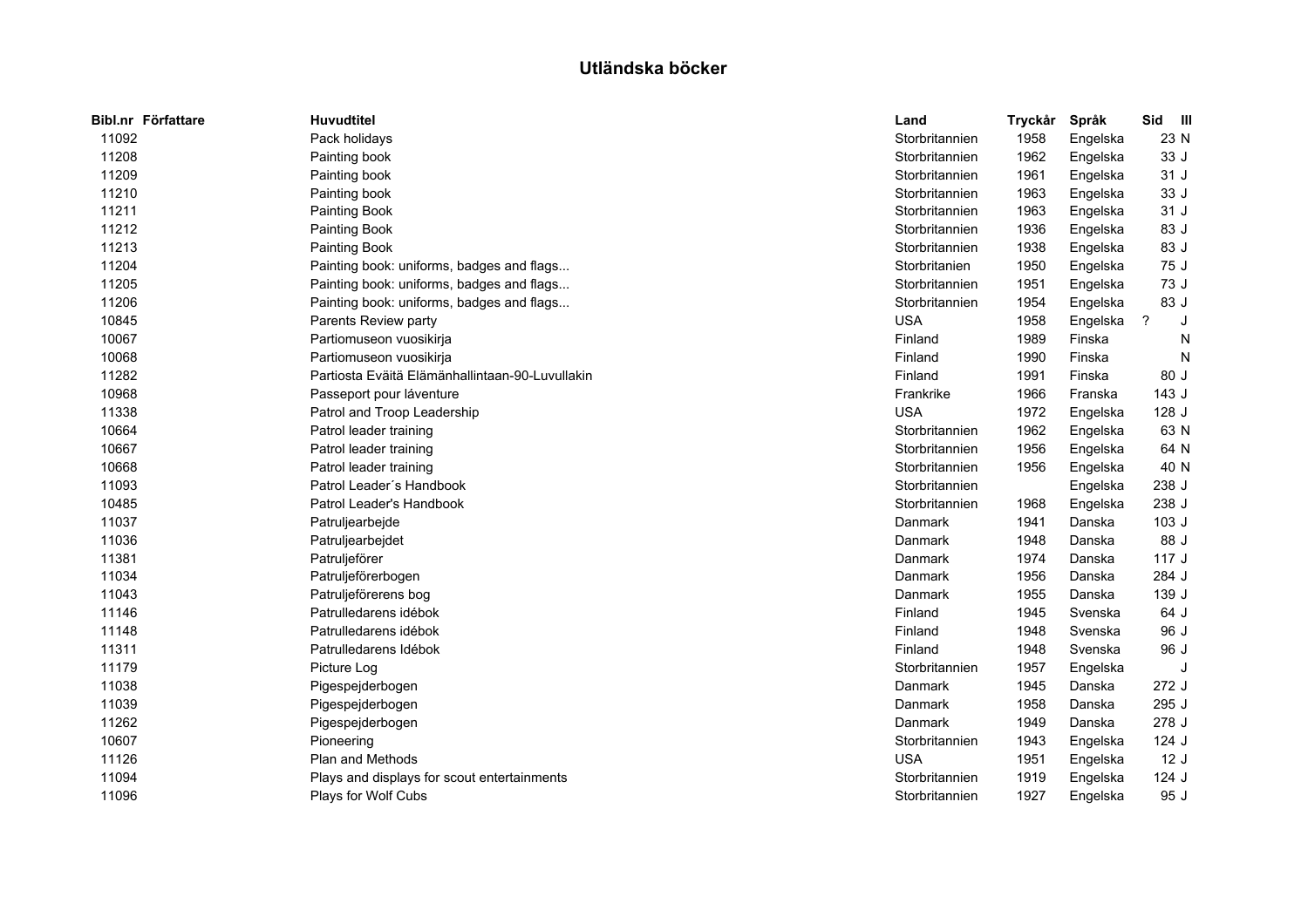| Bibl.nr Författare | <b>Huvudtitel</b>                                                               | Land           | Tryckår | Språk    | Sid<br>$\blacksquare$ |
|--------------------|---------------------------------------------------------------------------------|----------------|---------|----------|-----------------------|
| 11095              | Plays, sketches and stunts for scout shows                                      | Storbritannien | 1936    | Engelska | 80 N                  |
| 10921              | Policy organisation and rules                                                   | Canada         | 1965    | Engelska | $124$ J               |
| 10499              | Policy Organization and Rules                                                   | Storbritannien | 1965    | Engelska | 192 J                 |
| 10988              | Policy, organisation and rules                                                  | New Zealand    | 1966    | Engelska | 207 J                 |
| 11134              | Policy, Organisation and Rules                                                  | Storbritannien | 1980    | Engelska | 96 J                  |
| 10498              | Policy, Organization & Rules                                                    | Storbritannien | 1964    | Engelska | 1964 J                |
| 10655              | Policy, organization and rules                                                  | Storbritannien | 1935    | Engelska | 112 J                 |
| 10834              | Post Committee Guide                                                            | <b>USA</b>     | 1981    | Engelska | 13J                   |
| 10835              | Post Organization                                                               | <b>USA</b>     | 1977    | Engelska | 20J                   |
| 10503              | <b>Pracical Hints to Scouters</b>                                               | Storbritannien | 1962    | Engelska | 119 N                 |
| 11084              | Prayers                                                                         | Storbritannien | 1949    | Engelska | 95 N                  |
| 11085              | Prayers                                                                         | Storbritannien | 1927    | Engelska | 64 N                  |
| 10605              | Preparing the way pioneering                                                    | Storbritannien | 1933    | Engelska | 128 J                 |
| 10606              | Preparing the way pioneering                                                    | Storbritannien | 1931    | Engelska | 128 J                 |
| 11266              | Primitiv Kokebok                                                                | Norge          | 1977    | Norska   | 55 J                  |
| 10838              | Professional opportunities in Girl Scouting                                     | <b>USA</b>     |         | Engelska | 30 N                  |
| 11032              | Pröver og dueligshedstegn                                                       | Danmark        | 1945    | Danska   | 105J                  |
| 11047              | På vej                                                                          | Danmark        | 1969    | Danska   | 144 J                 |
| 10850              | Quiz book for boy scouts,                                                       | <b>USA</b>     | 1930    | Engelska | 48 N                  |
| 10917              | Ranger Handbook                                                                 | Canada         | 1965    | Engelska | 44 J                  |
| 11025              | Recourse book for Guide guiders                                                 | Zimbabwe       | 1985    | Engelska | 32 J                  |
| 10657              | Report of the committee of investigation into the decline in the census figures | Storbritannien | 1936    | Engelska | 65 N                  |
| 11256              | Resolutions passed by biennial international<br>scout conferences               |                |         | Engelska | N                     |
| 10972              | Routes nouvelles                                                                | Frankrike      | 1956    | Franska  | 355 J                 |
| 11271              | Rover Quests in Practice + Rover Scouts what they are                           | Storbritannien |         | Engelska | $23 + 7J$             |
| 10400              | <b>Rover Scouts</b>                                                             | Storbritannien | 1933    | Engelska | 128J                  |
| 10628              | Rules Policy and Organisation                                                   | Storbritannien | 1931    | Engelska | 139 J                 |
| 10623              | Rules policy and organization                                                   | Storbritannien | 1924    | Engelska | 140J                  |
| 10624              | Rules policy and organization                                                   | Storbritannien | 1923    | Engelska | 142 J                 |
| 10627              | Rules, Policy and Organisation                                                  | Storbritannien | 1932    | Engelska | 143 J                 |
| 10844              | Safety - Wise                                                                   | <b>USA</b>     | 1959    | Engelska | 109J                  |
| 10841              | Safety-Wise                                                                     | <b>USA</b>     | 1982    | Engelska | 68 J                  |
| 11045              | Salt                                                                            | Danmark        | 1969    | Danska   | 85 J                  |
| 11002              | Schweizer Rover                                                                 | Schweiz        |         | Tyska    | 83 J                  |
| 11109              | Scout commissioners handbook                                                    | Storbritannien |         | Engelska | 88 N                  |
| 11112              | Scout commissioners handbook                                                    | Storbritannien | 1927    | Engelska | 92 N                  |
| 10586              | Scout Games by 'Gilcraft'                                                       | Storbritannien | 1945    | Engelska | 152 N                 |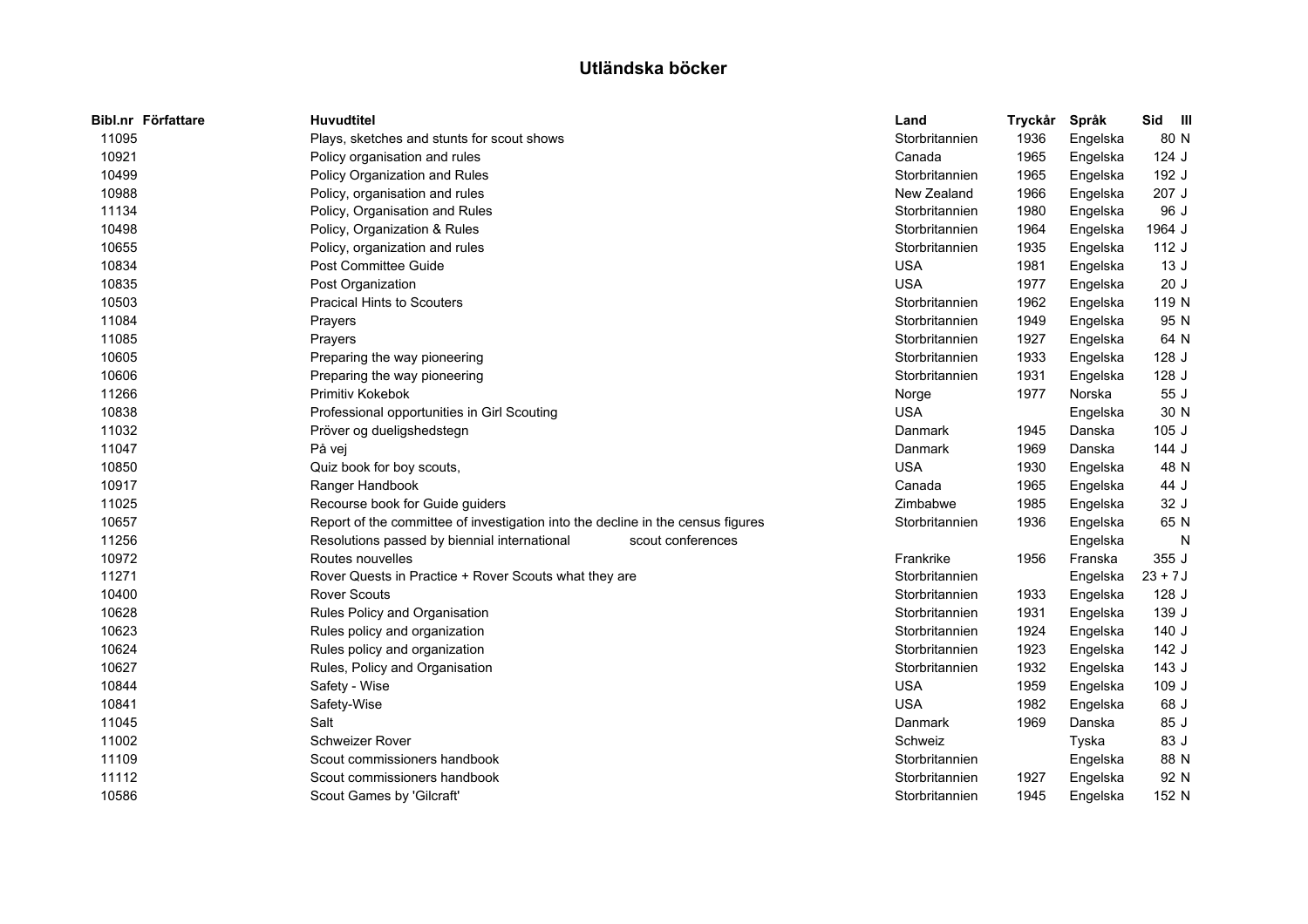|        | Bibl.nr Författare | <b>Huvudtitel</b>                                                      |                                  | Land           | Tryckår | Språk      | Sid III |   |
|--------|--------------------|------------------------------------------------------------------------|----------------------------------|----------------|---------|------------|---------|---|
| 10514  |                    | Scout Handbook                                                         |                                  | Storbritannien | 1983    | Engelska   | 279 J   |   |
| 11113  |                    | Scout Handbook                                                         |                                  | Storbritannien | 1967    | Engelska   | 280 J   |   |
| 11137  |                    | <b>Scout Pioneering</b>                                                |                                  | Storbritannien | 1978    | Engelska   | 183 J   |   |
| 10515  |                    | Scout Proficiency Badges                                               |                                  | Storbritannien | 1985    | Engelska   | 64 J    |   |
| 11079  |                    | Scout smiles                                                           |                                  | Storbritannien | 1950    | Engelska   | 124 J   |   |
| 10516  |                    | Scout Training and The Duke of Edinburgh's Award                       |                                  | Storbritannien | 1980    | Engelska   | 19 N    |   |
| 11108  |                    | Scout vocabularies                                                     |                                  | Storbritannien |         | Engelska   | 79 N    |   |
| 11141  |                    | Scouting 80 år i Finland 1990                                          |                                  | Finland        |         | Svenska    | 84 J    |   |
| 10928  |                    | Scouting for Fillipino boy                                             |                                  | Filippinerna   | 1949    | Engelska   | 299 J   |   |
| 10886  |                    | Scouting for girls: official handbook of the girl scouts               |                                  | <b>USA</b>     | 1920    | Engelska   | 557 J   |   |
| 10849  |                    | Scouting for rural boys: a manual for leaders                          |                                  | <b>USA</b>     | 1938    | Engelska   | 453 J   |   |
| 10065  |                    | Scouting i Finland 1910-1960                                           |                                  | Finland        | 1960    | Svenska    | 89 J    |   |
| 10066  |                    | Scouting in Finland-Pfadfindertum in Finnland                          |                                  | Finland        | u.å.    | Engelska   | 100J    |   |
| 10608  |                    | Scouting out of doors                                                  |                                  | Storbritannien | 1929    | Engelska   | 131 J   |   |
| 10609  |                    | Scouting out of doors                                                  |                                  | Storbritannien | 1926    | Engelska   | 131 J   |   |
| 10610  |                    | Scouting out of doors                                                  |                                  | Storbritannien | 1944    | Engelska   | 151J    |   |
| 11170  |                    | Scouting round the world                                               |                                  | Schweiz        | 1990    | Engelska   | 157 J   |   |
| 11167  |                    | Scouting round the world: facts and figures on world                   | scouting                         | Schweiz        | 1975    | Engelska   | 106 J   |   |
| 11168  |                    | Scouting round the world: facts and figures on world                   | scouting                         | Schweiz        | 1979    | Engelska   | 191 J   |   |
| 11354  |                    | Scouting Terms and Usage                                               |                                  | <b>USA</b>     | 1958    | Engelska   | 32 N    |   |
| 11367  |                    | Scouting with the handicapped boy                                      |                                  | Canada         | 1958    | Engelska   | 11J     |   |
| 10517  |                    | Scouting, religion and the churches: an interpretation of scout policy |                                  | Storbritannien | 1957    |            | 23 N    |   |
| 11275  |                    | Scoutingwordenlijst                                                    |                                  | Holland        |         | Holländska |         | N |
| 10998  |                    | Scoutisme principes d'action: Fédération des Eclaireurs                | Suisses recherches et réflexions | Schweiz        | 1969    | Franska    | 16 N    |   |
| 11339  |                    | Scoutmaster's Handbook                                                 |                                  | <b>USA</b>     | 1972    | Engelska   | 382 J   |   |
| 10785  |                    | Scoutmaster's Handbook                                                 |                                  | <b>USA</b>     | 1961    | Engelska   | 510 J   |   |
| 10786  |                    | Scoutmasters handbook: a manual of troop leadership                    |                                  | <b>USA</b>     | 59, 60  | Engelska   | 509 N   |   |
|        |                    | Scoutposten                                                            |                                  | Finland        | 26-45   |            |         | N |
|        |                    | Scoutposten                                                            |                                  | Finland        | 53-57   |            |         | N |
|        |                    | Scoutposten                                                            |                                  | Finland        | 1961    |            |         | N |
| 10611  |                    | Sea Pie                                                                |                                  | Storbritannien |         | Engelska   | 32 J    |   |
| 971019 |                    | Sea scout rallies                                                      |                                  |                | 1927    |            | 101J    |   |
| 10520  |                    | Sea sense. A handbook on sea rangering                                 |                                  | Storbritannien | 1938    | Engelska   | 223 J   |   |
| 11088  |                    | Sea sense. A handbook on sea rengering                                 |                                  | Storbritannien | 1946    | Engelska   | 280 J   |   |
| 11223  |                    | Second Biennial report                                                 |                                  | Storbritannien |         | Engelska   | 132 J   |   |
| 10856  |                    | Senior girl scout handbook                                             |                                  | <b>USA</b>     | 1963    | Engelska   | 277 J   |   |
| 10762  |                    | Senior girl scouting                                                   |                                  |                | 1952    | Engelska   | 216 J   |   |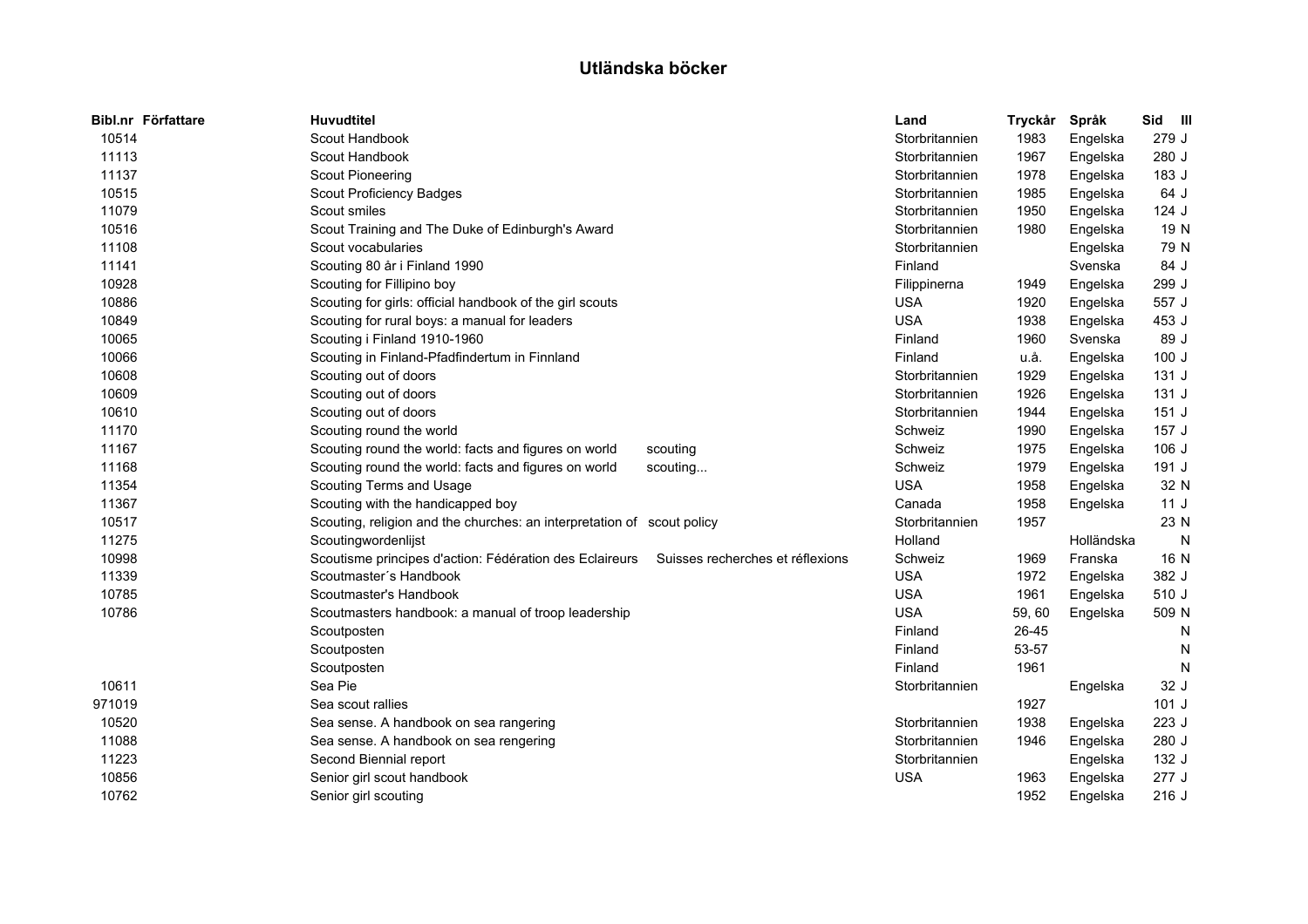| Bibl.nr Författare | <b>Huvudtitel</b>                                                        |                                                       | Land           | Tryckår             | Språk       | Sid III |   |
|--------------------|--------------------------------------------------------------------------|-------------------------------------------------------|----------------|---------------------|-------------|---------|---|
| 10858              | Senior girl scouting in wartime: eleven war service projectsand programs |                                                       | <b>USA</b>     | 1943                | Engelska    | 63 J    |   |
| 10857              | Senior girl scouting: a program for older girls                          |                                                       | <b>USA</b>     | 1947                | Engelska    | 175 J   |   |
| 10722              | Senior girl scouts charting                                              |                                                       | <b>USA</b>     | 1938                | Engelska    | 95 J    |   |
| 11264              | Senior Idémappen                                                         |                                                       | Danmark        | 1974                | Danska      | 20J     |   |
| 10524              | Senior scouts: suggestions to scouters                                   |                                                       | Storbritannien | u.å.                |             | 31 N    |   |
| 10665              | Services and prayers                                                     |                                                       | Storbritannien | 1946                | Engelska    | 109 N   |   |
| 10525              | Services and Prayers for camp and other occasions: a                     | companion volume to "The girl guide la Storbritannien |                | 32, 48              |             |         | J |
| 11229              | Seventeenth Biennial Report                                              |                                                       | Storbritannien | 1965                | Engelska    | 152 J   |   |
| 11228              | Seventh Biennial Report                                                  |                                                       | Storbritannien | 1942                | Engelska    | 80 J    |   |
|                    | Sheep farming                                                            |                                                       | <b>USA</b>     | 1929                | Engelska    | 46 J    |   |
| 10527              | Sick nurse badge for girl guides: how to gain the badge                  |                                                       | Storbritannien | 23, 24              |             | 15 N    |   |
| 11238              | Sixteenth Report                                                         |                                                       | Storbritannien | 1962                | Engelska    | 144 J   |   |
| 11227              | Sixth Biennial Report                                                    |                                                       | Storbritannien | 1940                | Engelska    | 48 J    |   |
| 10069              | Sjöscouten                                                               |                                                       | Finland        | 1962                | Svenska     | 136 J   |   |
| 10982              | Skautu kalendorius                                                       |                                                       | Litauen        | 1929                | Litauiska   | 96 J    |   |
| 10862              | Skits, Puppets and Ceremonies                                            |                                                       | <b>USA</b>     | 1963                | Engelska    | 73 J    |   |
| 10160              | Skovmandsbogen                                                           |                                                       | Danmark        | 1945                | Danska      | 244 J   |   |
| 10161              | Skovmandsbogen                                                           |                                                       | Danmark        | 1948                | Danska      | 231 J   |   |
| 11287              | Skovmandsbogen                                                           |                                                       | Danmark        | 1959                | Danska      | 223 J   |   |
| 11260              | Sorak Daily                                                              |                                                       | Korea          | 1991                | Koreanska   |         |   |
| 10976              | Souvernir                                                                |                                                       | Indien         | 1959                | Engelska?   | 130 J   |   |
| 10612              | Spare time activities                                                    |                                                       | Storbritannien | 1925                | Engelska    | 125J    |   |
| 10613              | Spare time activities                                                    |                                                       | Storbritannien | 1929                | Engelska    | 125J    |   |
| 10614              | Spare time activities                                                    |                                                       | Storbritannien | 1932                | Engelska    | 125J    |   |
| 10038              | Speidargutboka                                                           |                                                       | Norge          | 1953                | Norska (nyr | 381 J   |   |
| 10036              | Speiderguttboka                                                          |                                                       | Norge          | 1949                | Norska      | 371 J   |   |
| 10037              | Speiderguttboka                                                          |                                                       | Norge          | 1952                | Norska      | 378 J   |   |
| 11277              | Speiderleiren i Bergen 1916                                              |                                                       | Norge          | 16 (Kopi 01) Norska |             | 10 N    |   |
| 10170              | Speiderliv: dansk spejderbog                                             |                                                       | Danmark        | 1954                | Danska      | 384 J   |   |
| 10167              | Speiderliv: ny dansk spejderbog                                          |                                                       | Danmark        | 1934                | Danska      | 384 J   |   |
| 10041              | Speiderpikeboken                                                         |                                                       | Norge          | 1947                | Norska      | 207 J   |   |
| 10040              | Speiderpikeboken: håndbok for Norsk Speiderpikeforbund                   |                                                       | Norge          | 1937                |             | 190 J   |   |
| 10042              | Speiderveien                                                             |                                                       | Norge          | 1956                | Norska      | 40 N    |   |
| 11384              | Spejder - Du og andere spejder                                           |                                                       | Danmark        | 1974                | Danska      | 61 J    |   |
| 11382              | Spejder - Lejrliv                                                        |                                                       | Danmark        | 1974                | Danska      | 69 J    |   |
| 11383              | Spejder - Mennesker omkring dig                                          |                                                       | Danmark        | 1974                | Danska      | 69 J    |   |
| 10162              | Spejderbogen                                                             |                                                       | Danmark        | 1956                | Danska      | 191 J   |   |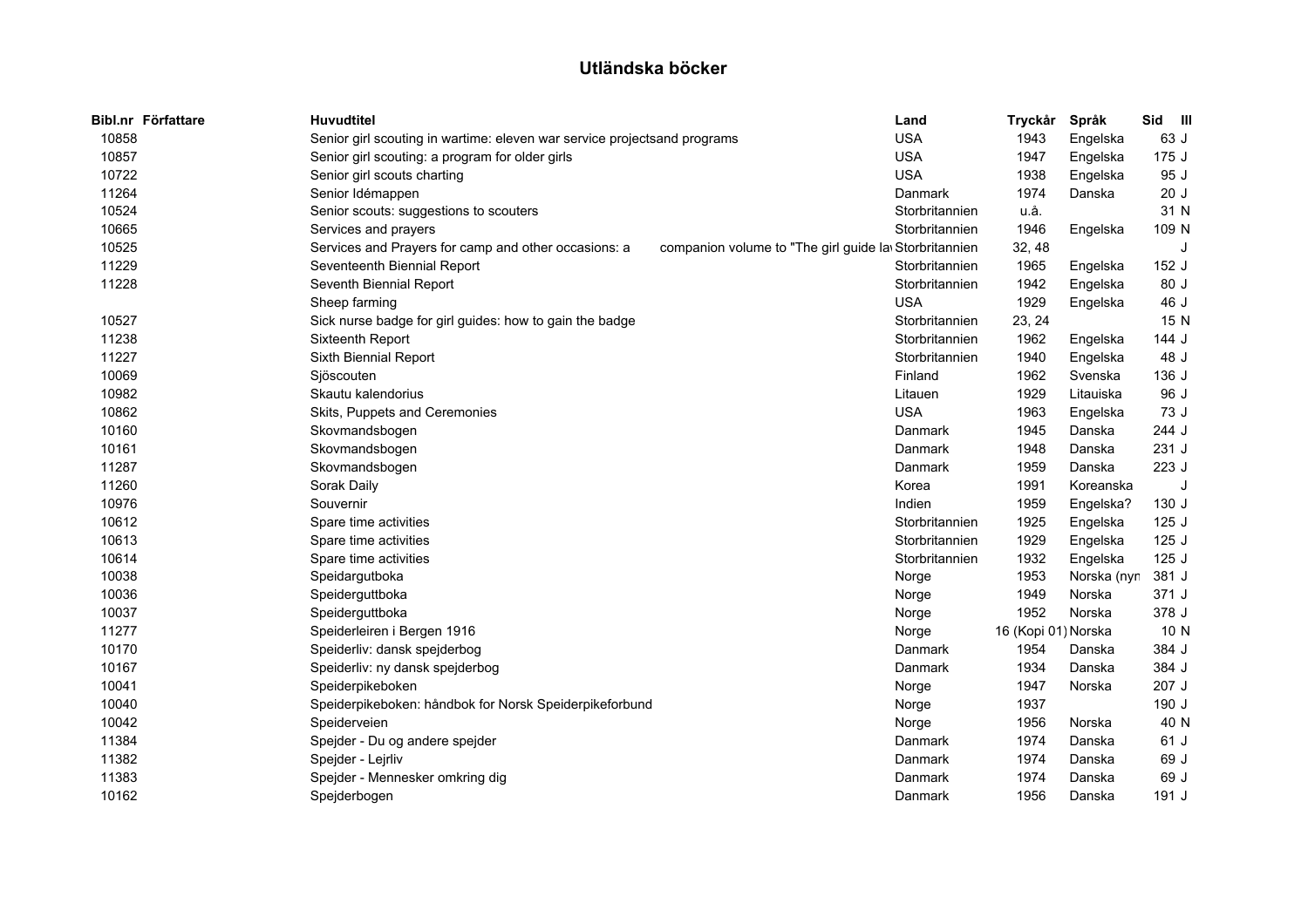| Bibl.nr Författare | <b>Huvudtitel</b>                                                                           | Land           | Tryckår | Språk    | Sid      | $\blacksquare$ |
|--------------------|---------------------------------------------------------------------------------------------|----------------|---------|----------|----------|----------------|
| 10163              | Spejderfester                                                                               | Danmark        | 1945    |          | 506 J    |                |
| 10213              | Spejderfester                                                                               | Danmark        | 1943    | Danska   | 506 J    |                |
| 10039              | Spejderguttboka                                                                             | Norge          | 1960    |          | 391 J    |                |
| 10164              | Spejderkogebog                                                                              | Danmark        | 1951    | Danska   | 156 J    |                |
| 10165              | Spejderlejre                                                                                | Danmark        | 1947    | Danska   | 313 J    |                |
|                    | Spejderliljen                                                                               | Danmark        | 1913    |          |          | N              |
|                    | Spejderliljen                                                                               | Danmark        | 1913    |          |          | N              |
| 10166              | Spejderliv                                                                                  | Danmark        | 1932    | Danska   | 384 J    |                |
| 10168              | Spejderliv                                                                                  | Danmark        | 1940    | Danska   | 384 J    |                |
| 10169              | Spejderliv                                                                                  | Danmark        | 1942    | Danska   | 384 N    |                |
| 10171              | Spejderliv                                                                                  | Danmark        | 1964    | Danska   | 238 J    |                |
| 10172              | Spejdernes quiz bog                                                                         | Danmark        | 1958    |          | 125J     |                |
| 10174              | Spejderovelser og terraenlege                                                               | Danmark        | 1944    |          | 72 J     |                |
| 10173              | Spejderproverne: en kortfattad vejledning                                                   | Danmark        | 1923    |          | 102 J    |                |
|                    | Spejdersport                                                                                | Danmark        | 38-58   |          |          | $\mathsf{N}$   |
| 10175              | Spejderöverleser och rerraenlege                                                            | Danmark        | 1957    |          | 70 J     |                |
| 11345              | Spielhandbuch                                                                               | Tyskland       | u.å.    | Tyska    | 36 J     |                |
| 10176              | Sporing                                                                                     | Danmark        | 1961    |          | 112 J    |                |
|                    | Stalking. How to track and trail animals, birds and persons                                 |                | 1942    |          | 35 J     |                |
| 10864              | Standard Local Council Constitution and Bylaws                                              | <b>USA</b>     | 1964    | Engelska | 40 N     |                |
| 11365              | Stockholm-Minderalbum fra Jublolejren ved Beatelund 1927                                    | Danmark        |         | Danska   | 28,32, J |                |
| 10177              | Stockholms-mindealbum fra Jublolejren ved Beatelund: someren1927                            | Danmark        | 1927?   |          | 28 J     |                |
| 10533              | Stories for wolf cubs                                                                       | Storbritannien | 1933    |          | 247 N    |                |
|                    | Stories on the girl guide law                                                               | Storbritannien | 32, 36  |          | 197 N    |                |
| 10891              | Stories on the Girl Guide Laws                                                              | Storbritannien | 1936    | Engelska | 197 N    |                |
| 10075              | Suomen partioliike 1910-1960                                                                | Finland        | 1960    |          | $161$ J  |                |
| 10964              | Sur les traces                                                                              | Frankrike      | 1946    | Franska  | 144 J    |                |
| 10178              | Söspejderhaandbogen                                                                         | Danmark        | 1941    |          | 63 J     |                |
| 10959              | Ta vie d'éclaireuse                                                                         | Frankrike      | 1959    | Franska  | 155J     |                |
| 10387              | Talks on Ambulance Work                                                                     | Storbritannien | 1930    | Engelska | 128J     |                |
| 10615              | Talks on ambulance work                                                                     | Storbritannien | 1933    | Engelska | 128 J    |                |
| 10863              | Ten steps: a guide book for all related to the organization of cub packs: training meetings | <b>USA</b>     | 1941    | Engelska | 120 J    |                |
| 11232              | <b>Tenth Biennial Report</b>                                                                | Storbritannien | 1948    | Engelska | 100J     |                |
| 10182              | <b>Terraen Lege</b>                                                                         | Danmark        | 1942    |          | 108 J    |                |
| 10229              | The advance party report                                                                    | Storbritannien | 1966    |          | 175 N    |                |
| 10230              | The air scout handbook                                                                      | Storbritannien | u.å.    |          | 103 N    |                |
| 10231              | The akela leaders handbook                                                                  | Storbritannien | 1960    |          | 197 N    |                |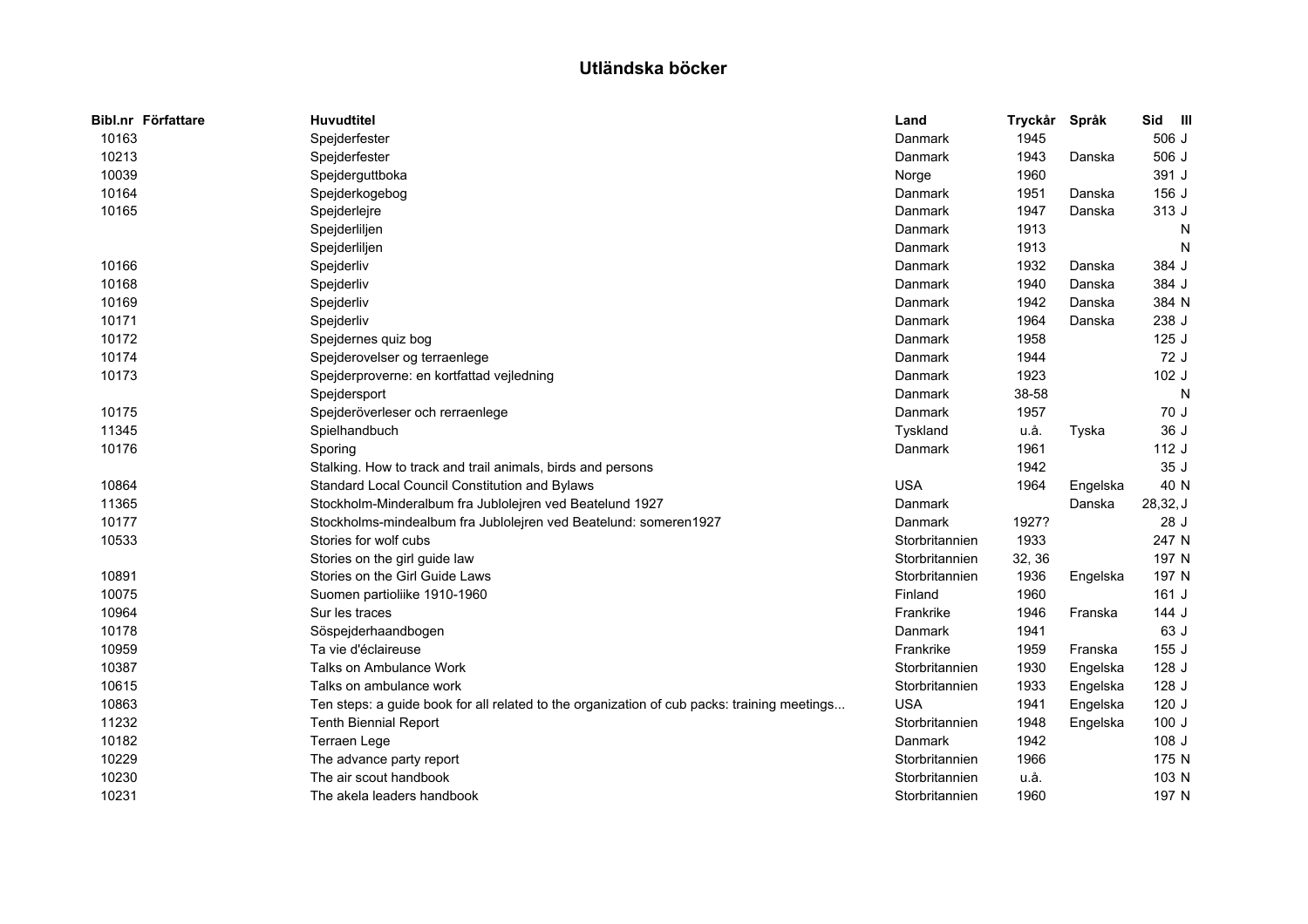| Bibl.nr Författare | <b>Huvudtitel</b>                                                                   | Land           | Tryckår | Språk    | Sid III |
|--------------------|-------------------------------------------------------------------------------------|----------------|---------|----------|---------|
| 10622              | The book of rules policy and organization                                           | Storbritannien | 1930    | Engelska | 138 J   |
| 10652              | The Boy Scouts Association                                                          | Storbritannien | 1947    | Engelska | 144 J   |
| 10729              | The boy scouts year book                                                            | <b>USA</b>     | 1919    | Engelska | 251 J   |
| 10706              | The boy's cubbook                                                                   | <b>USA</b>     | 1930    | Engelska | 136 J   |
| 10707              | The boy's cubbook                                                                   | <b>USA</b>     | 1930    | Engelska | 128 J   |
| 10708              | The boy's cubbook                                                                   | <b>USA</b>     | 1930    | Engelska | 144 J   |
| 10710              | The boy's cubbook                                                                   | <b>USA</b>     | 1943    | Engelska | 124 J   |
| 10312              | The Brownie Guide Handbook                                                          | Storbritannien | 1983    | Engelska | 190 J   |
| 10693              | The Brownie scoutprogram: a leader guide/Girlscouts of the United states of america | <b>USA</b>     | 39, 46  | Engelska | 260 J   |
| 11201              | The Brownie stories of the world/The Girl Guides and Girl Scouts                    | Storbritannien | 1961    | Engelska | 20J     |
| 11202              | The Brownie stories of the world/The Girl Guides and Girl Scouts                    | Storbritannien | 1961    | Engelska | 20J     |
| 10329              | The Cadet Guider's Handbook                                                         | Storbritannien | 1965    | Engelska | 60 N    |
| 10650              | The Cub Scout Handbook                                                              | Storbritannien | 1968    | Engelska | 72 J    |
| 10644              | The Cub Scout Leaders Handbook                                                      | Storbritannien | 1968    | Engelska | 222 J   |
| 10714              | The cubbing guide book                                                              | <b>USA</b>     | 1944    | Engelska | 32 J    |
| 10732              | The Den Chiefs Denbook                                                              | <b>USA</b>     | 1942    | Engelska | 176 J   |
| 10736              | The Den Mothers Den book                                                            | <b>USA</b>     | 1945    | Engelska | 232 J   |
| 10737              | The Den Mothers Den book                                                            | <b>USA</b>     | 1943    | Engelska | 232 J   |
| 10733              | The Den Mothers Denbook                                                             | <b>USA</b>     | 1956    | Engelska | 160 J   |
| 11361              | The Den Mothers Denbook                                                             | <b>USA</b>     | 1963    | Engelska | 160 J   |
| 10648              | The Extension book                                                                  | Storbritannien |         | Engelska | 192 J   |
| 10647              | The Extension branch of the girl guide movement                                     | Storbritannien | 1926    | Engelska | 114 J   |
| 10388              | The Gillwell Book                                                                   | Storbritannien | 1948    | Engelska | 56 J    |
| 10621              | The Gilwell book                                                                    | Storbritannien | 1962    | Engelska | 46 J    |
| 10620              | The Girl Guide annual                                                               | Storbritannien | 1967    | Engelska | 125J    |
| 10625              | The Girl Guide knotbook                                                             | Storbritannien | 1930    | Engelska | 70 J    |
| 10630              | The Girl Guides                                                                     | Storbritannien | 1919    | Engelska | 96 J    |
| 10631              | The Girl Guides                                                                     | Storbritannien | 1923    | Engelska | 303 J   |
| 10632              | The Girl Guides                                                                     | Storbritannien | 1929    | Engelska | 182 J   |
| 10920              | The Guide Handbook                                                                  | Canada         | 1965    | Engelska | 179 J   |
| 10580              | The Guide Handbook Guider's Edition                                                 | Storbritannien | 1983    | Engelska | 95 J    |
| 10395              | The Guide's Book of Rules                                                           | Storbritannien | 1966    | Engelska | 76 J    |
| 11075              | The Guides' field notebook                                                          | Storbritannien | 1935    | Engelska | 80 J    |
| 11257              | The Guiding Book                                                                    | Storbritannien |         | Engelska | 164 J   |
| 10801              | The How Book of scouting                                                            | <b>USA</b>     | 1929    | Engelska | 420 J   |
| 10802              | The How Book of scouting                                                            | <b>USA</b>     | 1928    | Engelska | 420 J   |
| 11174              | The Jamboree book 1920                                                              | Storbritannien | 1920    | Engelska | 128 J   |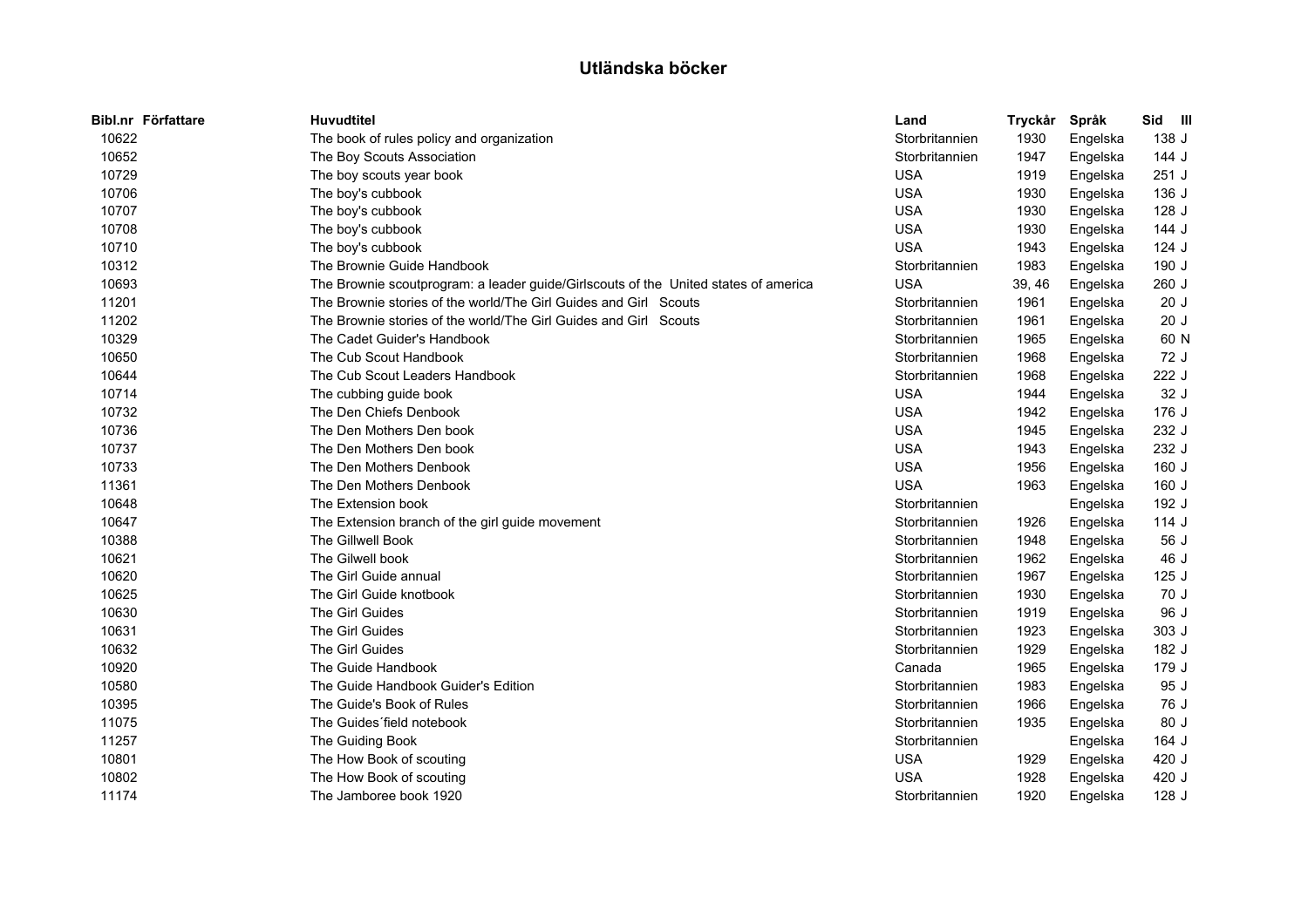| Bibl.nr Författare | <b>Huvudtitel</b>                                                               | Land           | Tryckår | Språk    | Sid III |
|--------------------|---------------------------------------------------------------------------------|----------------|---------|----------|---------|
| 11259              | The Jamboree Story                                                              | Storbritannien | 1957    | Engelska | 126J    |
| 11356              | The Language of Scouting                                                        | <b>USA</b>     | 1980    | Engelska | 45 J    |
| 10828              | The lone girl scout trail maker                                                 | <b>USA</b>     | 1927    | Engelska | 40 J    |
| 10459              | The Lone Guider's Handbook                                                      | Storbritannien | 1963    | Engelska | 51 J    |
| 10831              | The Mariner Log                                                                 | <b>USA</b>     | 1938    | Engelska | 100J    |
| 11166              | The National Training Commissioners book                                        | Kanada         | 1962    | Engelska | N       |
| 11161              | The Organisation of Rover Scouting throughout the world                         | Storbritannien | 1935    | Engelska | 40 N    |
| 11334              | The Pack Committee                                                              | <b>USA</b>     | 1980    | Engelska | 22 J    |
| 11133              | The Patrol Leaders handbook                                                     | Storbritannien | 1978    | Engelska | 238 J   |
| 10659              | The policy, organisation and rules of the boy scouts association                | Storbritannien | 1959    | Engelska | 159 J   |
| 10500              | The Policy, Organisation and Rules of The Scout Association Part 1 Organisation | Storbritannien | 1977    | Engelska | 160 N   |
| 10501              | The Policy, Organisation and Rules of The Scout Association Part 2 Training     | Storbritannien | 1982    | Engelska | 304 J   |
| 10633              | The presentation of a rover scout                                               | Storbritannien | 1945    | Engelska | 15 N    |
| 10731              | The Professional training program                                               | <b>USA</b>     | 1955    | Engelska | 55 N    |
| 11086              | The Quartermaster in camp                                                       | Storbritannien | 1950    | Engelska | 48 N    |
| 11216              | The Quo Vadis council report                                                    | Storbritannien | 1933    | Engelska | 32 N    |
| 11087              | The Ranger guider's job                                                         | Storbritannien |         | Engelska | 141J    |
| 11222              | The Report of the International Conference                                      | <b>USA</b>     | 1926    | Engelska | 144 J   |
| 10658              | The road ahead                                                                  | Storbritannien | 1945    | Engelska | 48 N    |
| 11100              | The scottish Gift book                                                          | Storbritannien |         | Engelska | 91 J    |
| 11370              | The Scottish Gift Book                                                          | Storbritannien | 1957    | Engelska | 90 J    |
| 11102              | The Scout Annual 1962                                                           | Storbritannien | 1962    | Engelska | 224 J   |
| 11116              | The Scout as handyman                                                           | Storbritannien | 1921    | Engelska | 127J    |
| 11127              | The Scout Book of Rules                                                         | Storbritannien | 1962    | Engelska | 82 J    |
| 10846              | The Scout campore guide                                                         | <b>USA</b>     |         | Engelska | 75 N    |
| 10842              | The Scout Camporee Guide                                                        | <b>USA</b>     | 1963    | Engelska | 32 J    |
| 10513              | The Scout Fellowship                                                            | Storbritannien | 1980    | Engelska | 22 N    |
| 10978              | The Scout Handbook                                                              | Kenya          | 1976    | Engelska | 88 J    |
| 11106              | The Scout leaders handbook                                                      | Storbritannien | 1967    | Engelska | 261 J   |
| 11292              | The scoutbadge and scout standard                                               | Storbritannien | 1968    | Engelska | 80 J    |
| 10848              | The Scouters minute                                                             | <b>USA</b>     | 1957    | Engelska | 212 N   |
| 10851              | The scoutmaster and his troop: what every scoutmaster wants to know             | <b>USA</b>     | 1930    | Engelska | 64 J    |
| 10852              | The scoutmaster and his troop: what every scoutmaster wants to know             | <b>USA</b>     | u.å.    | Engelska | 43 N    |
| 10518              | The scouts how-to-do-it book                                                    | Storbritannien | u.å.    |          | 63 J    |
| 10519              | The scouts quiz book                                                            | Storbritannien | 1953    |          | 35 J    |
| 10521              | The scoutsbook of heroes. A record of scouts work in the<br>qreat war           |                | 1919    |          | 320 J   |
| 10853              | The sea explorer manual                                                         |                | 1952    | Engelska | 640 J   |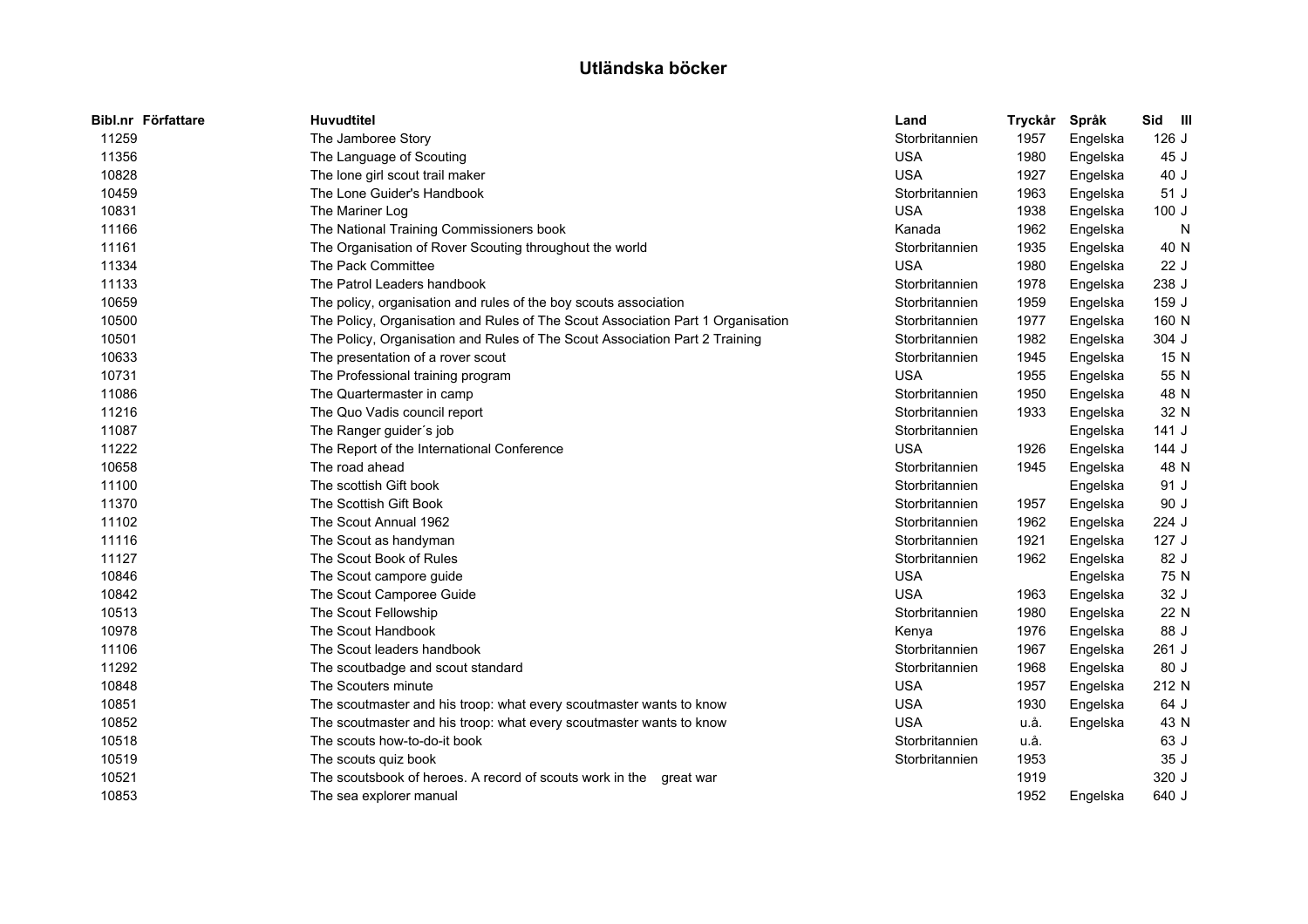| Bibl.nr Författare | <b>Huvudtitel</b>                                                                                                | Land           | Tryckår | Språk    | Sid III |
|--------------------|------------------------------------------------------------------------------------------------------------------|----------------|---------|----------|---------|
| 10854              | The sea scout manual                                                                                             | <b>USA</b>     | 1929    | Engelska | 505 J   |
| 10855              | The sea scout manual                                                                                             |                | 1945    | Engelska | 698 J   |
| 10523              | The senior scout handbook                                                                                        | Storbritannien | 1948    |          | 310 N   |
| 11215              | The story of our chalet, Olave House, Our Cabana, Sangam: four centers for girl guides and girlsc Storbritannien |                | 1967    | Engelska | 51J     |
| 11214              | The story of our Chalet, our ark, our Cabana: three world centres for girl guides and girl scouts                | Storbritannien | 1961    | Engelska | 56 J    |
| 971019             | The structure of world scouting                                                                                  |                | 1954    |          | 8 N     |
| 11023              | The target: a book for cub scouts                                                                                | Zimbabwe       | 1983    | Engelska | 44 J    |
| 10539              | The Teaching of Brownie Tests                                                                                    | Storbritannien | 1966    | Engelska | 48 J    |
| 11159              | The training of scouters and the International Gilwell<br>training team                                          |                | 1955    |          | 20J     |
| 10542              | The Trefoil Guild Handbook                                                                                       | Storbritannien | 1965    | Engelska | 24 N    |
| 10986              | The venturer scout leaders handbook                                                                              | Nya Zeeland    | 1963    | Engelska | 102 J   |
| 11313              | The Wider View                                                                                                   | Storbritannien | 1946    | Engelska | 15J     |
|                    | The wolf cub                                                                                                     | Storbritannien | 1919    |          | N       |
|                    | The Wolf Cub                                                                                                     | Storbritannien | 1918    | Engelska | 100J    |
| 10877              | The wolf cub scout book                                                                                          | <b>USA</b>     | 1948    | Engelska | 155J    |
| 11193              | The world association of girl guides and girl scouts.<br>The world bureau                                        | Storbritannien | 1944    | Engelska | 12 N    |
| 11221              | The world camp                                                                                                   | Storbritannien | 1924    | Engelska | 79 J    |
| 11172              | The world jamboree of boy scouts 1929                                                                            | Storbritannien | 1929    | Engelska | 72+24 J |
| 11207              | The world painting book: uniforms, badges and flags                                                              | Storbritannien | 1958    | Engelska | 111J    |
| 11320              | The World Scout Jubilee Jamboree, Indaba and Moot                                                                | Storbritannien | 1957    | Engelska | 56 J    |
| 10540              | Things all scouts should know                                                                                    | Storbritannien | 1910    |          | 164 J   |
| 11080              | Things all scouts should know                                                                                    | Storbritannien | 1919    | Engelska | 164 J   |
| 11082              | Things all scouts should know                                                                                    | Storbritannien | 1912    | Engelska | 164 J   |
| 11224              | <b>Third Biennial Report</b>                                                                                     | Storbritannien | 1934    | Engelska | 169 J   |
| 11366              | Third national jamboree 1953                                                                                     | <b>USA</b>     | 1953?   | Engelska | 60 J    |
| 11188              | Third world rover scout moot: Scotland July 15-29, 1939                                                          | Storbritannien | 1939    | Engelska | 80 J    |
| 11231              | Thirteenth Biennial Report                                                                                       | Storbritannien | 1954    | Engelska | 131J    |
| 10543              | Three pageants for guides                                                                                        | Storbritannien | 1956    |          | 30 N    |
| 11333              | Tiger Cubs, BSA                                                                                                  | <b>USA</b>     | 1982    | Engelska | 15J     |
| 10183              | Tips til patruljemoder                                                                                           |                | 1961    |          | 32 J    |
| 10185              | Tips til tropforere 2                                                                                            | Danmark        | 1960    |          | 55 J    |
| 10184              | Tips til tropsförere 1                                                                                           | Danmark        | 1958    |          | 63 J    |
|                    | 'Tomorrow's Guide' Report of the Working Party 1964-1966                                                         | Storbritannien | 1966    | Engelska | 1965 J  |
| 10965              | Tout droit                                                                                                       | Frankrike      | 1961    | Franska  | 191 J   |
| 10865              | Trail cockery for girl scouts                                                                                    | <b>USA</b>     | u.å.    | Engelska | 32 J    |
| 11274              | <b>Trail Cookery</b>                                                                                             | <b>USA</b>     |         | Engelska | 32 J    |
| 11114              | Training badges and awards                                                                                       | Storbritannien | 1968    | Engelska | 123J    |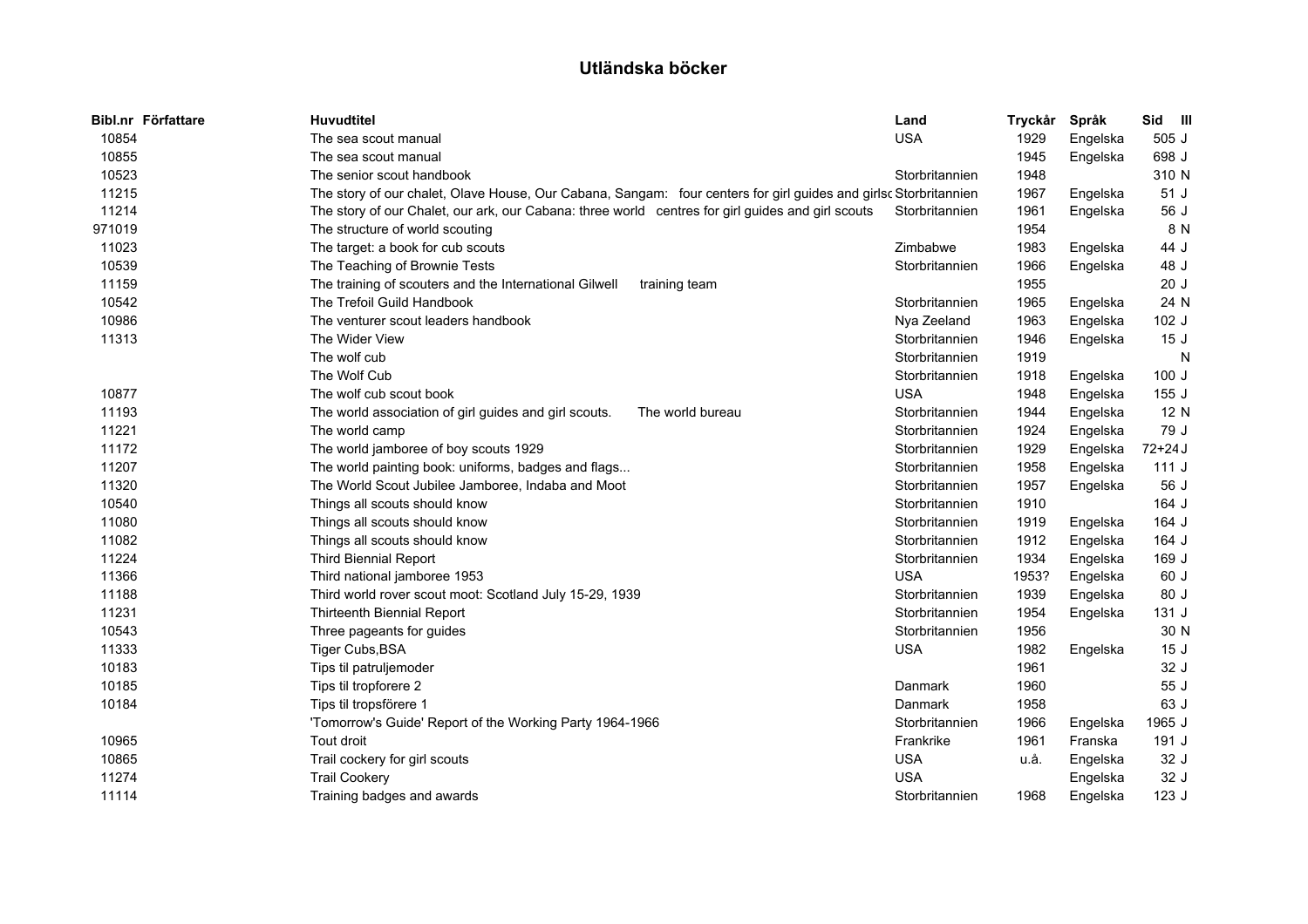| Bibl.nr Författare | <b>Huvudtitel</b>                                                                          | Land           | Tryckår   | Språk    | Sid III |
|--------------------|--------------------------------------------------------------------------------------------|----------------|-----------|----------|---------|
| 10384              | Training in Tracking                                                                       | Storbritannien | 1933      | Engelska | 192 J   |
| 10616              | Training in tracking                                                                       | Storbritannien | 1927      | Engelska | 190 J   |
| 10617              | Training in tracking                                                                       | Storbritannien | 1944      | Engelska | 186 J   |
| 10587              | Trefoil round the world                                                                    | Storbritannien | 1973      |          | 192 N   |
| 11240              | Trefoil round the world                                                                    | Storbritannien | 1977      | Engelska | 267 J   |
| 11241              | Trefoil round the world                                                                    | Storbritannien | 1958      | Engelska | 192 J   |
| 11242              | Trefoil round the world                                                                    | Storbritannien | 1988      | Engelska | 408 J   |
| 10866              | Troop activities                                                                           | <b>USA</b>     | 1962      | Engelska | 282 J   |
| 11340              | Troop Committee Guidebook                                                                  | <b>USA</b>     | 1972      | Engelska | 94 J    |
| 10043              | Troppsmöter                                                                                | Norge          | 1950      |          | 31J     |
| 10044              | Troppsrådet                                                                                | Norge          | 1951      |          | 15 N    |
| 10186              | Tropsarbejdet                                                                              | Danmark        | 1955      |          | 172 J   |
| 10187              | Tropsture og Tropsmöder                                                                    | Danmark        | 1943      |          | 199 J   |
| 11234              | <b>Twelfth Biennial Report</b>                                                             | Storbritannien | 1952      | Engelska | 107 J   |
| 10994              | Union des Eclaireuses et Eclaireurs Polonais: reconnue commeinstitution d'utilité publique | Polen          | 1939      | Franska  | 16J     |
| 10870              | University of Michigan. Survey Research Center                                             | <b>USA</b>     | 1958      | Engelska | 172 N   |
| 10073              | Ute- och innelekar för scouter och andra                                                   | <b>FINLAND</b> | 1928      |          | 54 N    |
| 10074              | Ute- och innelekar för scouter och andra                                                   | Finland        | 1930      |          | 54 N    |
| 11044              | VUF                                                                                        | Danmark        | $57 - 58$ | Danska   | 20J     |
| 11046              | VUF                                                                                        | Danmark        | 1957      | Danska   | 20J     |
| 11048              | VUF                                                                                        | Danmark        | $59 - 60$ | Danska   | 16J     |
|                    | Vaebneren                                                                                  | Danmark        |           |          | N       |
| 10189              | Vaer beredt: Andagtsbog for spejdere                                                       | Danmark        | 1932      |          | 110 N   |
|                    | Varden Forermeddelelser for KFUM-spejderne i Danmark                                       | Danmark        |           |          | N       |
| 10558              | Wa-sha-quon-asin (Grey owl). Pilgrims of the wild.                                         | Storbritannien | 1935      |          | 281 J   |
| 10869              | Weather                                                                                    | <b>USA</b>     | 1929      | Engelska | 73 J    |
| 10893              | Webelos den Helps                                                                          | <b>USA</b>     |           | Engelska | 24 J    |
| 10893              | Webelos den Helps                                                                          | <b>USA</b>     |           | Engelska | 24 J    |
| 10893              | Webelos den Helps                                                                          | <b>USA</b>     |           | Engelska | 24 J    |
| 10893              | Webelos den Helps                                                                          | <b>USA</b>     |           | Engelska | 24 J    |
| 10893              | Webelos den Helps                                                                          | <b>USA</b>     |           | Engelska | 24 J    |
| 10893              | Webelos den Helps                                                                          | <b>USA</b>     |           | Engelska | 24J     |
| 10893              | Webelos den Helps                                                                          | <b>USA</b>     |           | Engelska | 24J     |
| 10893              | Webelos den Helps                                                                          | <b>USA</b>     |           | Engelska | 24 J    |
| 10893              | Webelos den Helps                                                                          | <b>USA</b>     |           | Engelska | 24 J    |
| 10893              | Webelos den Helps                                                                          | <b>USA</b>     |           | Engelska | 24 J    |
| 10893              | Webelos den Helps                                                                          | <b>USA</b>     |           | Engelska | 24J     |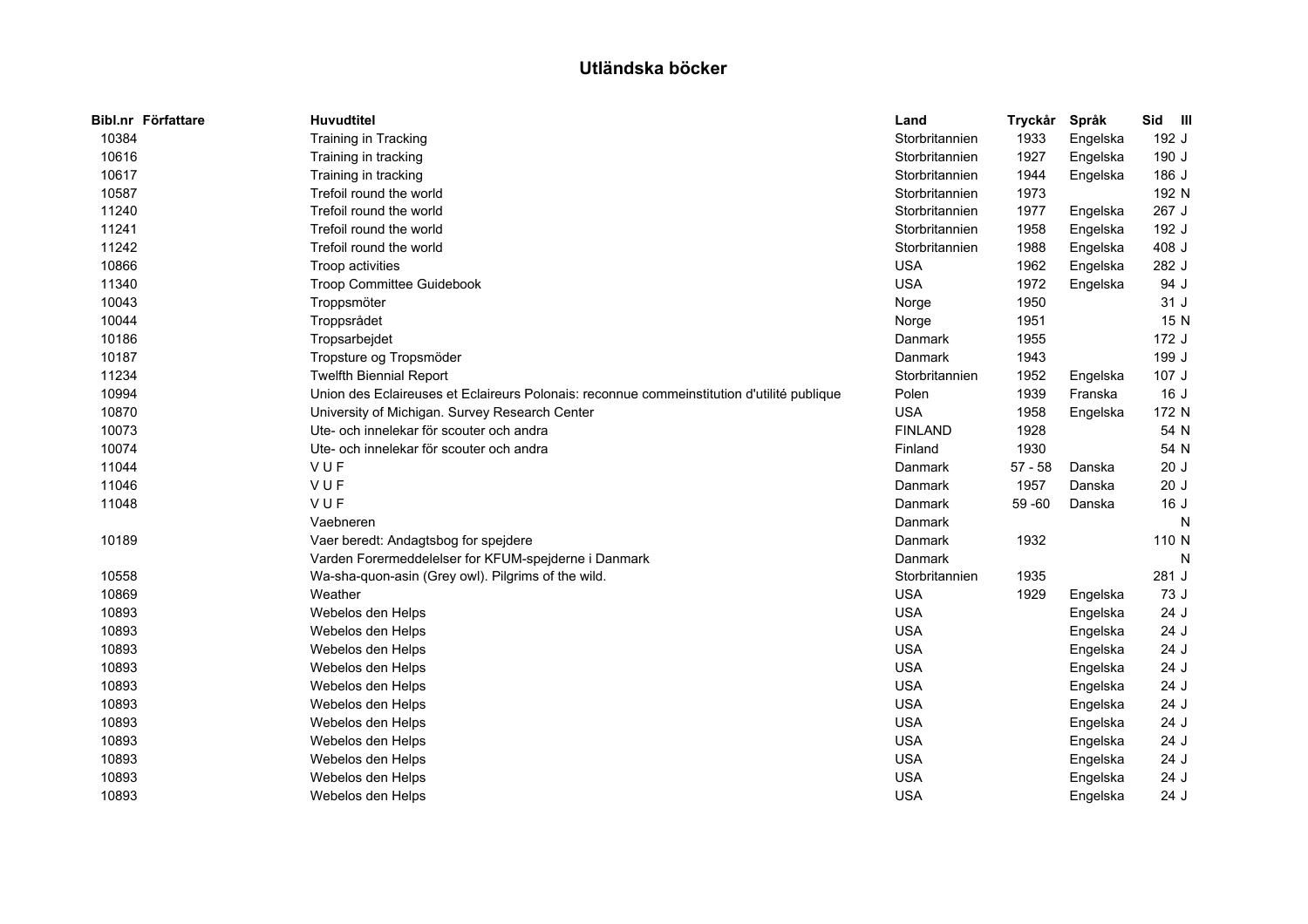| Bibl.nr Författare | <b>Huvudtitel</b>                                                                |                                                                                                        | Land           | Tryckår | Språk    | Sid III    |   |
|--------------------|----------------------------------------------------------------------------------|--------------------------------------------------------------------------------------------------------|----------------|---------|----------|------------|---|
| 10893              | Webelos den Helps                                                                |                                                                                                        | <b>USA</b>     |         | Engelska | 24 J       |   |
| 10868              | Webelos den leader's book                                                        |                                                                                                        | <b>USA</b>     | 1967    | Engelska | 127J       |   |
| 10867              | Webelos scout book                                                               |                                                                                                        | <b>USA</b>     | 1967    |          | 300 J      |   |
| 10191              | Vejledning for flokforere                                                        |                                                                                                        | Danmark        | 1936    |          | 192 J      |   |
| 10190              | Vejledning for Flokförere                                                        |                                                                                                        | Danmark        | 1929    |          |            | J |
| 10192              | Vejledning for flokraad og tropsraad                                             |                                                                                                        | Danmark        | u.å.    |          | 14 N       |   |
| 10194              | Vejledning for rådene                                                            |                                                                                                        | Danmark        | 1952    |          | 20 N       |   |
| 10193              | Vejledning til proverne for KFUK-spejderne                                       |                                                                                                        | Danmark        | 1929    |          | 209 J      |   |
| 11328              | Ven med naturen                                                                  |                                                                                                        | Danmark        | 1963    | Danska   | 64 J       |   |
| 11371              | Venmed naturen                                                                   |                                                                                                        | Danmark        | 1960    | Danska   | 64 J       |   |
| 11295              | Verdens Naturvaernsmaerket                                                       |                                                                                                        | Danmark        | 1974    | Danska   | 19         |   |
| 10566              | What is guiding?                                                                 |                                                                                                        | Storbritannien | 1961    |          | 16 N       |   |
| 10875              | Where away?: a log for mariners                                                  |                                                                                                        | <b>USA</b>     | u.å.    | Engelska | 42 J       |   |
| 10045              | Vi går in for troppsleiren                                                       |                                                                                                        | Norge          | 1948    |          | 32 J       |   |
| 10046              | Vi startar en ulveflokk, en vejledning for flokkledere                           |                                                                                                        | Norge          | 1958    |          | 29 N       |   |
| 10195              | Vi starter en flok                                                               |                                                                                                        | Danmark        | u.å.    |          | 15J        |   |
| 10583              | <b>Wide Games</b>                                                                |                                                                                                        | Storbritannien | 1933    | Engelska | 128 J      |   |
| 10585              | Wide Games by 'Gilcraft'                                                         |                                                                                                        | Storbritannien | 1944    | Engelska | 120J       |   |
| 10881              |                                                                                  | Wing scout manual: a manual for senior girl guides and adultleaders working on an aviation progral USA |                | 1949    | Engelska | 268 J      |   |
| 10999              | Vogelenzang: die Fahrt der 517 Scweizer Pfadfinder zum V Jamboree in Vogelenzang |                                                                                                        | Schweiz        | 1937    | Tyska    | 103J       |   |
| 10879              | Wolf cub scout book                                                              |                                                                                                        | <b>USA</b>     | 1967    | Engelska | 193 J      |   |
| 10880              | Wolf cub scout book                                                              |                                                                                                        | <b>USA</b>     | 1965    | Engelska | 188 N      |   |
| 11119              | <b>Wolf Cub Scout Book</b>                                                       |                                                                                                        | <b>USA</b>     | 1969    | Engelska | 193 J      |   |
| 11332              | Wolf Cub Scout Book                                                              |                                                                                                        | <b>USA</b>     | 1964    | Engelska | 188 J      |   |
| 10889              | Wood work                                                                        |                                                                                                        | <b>USA</b>     | 1929    | Engelska | 23 J       |   |
| 11273              | Woodcarving                                                                      |                                                                                                        | <b>USA</b>     | 1929    | Engelska | 12J        |   |
| 10882              | Wool round the year                                                              |                                                                                                        | <b>USA</b>     | 1949    | Engelska | 63 N       |   |
|                    | Vor ungdom: spejdernes magasin                                                   |                                                                                                        | Danmark        |         |          |            | N |
| 10199              | Vore ulveunger leder og laerer: forerhåndbog                                     |                                                                                                        | Danmark        | 1957    |          | 1957 J     |   |
| 11347              | Vore Ulveunger og Junglen                                                        |                                                                                                        | Danmark        | 1963    | Danska   | 118 J      |   |
|                    | Voreulveunger og junglen: forehåndbog                                            |                                                                                                        |                | 1956    |          | 110J       |   |
| 11182              | Working English at the Jamboree                                                  |                                                                                                        | Chile          | 1999    | Spanska  | 116J       |   |
|                    | World association of girl guides and girl scouts                                 |                                                                                                        |                | 1939    |          | 32 N       |   |
| 11219              | World association of girl guides and girl scouts                                 |                                                                                                        | Japan          | 1966    | Engelska | $103 + 5N$ |   |
| 11220              | World association of Girl Guides and Girl Scouts                                 |                                                                                                        | Danmark        | 1963    | Engelska | 105 N      |   |
| 11158              | World girl guides and girl scouts Biennal report                                 |                                                                                                        | Storbritannien | 28, 30  |          | 98 J       |   |
|                    | Worldscouting                                                                    |                                                                                                        |                | u.å.    |          |            | N |